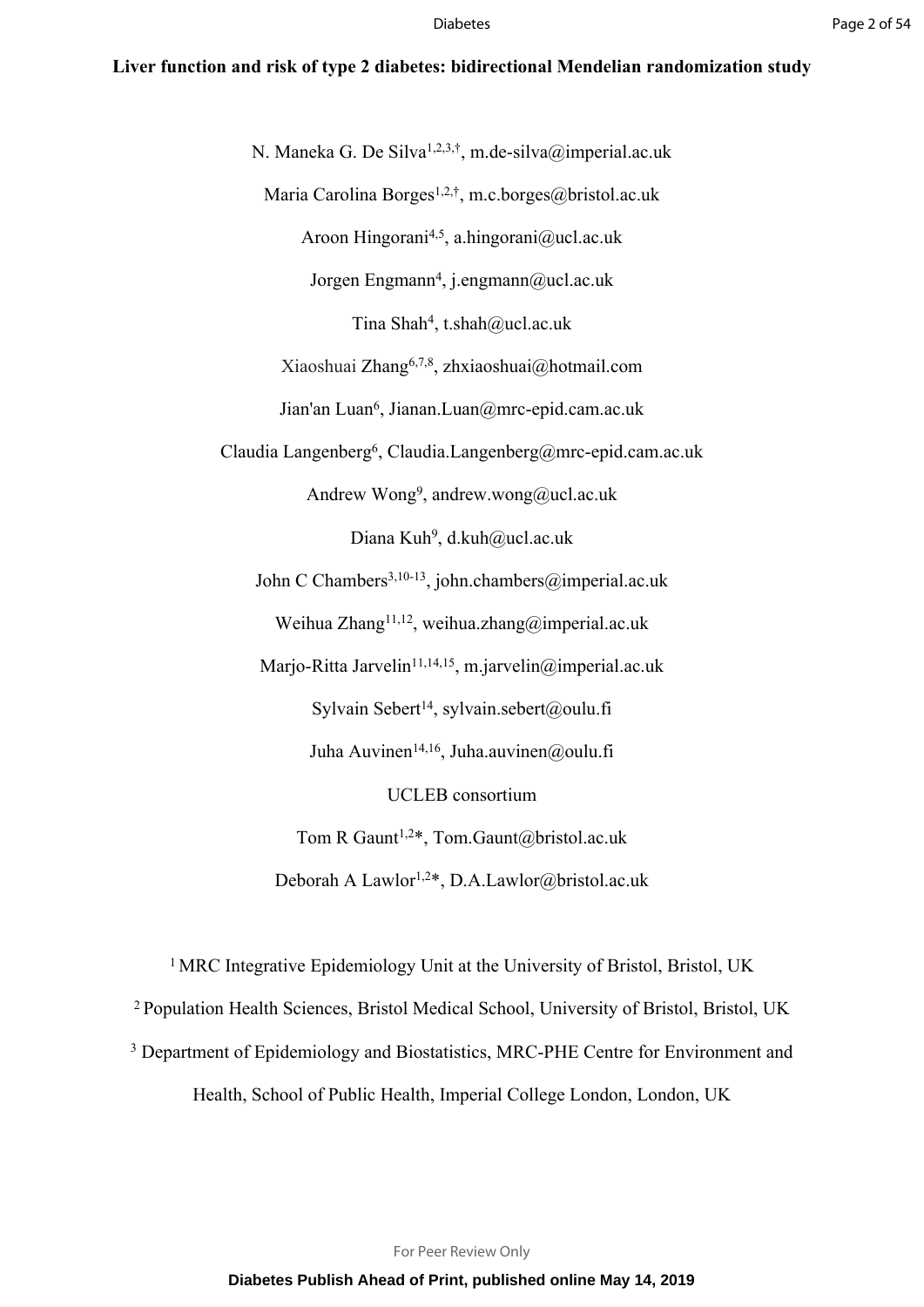<sup>4</sup>UCL Institute of Cardiovascular Science, Research Department of Population Science and

Experimental Medicine, Centre for Translational Genomics, University College London,

# London, United Kingdom

<sup>5</sup>Farr Institute, University College London, London, United Kingdom

6 MRC Epidemiology Unit, University of Cambridge, Cambridge, UK

<sup>7</sup> Department of Epidemiology and Biostatistics, School of Public Health and Management, Binzhou Medical University, Yantai, Shandong, China

<sup>8</sup> Department of Biostatistics, School of Public Health, Shandong University, Jinan,

Shandong, China

<sup>9</sup> MRC Unit for Lifelong Health and Ageing at UCL, University College London, London, United Kingdom

<sup>10</sup> Lee Kong Chian School of Medicine, Nanyang Technological University, Singapore 308232, Singapore

<sup>11</sup> Department of Epidemiology and Biostatistics, Imperial College London, London W2

1PG, UK

<sup>12</sup> Department of Cardiology, Ealing Hospital, Middlesex UB1 3HW, UK

<sup>13</sup> Imperial College Healthcare NHS Trust, Imperial College London, London W12 0HS, UK

<sup>14</sup> Center for Life Course Health Research, University of Oulu, Oulu, Finland

<sup>15</sup> Biocenter Oulu, Oulu, Finland

<sup>16</sup> Oulunkaari Health Center, Ii, Finland

† These authors contributed equally as joint-first authors

\* These authors contributed equally as joint-senior authors

Running title: Liver dysfunction and type 2 diabetes

Word count: 4,785

For Peer Review Only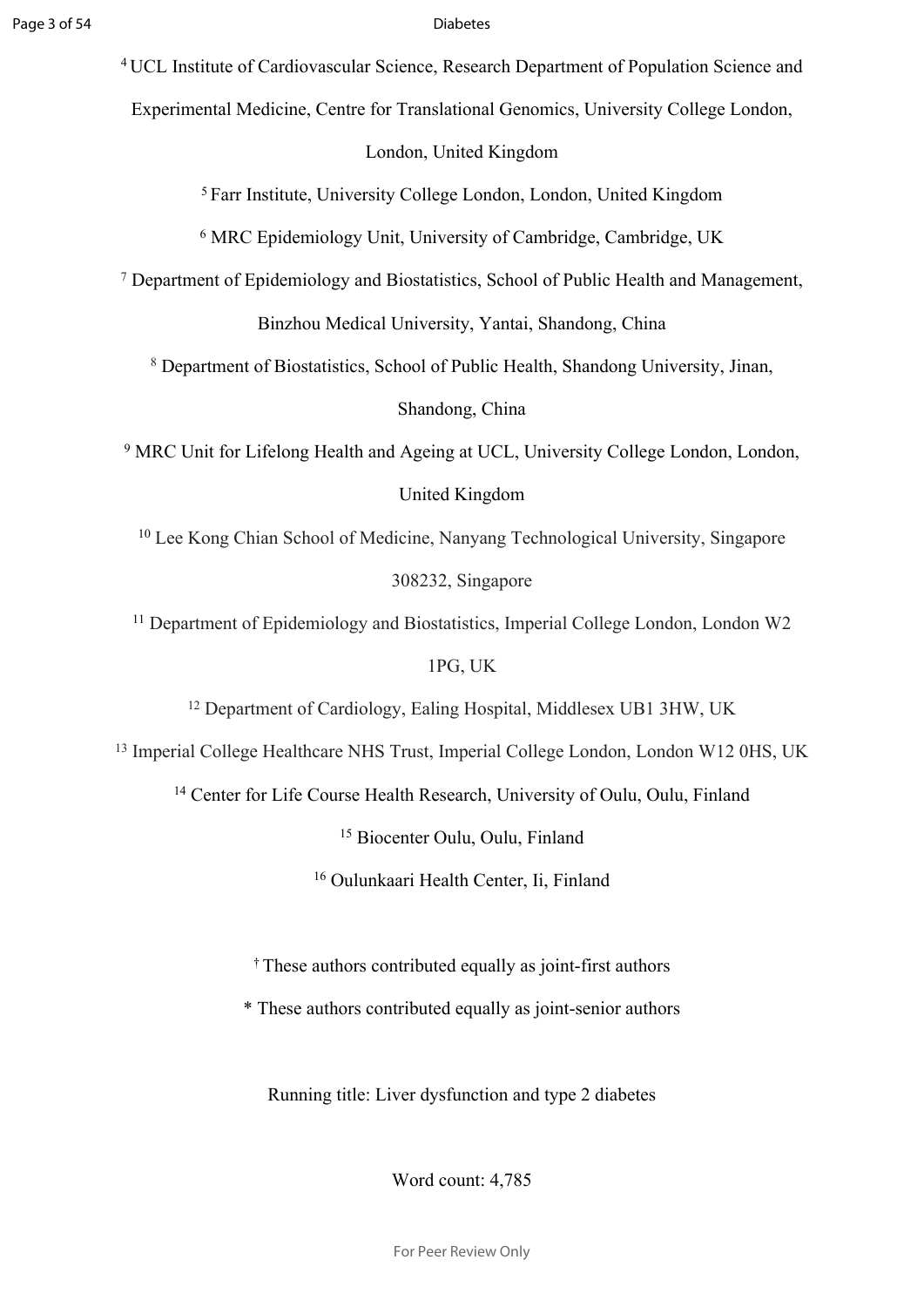Number of tables: 2

Number of figures: 2

Corresponding author: Prof DA Lawlor, MRC IEU at the University of Bristol, Oakfield

House, Oakfield Grove, Bristol, BS8 2BN. Email: [d.a.lawlor@bristol.ac.uk.](mailto:d.a.lawlor@bristol.ac.uk) Telephone: +44

(0)117 3310096

For Twitter:

*Tweet (280 characters or less):* Bi-directional Mendelian randomization study supports cross-talk between liver function and insulin resistance/type 2 diabetes

*Twitter handles and relevant hashtags:* @MCarol\_Borges @tomrgaunt @DeborahLawlor2 @mrc\_ieu @BristolUni

*Figure that best summarizes article:* Figure 2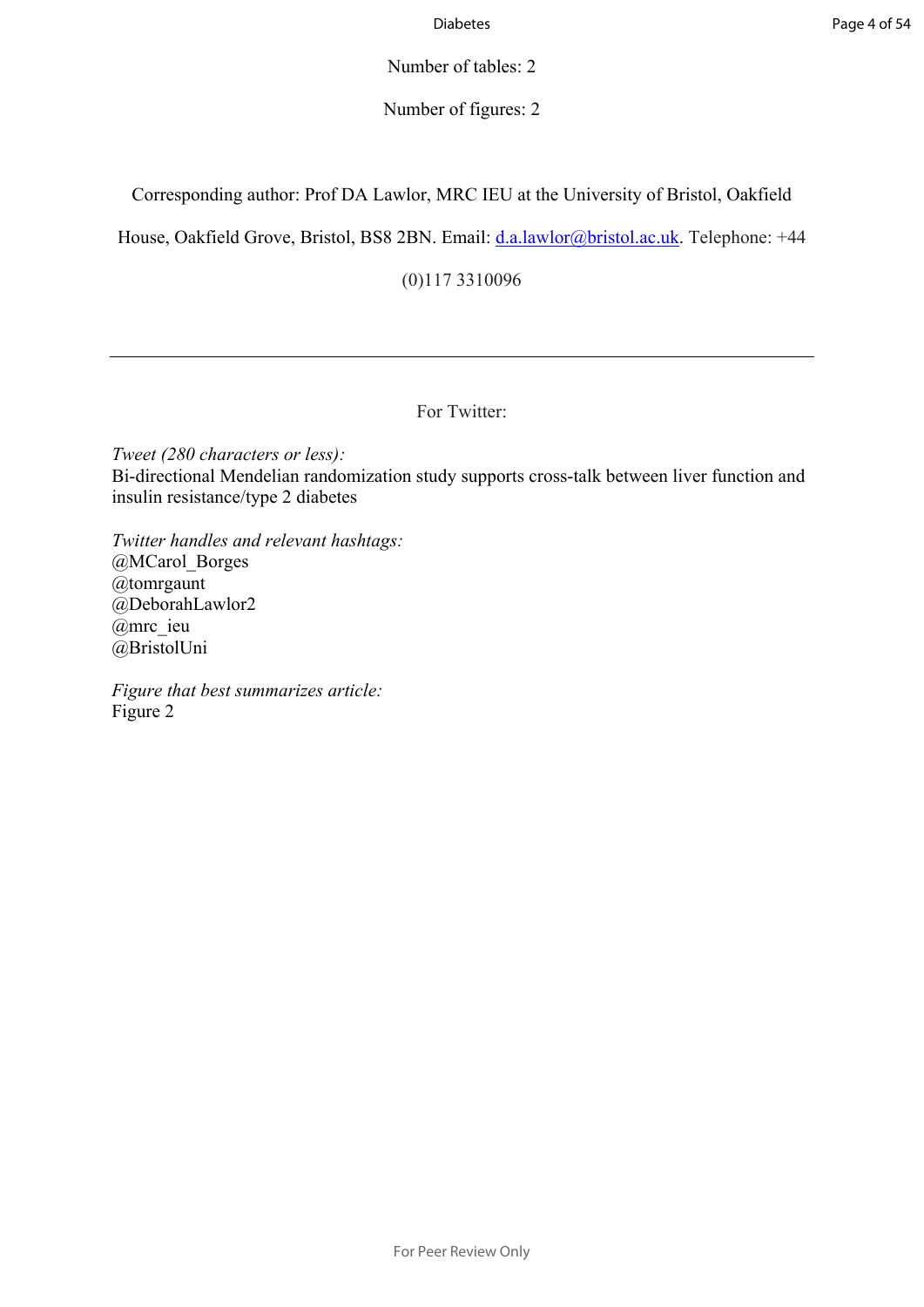# **ABSTRACT**

Liver dysfunction and type 2 diabetes (T2D) are consistently associated. However, it is currently unknown whether liver dysfunction contributes to, results from or is merely correlated with T2D due to confounding. We used Mendelian randomization (MR) to investigate the presence and direction of any causal relation between liver function and T2D risk including up to 64,094 T2D cases and 607,012 controls. Several biomarkers were used as proxies of liver function [i.e. alanine aminotransferase (ALT), aspartate aminotransferase (AST), alkaline phosphatase (ALP), and gamma-glutamyl transferase (GGT)]. Genetic variants strongly associated with each liver function marker were used to investigate the effect of liver function on T2D risk. In addition, genetic variants strongly associated with T2D risk and with fasting insulin were used to investigate the effect of predisposition to T2D and insulin resistance, respectively, on liver function. Genetically predicted higher circulating ALT and AST were related to increased risk of T2D. There was a modest negative association of genetically predicted ALP with T2D risk and no evidence of association between GGT and T2D risk. Genetically predisposition to higher fasting insulin, but not to T2D, was related to increased circulating ALT. Since circulating ALT and AST are markers of NAFLD, these findings provide some support for insulin resistance resulting in NAFLD, which in turn increases T2D risk.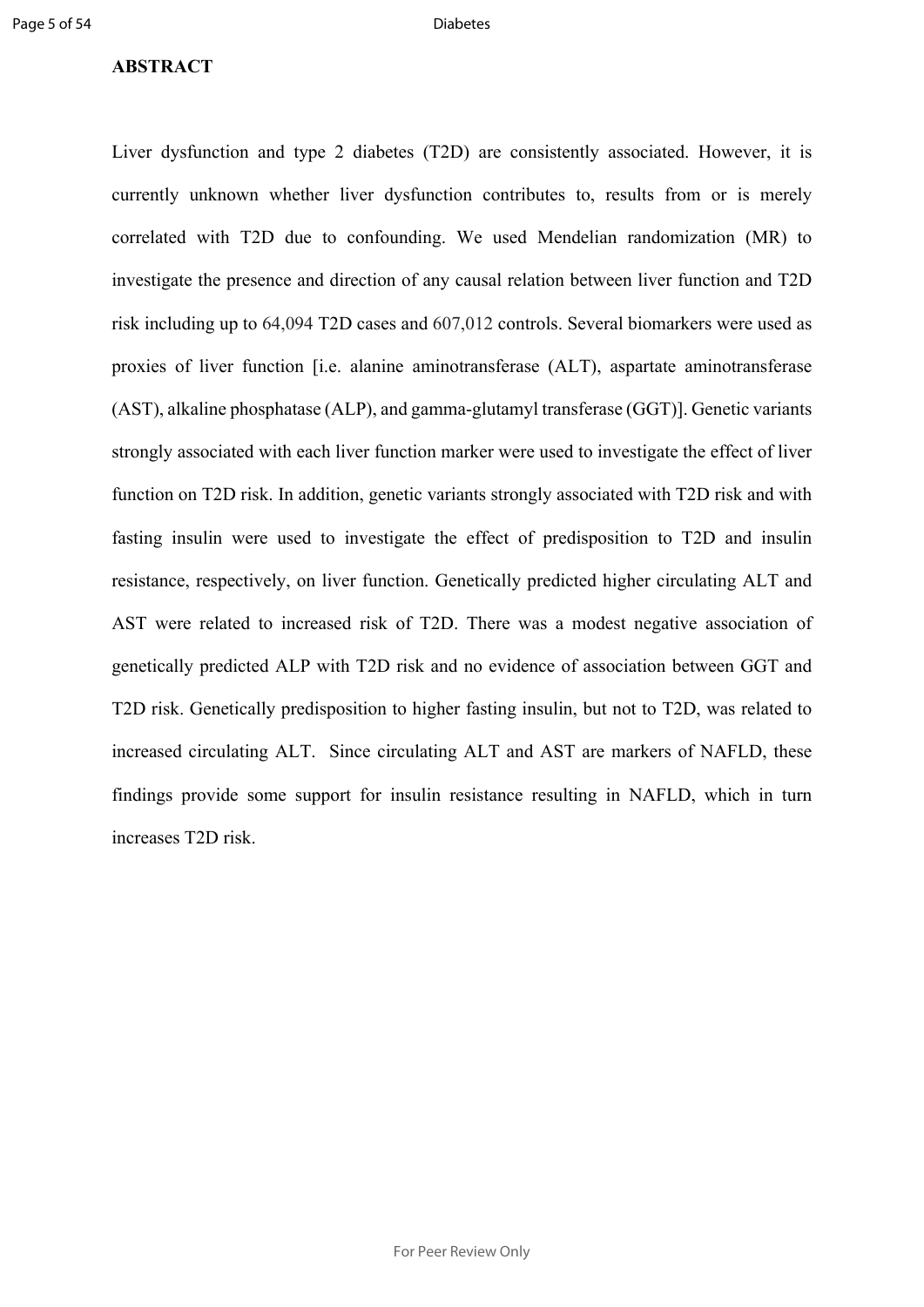### **INTRODUCTION**

Observational studies have repeatedly reported that liver dysfunction and type 2 diabetes (T2D) are associated (1-3). Since the liver plays a core role in the regulation of glucose homeostasis, it is hypothesized that liver dysfunction might increase T2D risk by exacerbating hepatic insulin resistance, leading to overstimulation of hepatic gluconeogenesis (4). Alternatively, it is suggested that insulin resistance and T2D might disturb liver function, possibly via an effect of chronic inflammation and immunological changes (5, 6), as well as by directly upregulating hepatic lipogenesis (4). It is currently unknown whether liver dysfunction contributes to, or results from T2D development, or whether there is a genuine bidirectional relationship, where insulin resistance facilitates fat accumulation in the liver, which in turn leads to hepatic insulin resistance and increased fasting glucose (7-9). As most evidence to date is from observational studies, it is possible that the association between liver dysfunction and T2D reflects underlying common causes, such as obesity or lifestyle characteristics.

Plasma concentration of liver enzymes (i.e. alanine aminotransferase (ALT), aspartate aminotransferase (AST), alkaline phosphatase (ALP), and gamma-glutamyl transferase (GGT)) are routinely measured clinical markers that represent different dimensions of liver dysfunction. ALT, located in the cytosol, and AST, located in the mitochondria, are released from damaged hepatic cells into the blood after hepatocellular injury or death. ALT and AST are potentially useful surrogates for alcohol-induced liver disease and non-alcoholic fatty liver disease (NAFLD), defined as hepatic steatosis in the absence of excessive alcohol consumption. ALP is present in the ducts of the liver and GGT is located on liver cell membranes. The combined elevation of ALP and GGT can indicate obstructive or cholestatic liver disease, where bile is not properly transported from the liver because of obstruction of the bile duct. GGT is also an indicator of alcohol use (10).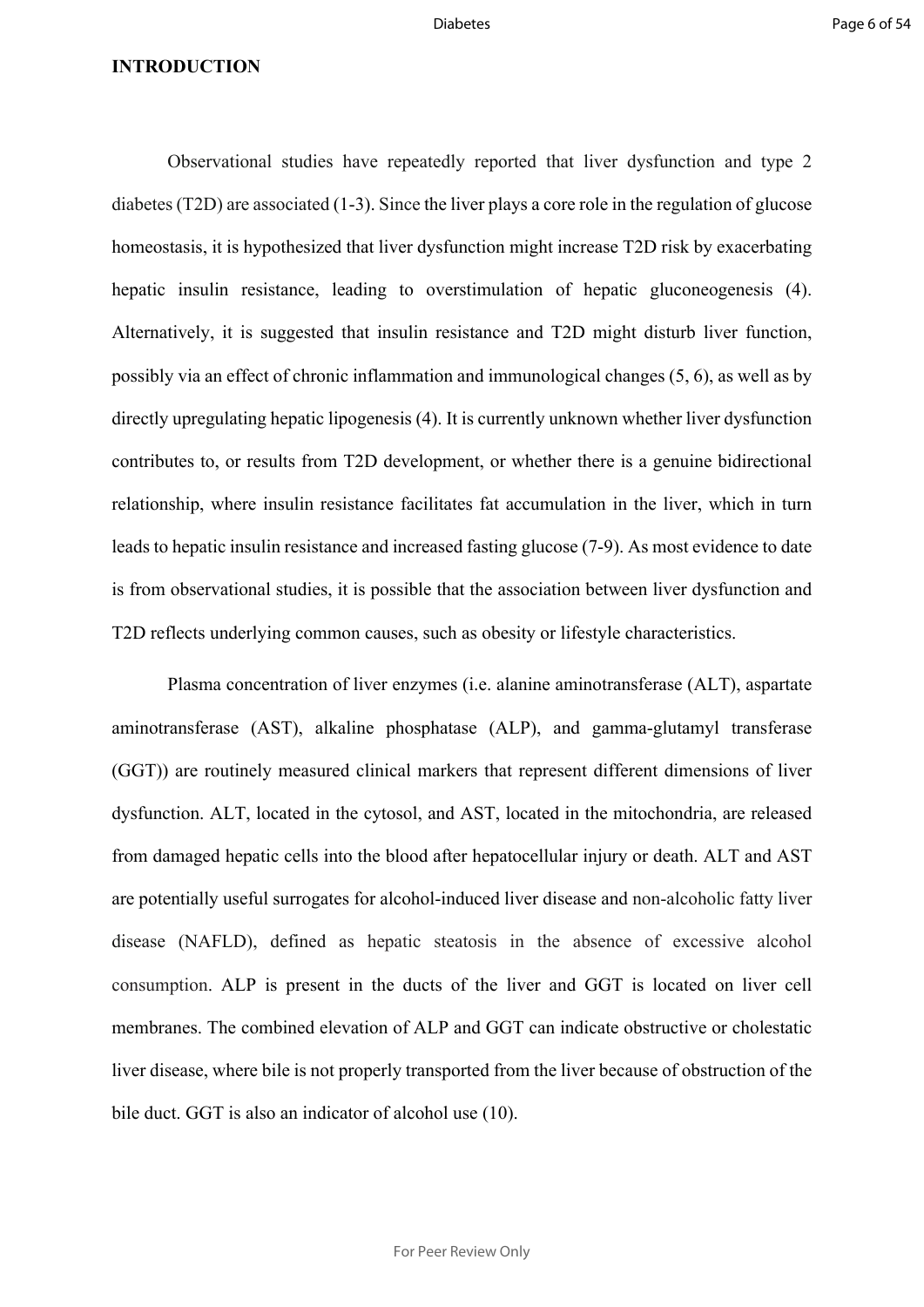Classical observational studies show that plasma concentrations of these enzymes, even within the normal range, are positively associated with type 2 diabetes (1-3). Mendelian randomization (MR), where genetic variants that are strongly associated with a risk factor of interest are used to test its causal effect on an outcome, can help to distinguish causal effects from associations due to confounding or reverse causality (11, 12). Previous MR studies do not support a link between circulating GGT or ALP on T2D risk or glycemic status in Europeans (13, 14) or of ALT on T2D risk or glycemic status in Chinese (15). In contrast, MR studies reported some evidence of a positive relation of circulating GGT on T2D risk in South Koreans (16) and on insulinaemia in Europeans (17) and of circulating ALT on T2D risk in Europeans (14). To the best of our knowledge, no MR study has investigated the effect of predisposition to T2D or to insulin resistance on liver function markers.

We have used the largest available datasets to interrogate the potential effect of liver dysfunction, proxied by multiple biomarkers (ALT, AST, ALP, and GGT), on T2D risk (64,094 T2D cases and 607,012 controls), as well as on related outcomes (fasting glucose, insulin and lipids). In addition, we have investigated whether predisposition to T2D and insulin resistance affect circulating liver function markers (ALT, AST, ALP, and GGT).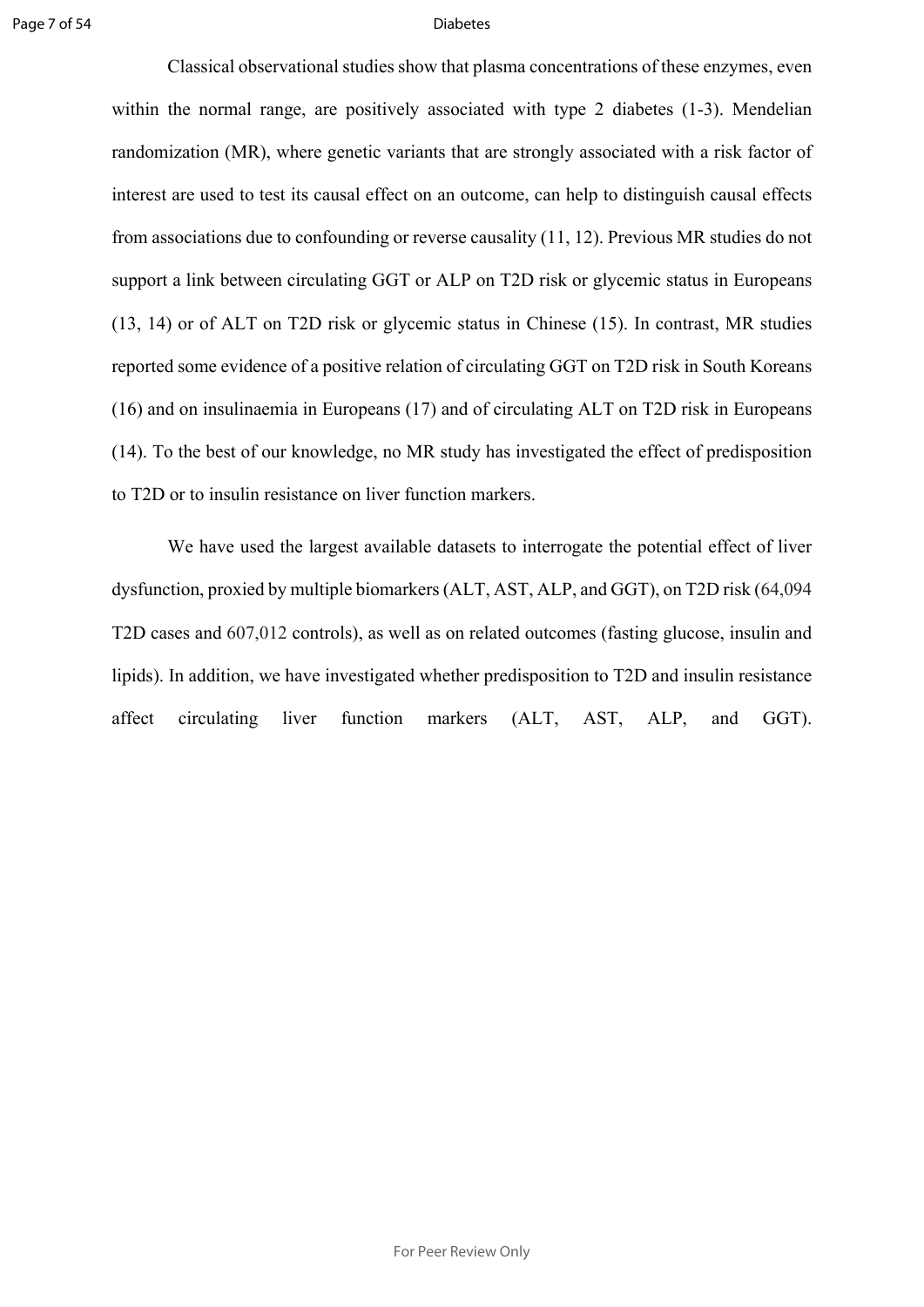# **RESEARCH DESIGN AND METHODS**

### **Study design**

We explored the relationship of four liver function markers (plasma concentration of ALT, AST, ALP, and GGT) with T2D (primary outcome) and with six related metabolic traits (secondary outcomes) reflecting hyperglycemia, assessed by fasting glucose, insulin resistance, assessed by fasting insulin, and dyslipidemia, assessed by LDLc, HDLc, total cholesterol, triglycerides, using two approaches – multivariable regression and MR. We also used MR to investigate whether predisposition to T2D and to insulin resistance are likely to have an impact on circulating ALT, AST, ALP, and GGT. The hypotheses, study design and data sources used are detailed in **Figure 1**.

### **Data sources**

### *Participant-level data*

The **UCL-LSHTM-Edinburgh-Bristol (UCLEB) consortium** consists of 12 prospective observational studies comprising over 30,000 participants (18). For the present study, data from up to seven UCLEB studies were included in multivariable and MR analyses: the British Regional Heart Study (BRHS) (19), British Women's Heart and Health Study (BWHHS) (20), Caerphilly Prospective Study (CaPS) (21), Edinburgh Artery Study (EAS) (22), English Longitudinal Study of Ageing (ELSA) (23), Whitehall II study (WHII) (24), MRC National Survey of Health and Development (NSHD) (25). Full details of the studies included in the UCLEB consortium have been described previously (18). For the multivariable analyses of liver marker - T2D associations, we used data from up to 6,593 individuals (728 T2D cases) from up to five UCLEB studies (BRHS, BWHHS, EAS, CaPS, and NSHD). For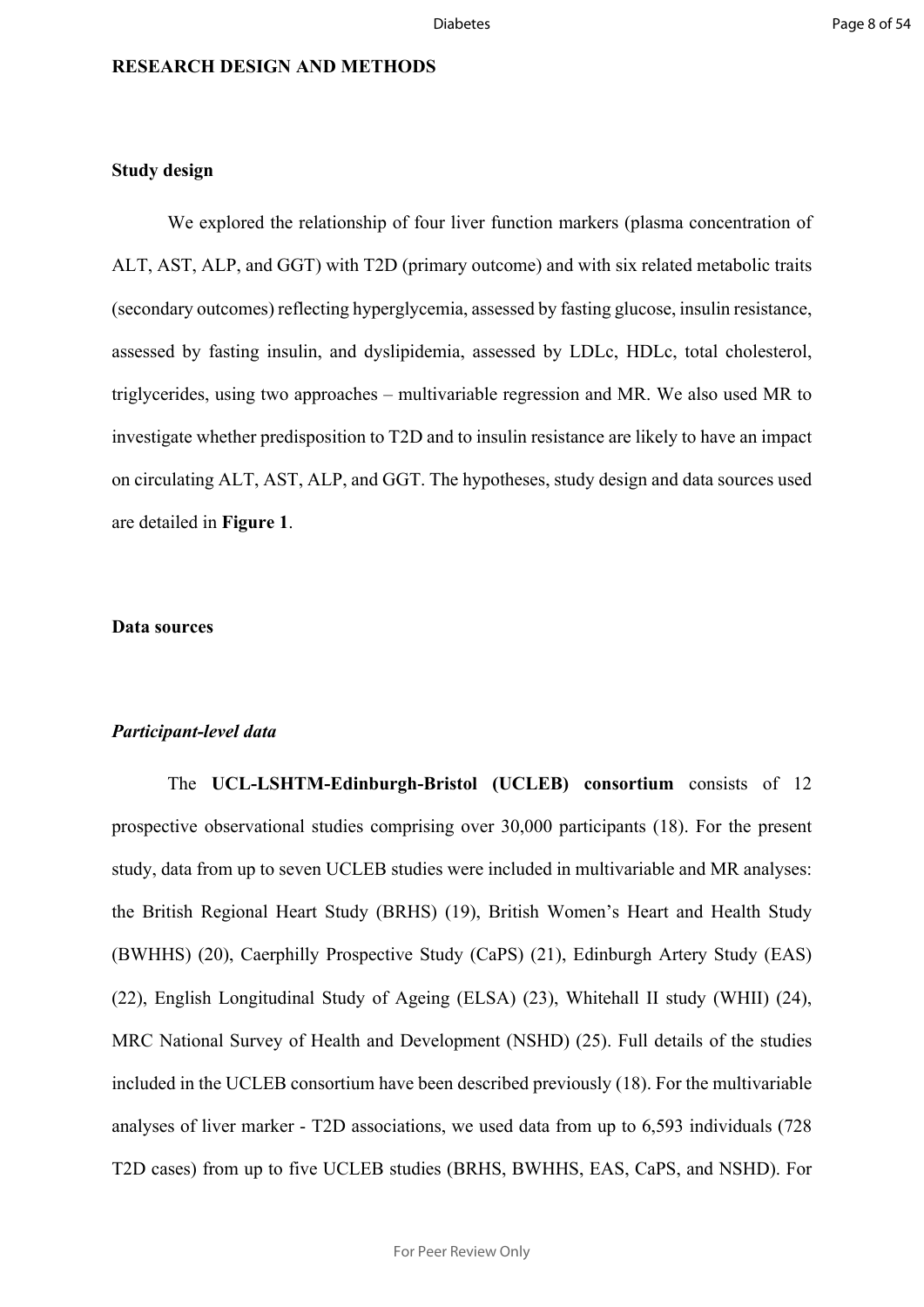the MR analyses of the effect of liver function on T2D risk, we used up to 11,790 individuals (1,202 T2D cases) from up to seven UCLEB studies (BRHS, BWHHS, CaPS, EAS, ELSA, NSHD, and WHII) where information on genotypes and a liver function marker/s, and/or information on genotypes and outcome measure/s were available.

The **Fenland study** is a UK population-based study based in the East Cambridgeshire and Fenland areas and has been described in detail elsewhere (26). Data from Fenland study participants were included in both the multivariable (up to 9,968 individuals) and the MR analyses of the liver marker-lipid outcome associations (up to 9,982 individuals) except for AST.

Full details of the exposure, outcome and confounder variables available in each UCLEB and Fenland study are given in **Supplementary table 1** and participant characteristics, in **Supplementary tables 2a and 2b**.

# *Summary-level data*

For the multivariable analysis, we pooled our individual participant-level results (from UCLEB and Fenland studies) with those from two published meta-analysis of the association of liver function markers and T2D risk: Kunutsor *et al.*(2) for ALT and AST (up to 60,359 participants including 3,890 incident T2D cases) and Fraser *et al*.(27) for GGT (up to 63,285 including 2,805 incident T2D cases).

For the MR analysis, we also used publicly available summary level data from genomewide association studies (GWAS) for the association of single nucleotide polymorphisms (SNPs) with exposures and outcomes from the relevant GWAS studies/consortia. Summary statistics for the association between SNP and liver function markers were extracted from Chambers *et al*. (28), including 61,089 individuals with information of ALT, ALP, AST, and GGT plasma concentration. Summary data for the association between SNPs and T2D was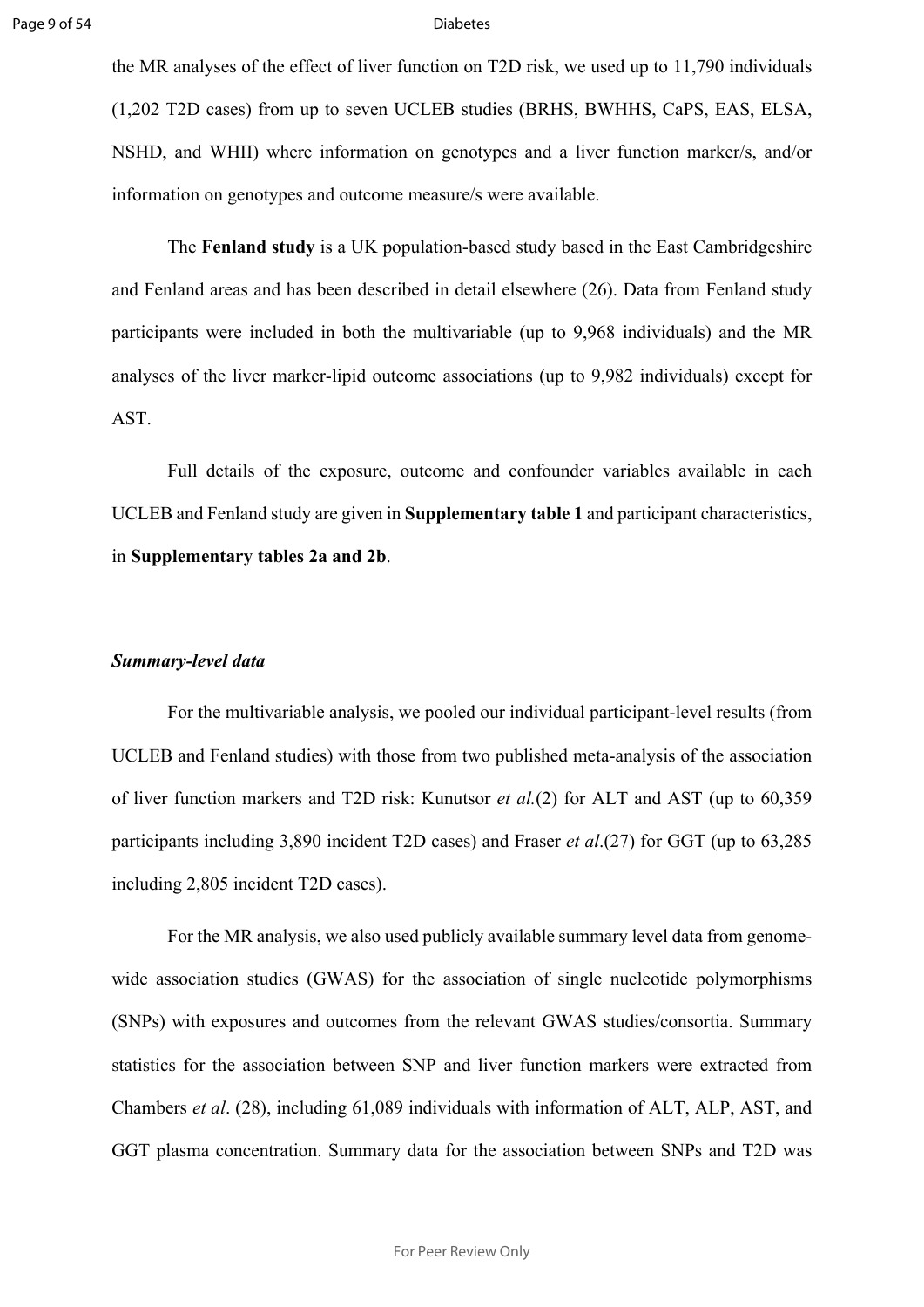extracted from a consortium (29) including 62,892 cases and 596,424 controls, mostly of European descent. In cases where a liver function SNP could not be found in this latest T2D GWAS, data was extracted from a previous T2D GWAS from the DIAGRAM consortium including 34,840 cases and 114,981 controls (30). Summary statistics for the association of SNPs with fasting glucose and with fasting insulin were obtained from **MAGIC** (the Meta-Analyses of Glucose and Insulin-related traits Consortium) consortium (31, 32), which included up to 133,010 and 108,557 nondiabetic participants of European ancestry, respectively. Summary data for the association of SNPs with LDLc, HDLc, total cholesterol, and triglycerides were extracted from the **GLGC** (Global Lipids Genetics Consortium) consortium (33), including 188,577 individuals mostly of European ancestry. We excluded Fenland participants who had been included in the meta-analyses of the GLGC consortium to avoid having duplicated information from these participants.

# *Definition of diabetes*

In UCLEB studies, T2D definition varied by study and included self-report, medical history review, use of glucose lowering medication, or having a fasting glucose value of  $\geq 7$ mmol/L(18). For the MR analysis, we used both prevalent and incident cases of type 2 diabetes to maximise power, as the prevalent diabetes cases cannot influence genetic variation, which is fixed at conception.

In the GWAS, criteria for defining T2D differed across studies and included previous diagnosis, fasting glucose  $> 7$  mmol/L, treatment with glucose-lowering medication, or selfreported T2D status (29, 30, 34).

# **Genotyping and quality control**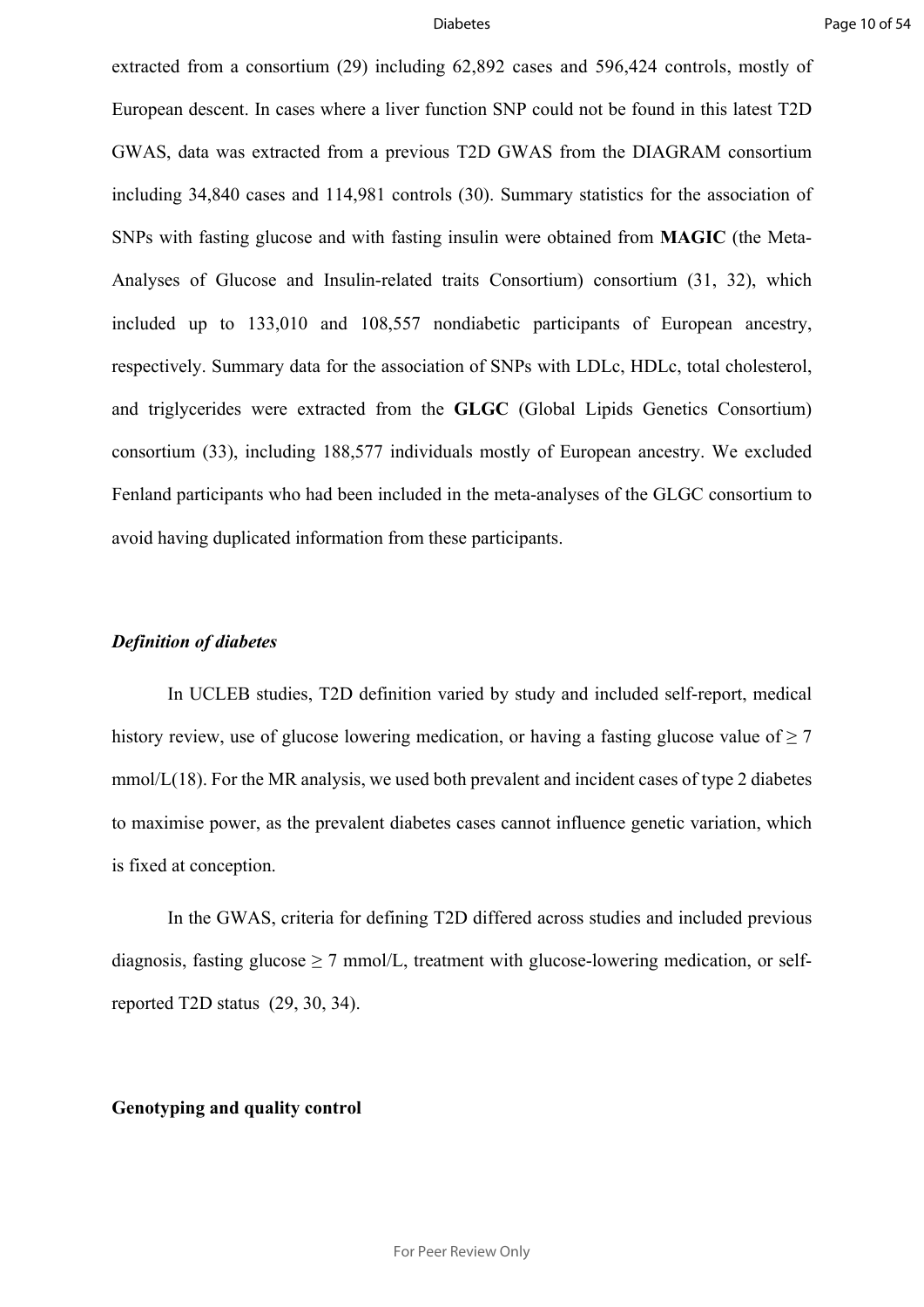All studies in UCLEB consortium were genotyped using the Illumina CardioMetabochip (Illumina, San Diego, CA, USA). Details on the genotyping and imputation quality control criteria used have been previously published (18, 35). Genotyping and imputation of missing genotypes in the published GWAS studies used here are described in the original publications (28, 30-33, 36, 37).

### **Statistical analyses**

All continuous variables in the UCLEB and Fenland studies that were not normally distributed were natural log transformed. All continuously measured traits were standardised within each study to allow comparison between studies. In any published GWAS that did not report effects in standard deviation units, effects were standardised based on the GWAS reported standard deviation or, where this was not available, the median standard deviation across UCLEB studies.

For analyses involving fasting glucose and fasting insulin we removed individuals with type 2 diabetes (defined as a clinical diagnosis, fasting glucose values  $\geq 7.0$  mmol/L or individuals who were taking glucose lowering drugs). We also excluded individuals on lipid lowering medication from the multivariable and MR.

Analyses were performed using Stata/SE version 14.0 (StataCorp, Brownsville, TX) and R version 3.4.4 (R Foundation for Statistical Computing, Vienna, Austria).

### *Multivariable analysis*

We estimated the association between each liver function marker and T2D in each UCLEB study using logistic regression. For continuous outcomes we used linear regression models. We adjusted the logistic/linear regression models for age, sex (if relevant), and for as many potential confounders available in each study from the following: BMI, waist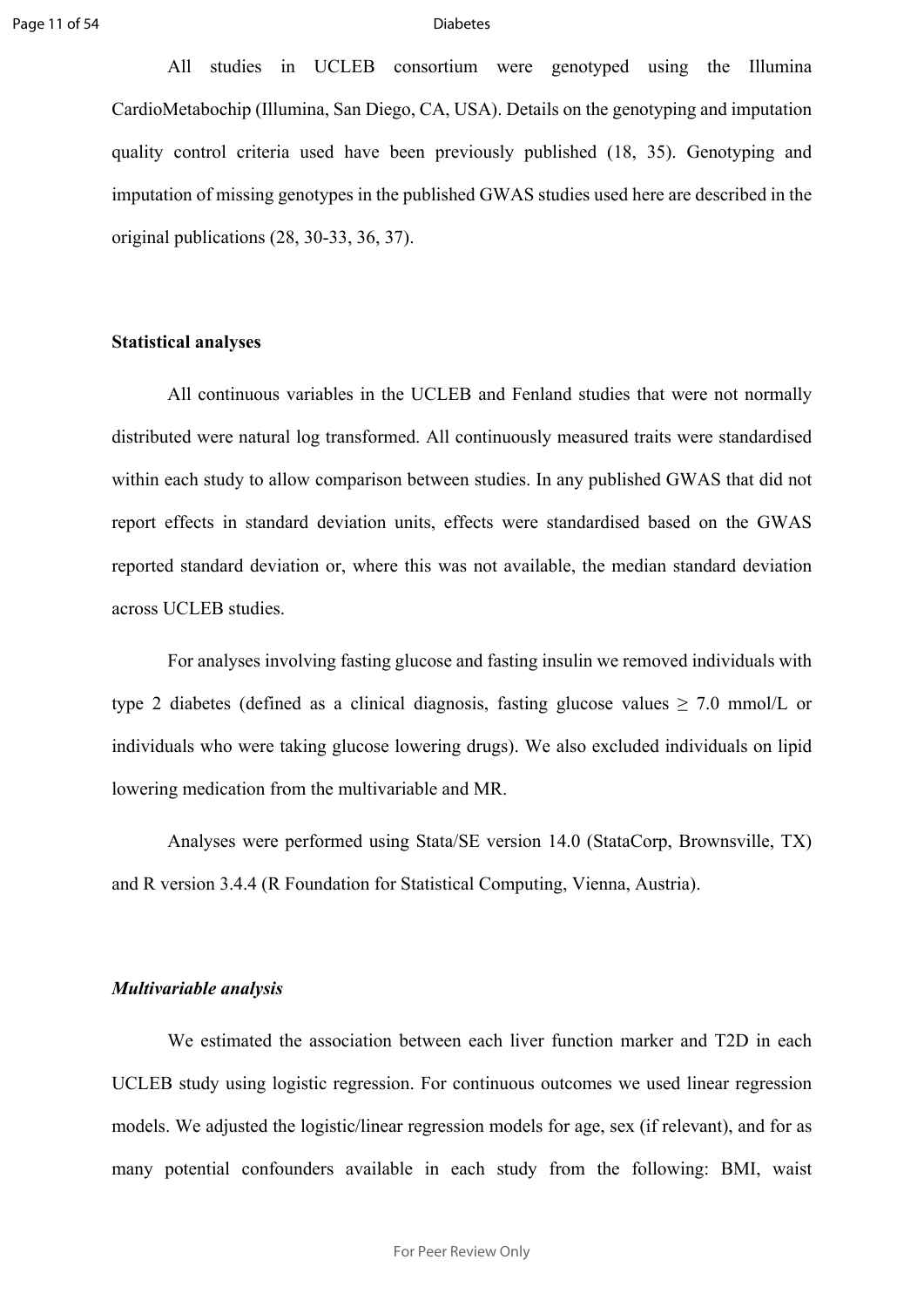circumference, alcohol consumption, smoking, and social class. We then used DerSimonian and Laird random-effects model meta-analysis to combine these estimates with results from the published meta-analyses of Kunutsor *et al* (2) and Fraser *et al* (27) for the associations between ALT, AST and GGT with T2D, excluding any UCLEB studies that had contributed to the published meta-analyses. In the previously published meta-analyses, all (27) or some (2) of the participating studies expressed T2D results as hazard ratios. Given the overall proportion of T2D cases was lower than 10%, hazard ratios and odds ratios were assumed to approximate to the same measure of T2D relative risk in our meta-analysis.

# *Mendelian randomization analysis*

For the MR analysis, we used multiple genetic variants robustly associated with circulating ALT, AST, ALP, or GGT as genetic instruments for each liver function marker to investigate their effect on T2D and other outcomes. We also applied MR analysis to assess the effect of predisposition to T2D and fasting insulin (a marker of insulin resistance) on circulating ALT, AST, ALP, or GGT by using genetic variants robustly associated with T2D risk and fasting insulin. We used a "two-sample" analysis strategy in which the genetic variantexposure and genetic variant-outcome associations are estimated from different data sources with comparable populations (38).

# *Selection of genetic instruments for liver function markers*

Genetic instruments for each liver function marker were defined as independent SNPs  $(R<sup>2</sup> < 0.3)$  associated with each liver function marker at genome-wide levels of significance  $(P < 5 \times 10^{-8})$  from GWAS in the NIHR GWAS catalogue (available at [www.ebi.ac.uk/gwas/home](http://www.ebi.ac.uk/gwas/home), last accessed on July 2017). At the time the study was conducted, there was limited GWAS data available for AST. Therefore, we conducted a genome-wide association analysis in up to 6,647 individuals from five UCLEB studies (BRHS, BWHHS, CaPS, EAS, and ET2DS) to identify novel variants for AST, as this biomarker had only been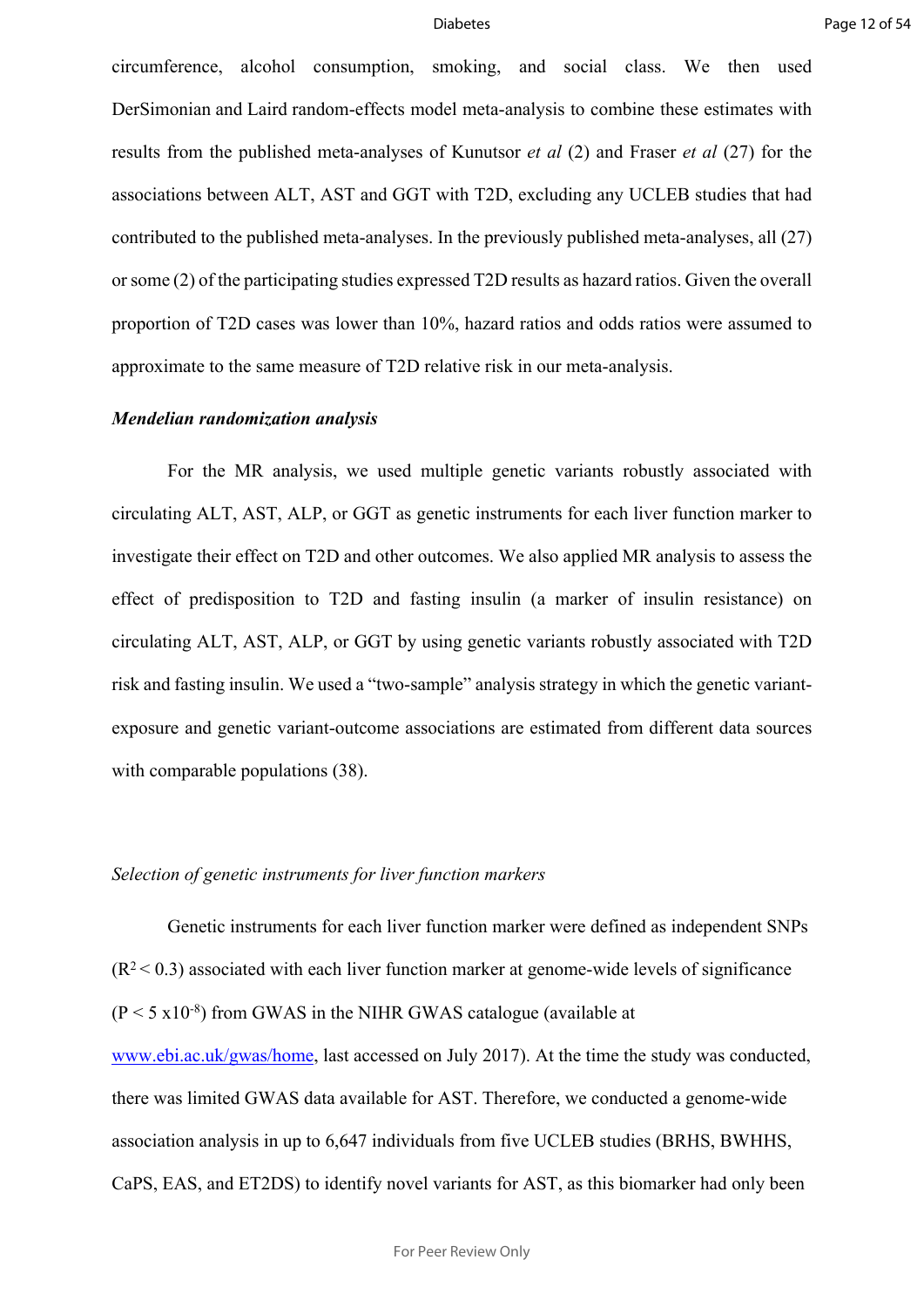assessed in one previous GWAS with fewer than 1,000 individuals (37). We selected GWAS studies, which had been primarily conducted in populations of European ancestry. In total, we selected 4, 3 (including the two novel SNPs identified from our own GWAS), 15, and 26 independent SNPs associated with ALT, AST, ALP, and GGT, respectively (**Supplementary table 3**). UCLEB data were excluded from the MR analysis of AST (as an exposure) to avoid any bias from Winner's curse (39).

# *Selection of genetic instrument for type 2 diabetes and fasting insulin*

We used multiple independent SNPs strongly associated ( $P \le 5 \times 10^{-8}$ ) with T2D risk (n  $= 139$  SNPs) (29) and with fasting insulin (n = 14 SNPs) (32). T2D SNPs were identified as reported by the original GWAS publication (29). Fasting insulin SNPs were selected from data published by Scott et al (32) using the R package 'TwoSampleMR' excluding any correlated SNPs  $(R^2 > 0.001)$  (40).

# *Main analysis*

In the main Mendelian randomization analyses, we used the conventional inverse variance weighted (IVW) estimator. The IVW method consists of a weighted regression of the SNP-outcome regression coefficients on the SNP-exposure regression coefficients constraining the intercept to be zero. IVW weights are the inverse of the variance of the SNP-outcome regression coefficients. For a dichotomous outcome such as a T2D status, the regression coefficient of the SNP-outcome association is a log odds ratio from a logistic regression model. The resulting regression coefficient from the IVW regression represents an increase/decrease in the outcome per unit increase in the exposure.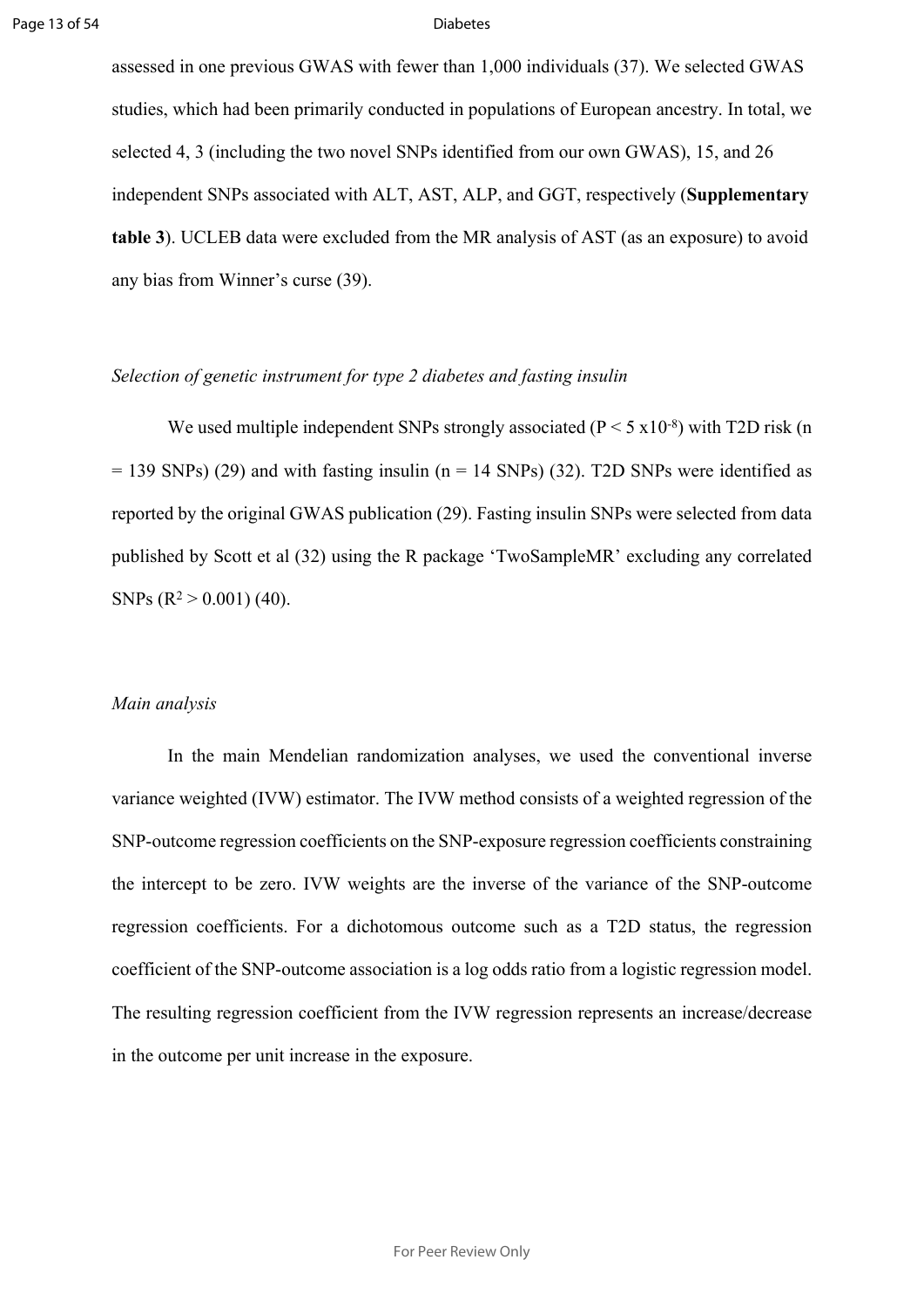# *Sensitivity analyses*

We performed several sensitivity analyses to test whether the MR IVW estimates are likely to be biased by unbalanced horizontal pleiotropic effects (i.e. due to genetic variants that affect the outcome independently of the exposure of interest). We used MR-Egger regression method (41) and the weighted median estimator (42), both of which are more robust to pleiotropic genetic variants, to test the extent to which any unbalanced pleiotropy may have biased the IVW result. The MR-Egger method is similar to the IVW except that the model allows the intercept to vary. The intercept of the MR-Egger regression will reflect the average pleiotropic effect across genetic variants and the slope coefficient will provide an estimate of the causal effect provided that the InSIDE (Instrument Strength Independent of Direct Effect) assumption holds, which requires that there is no correlation between SNP-exposure association and any direct (pleiotropic) effects of SNP on outcome (41). In contrast, the weighted median estimator gives consistent estimates even if up to 50% of weight in the analysis comes from invalid genetic instruments (42). For the MR analysis of the effect of insulin resistance, proxied by fasting insulin, on liver markers, we have performed an additional sensitivity analysis, in which we used multivariable MR (43) to adjust results by BMI (32). In all analyses with GWAS data, we have excluded SNPs with C/G or A/T genotypes and minor allele frequency  $> 0.42$  due to ambiguity problems they could introduce when harmonising SNP-exposure and SNP-outcome datasets (44).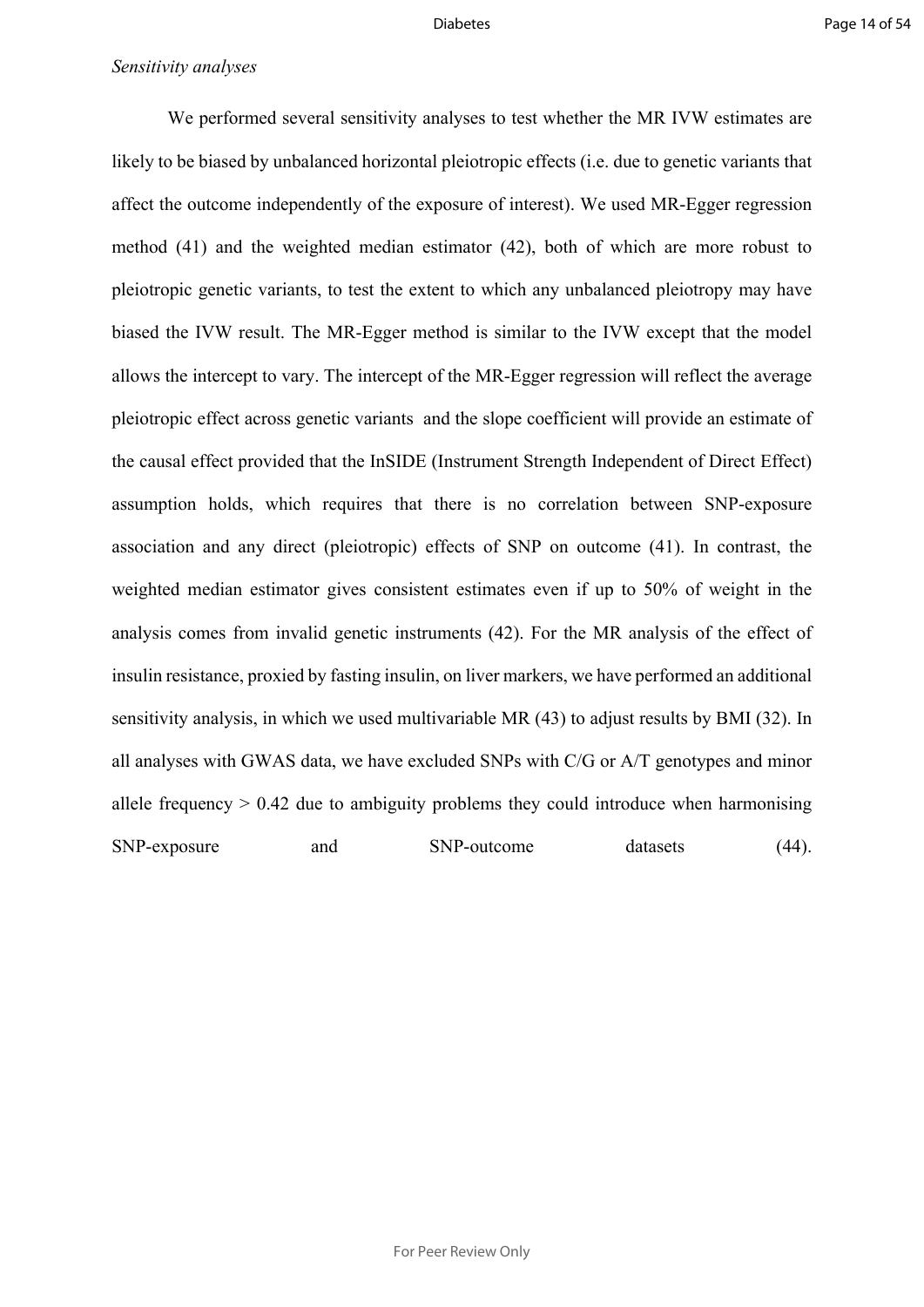### **RESULTS**

### *Genetic instruments for liver function markers, T2D risk and fasting insulin*

Results for the association of genetic instruments with the respective liver function marker are given in **Table 1**. Most of the genetic instruments previously identified in GWAS consortia replicated (had consistent direction and magnitude) in UCLEB and Fenland, seven were not available in UCLEB but were replicated in Fenland, seven were null or in the opposite direction in UCLEB but consistent in Fenland, and one was null in Fenland (but consistent in UCLEB). In all cases, confidence intervals in UCLEB and Fenland included the point estimate from the published GWAS.

For the known variant for AST (rs17109512), only P-values were provided by the original GWAS and, therefore, it was not possible to compare effect estimates with that from the previous GWAS. The two novel variants for AST, identified in our GWAS conducted in five UCLEB studies, were replicated in independent data sources (**Table 1** and **Supplementary table 4**). When meta-analysing UCLEB and Fenland studies, 4, 13 and 22 variants were replicated from 4, 15 and 26 variants associated with ALT, ALP and GGT, and the remaining variants were directionally consistent with the previous reports (data only shown for UCLEB and Fenland separately).

Results for the association of the 139 T2D genetic instruments with T2D risk are given in **Supplementary table 5**. Results for the association of the 14 fasting insulin genetic instruments with fasting insulin (in SD log pmol/L) are given in **Supplementary table 6**.

*Association of genetic variants related to liver function markers with potential confounders of the exposure-outcome association*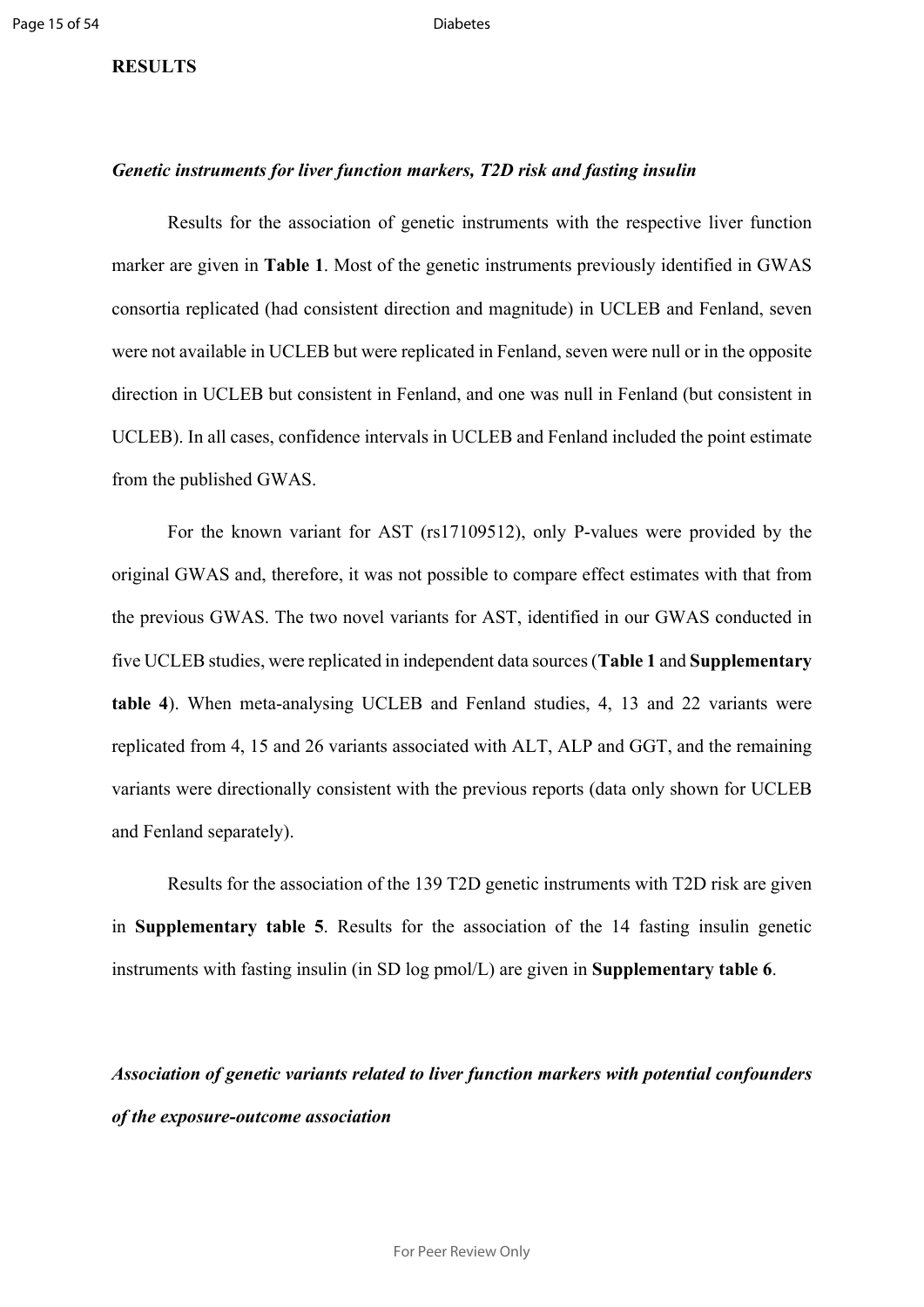Some individual SNPs used as instruments in the MR analysis were associated with potential confounders of the exposure-outcome association (e.g. age, BMI, waist circumference, waist-hip ratio, and other liver function markers). However, when combined into a single instrument using fixed-effect meta-analysis, there was no strong evidence that genetic instruments were associated with potential confounders, except for the ALT instrument that was also associated with AST and GGT, and the AST instrument that was associated with ALT (**Supplementary tables 7a and 7b)**.

# *Multivariable analysis between liver function markers and T2D and related continuous outcomes*

Pooled results from multivariable analyses across the relevant UCLEB and Fenland studies and published meta-analyses are given in **Figure 2A**. Most liver function markers were positively associated with T2D risk. The OR for T2D was 1.27 [95% CI: 1.15, 1.40] for ALT, 1.06 [95% CI: 0.97, 1.17] for AST, 1.25 [95% CI: 1.10, 1.43] for ALP and 1.61 [95% CI: 1.15, 2.26] for GGT (per standard unit increase in the liver function marker). Heterogeneity across studies was low for ALT and ALP ( $I^2 = 0\%$ ) but high for AST ( $I^2 = 81\%$ ) and GGT ( $I^2 = 93\%$ ) (**Figure 2A**).

In meta-analyses of the continuous outcomes, ALT was positively associated with insulin and triglycerides. AST was positively associated with insulin and HDLc. ALP was negatively related with HDLc. GGT was positively associated with all continuous outcomes (**Supplementary table 8**).

# *Effect of liver function markers on T2D and related continuous outcomes using MR*

Pooled results from the MR across UCLEB, Fenland and GWAS studies are given in **Figure 2A** and **Supplementary table 8**. In the main MR analysis (IVW), the OR for T2D was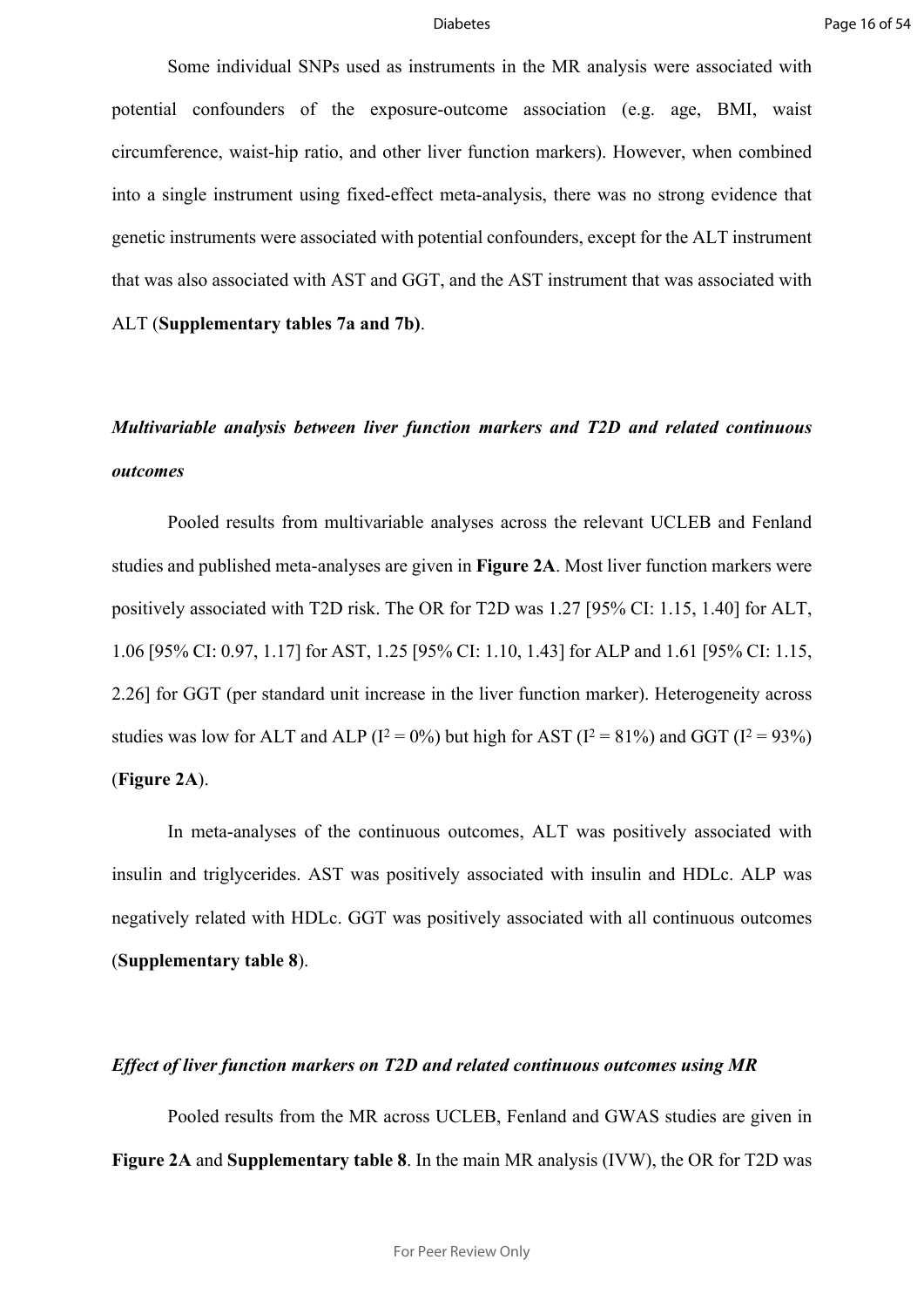1.45 [95% CI: 1.10, 1.92] for ALT, 1.25 [95% CI: 1.14, 1.38] for AST, 0.91 [95% CI: 0.86, 0.97] for ALP and 0.92 [95% CI: 0.80, 1.06] for GGT (per each standard unit increase in the liver function marker) (**Figure 2A**). The other MR methods (MR-Egger and weighted median) used as sensitivity analyses were consistent with IVW estimates for ALT, AST and ALP. The inverse point estimate for the IVW association between GGT and T2D changed in direction when using the MR-Egger method. There was no clear evidence of unbalanced horizontal pleiotropy in any liver function marker – T2D associations based on the intercept for MR-Egger method (all P-values ≥0.38). Heterogeneity between UCLEB and GWAS estimates was low for all liver markers. For AST, only GWAS data were available for analysis (**Figure 2A**).

In meta-analyses of the continuous outcomes, there was some evidence across different MR methods that genetically predicted AST and ALP were negatively related to HDLc, LDLc and total cholesterol (**Supplementary table 8**). There was some evidence of unbalanced horizontal pleiotropy of ALT instruments in relation to HDLc, LDLc, total cholesterol and triglycerides (**Supplementary table 9**).

### *Effect of T2D and insulin resistance on liver function markers using MR*

Overall, findings from MR analysis did not consistently support a reverse causal effect of T2D on any of the liver function markers assessed (ALT, AST, ALP, or GGT). In the main MR analysis (IVW), higher predisposition to T2D (each increase in 1 log odds) was related to an increase of 0.06 SD units of ALT [95% CI: 0.02, 0.09], but not of AST [0.01; 95% CI: - 0.04, 0.07], ALP [-0.04; 95% CI: -0.11, 0.02] or GGT [0.03; 95% CI: -0.01, 0.06]. Results for ALT were substantially attenuated when using MR methods that are more robust to pleiotropic variants: 0.01 [95% CI: -0.06, 0.08] for MR-Egger and 0.03 [95% CI: -0.02, 0.07] for the weighted median estimator (**Figure 2B**).

On the other hand, there was evidence from the main MR findings that higher insulin resistance, proxied by fasting insulin, increases circulating ALT. Results were consistent with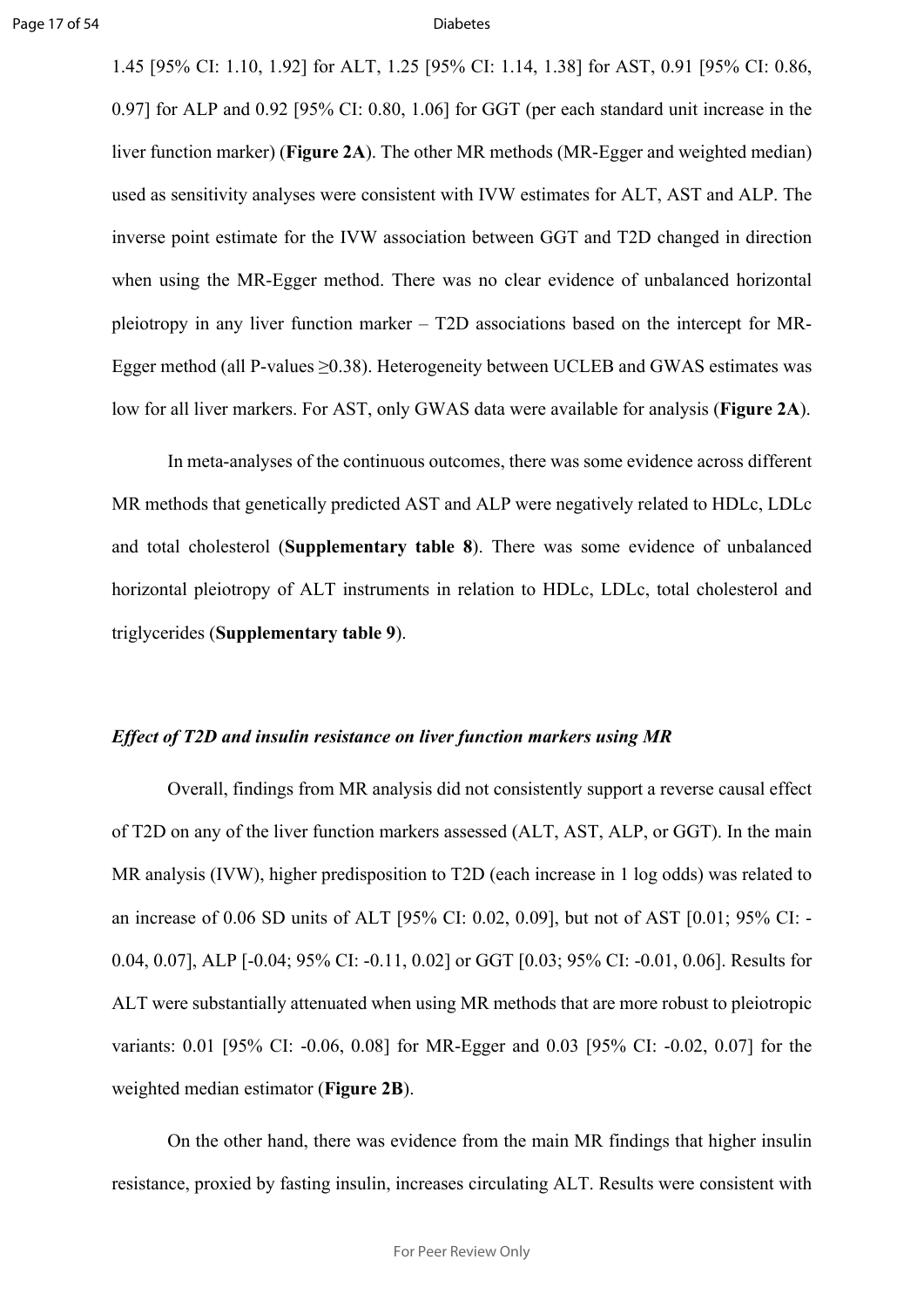the weighted median and BMI-adjusted estimates. MR-Egger point estimates substantially differed, but 95% CI were very wide. Results for the other liver markers were less consistent across different MR methods and 95% CI were wide (**Table 2**).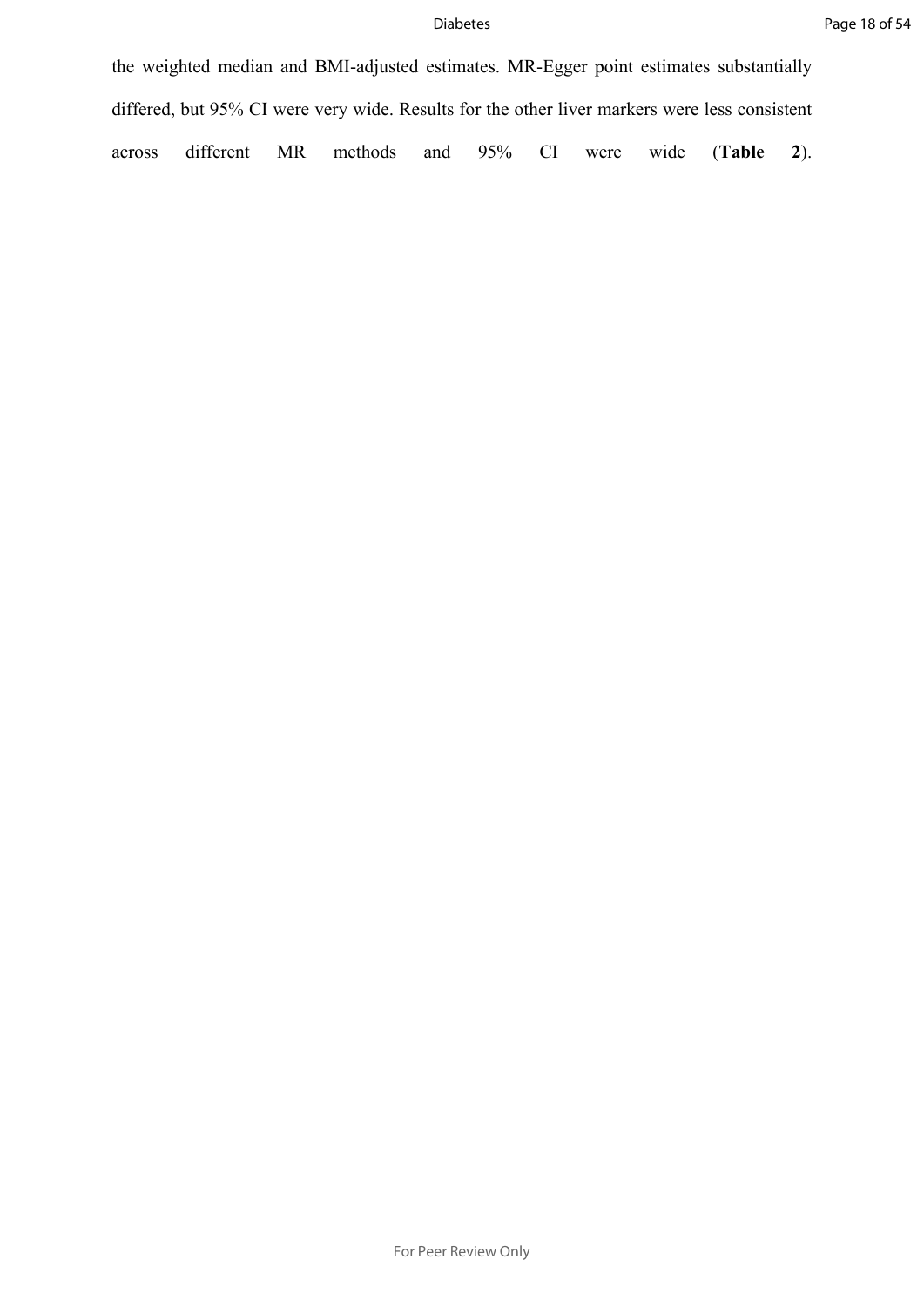### **DISCUSSION**

More than a century ago a link between liver disease and diabetes was described (45). Since then, multiple observational studies have repeatedly reported that liver dysfunction and T2D are associated (1-3), as broadly replicated by our multivariable analysis using clinical biomarkers (i.e. circulating ALT, AST, ALP, and GGT) as proxies of liver dysfunction. Nevertheless, it is still unclear whether this association reflects causation, and if so, whether liver dysfunction represents a cause or a consequence of T2D.

Our study expands on previous MR analyses investigating the effect of liver dysfunction on T2D risk by including a more comprehensive set of liver function markers routinely used in clinical practise in the largest available datasets and by applying bi-directional MR to investigate whether predisposition to T2D and to insulin resistance might instead lead to liver dysfunction.

Our findings from the MR analyses show evidence that genetic predisposition to higher circulating ALT and AST is related to higher risk of T2D. No strong evidence of a causal effect of genetically predicted GGT on T2D, and evidence of a modest negative effect of genetically predicted ALP on T2D were found. Genetic predisposition to T2D did not appear to influence blood concentration of any of the studied liver function markers (ALT, AST, ALP, and GGT), whereas genetic predisposition to insulin resistance, proxied by fasting insulin, seems to increase ALT (effects on other liver markers are uncertain).

Our results are broadly consistent with two previous MR studies, of largely European origin participants (using a study sample that partially overlaps with ours), which reported strong evidence for a positive effect of ALT on T2D (14), but not for ALP (14) or GGT (13, 14). Results for ALP (14) were directionally consistent with our findings, but we were better powered to test for the association between ALP and T2D risk given the substantially larger number of T2D cases and controls included in our analyses. In non-European populations, MR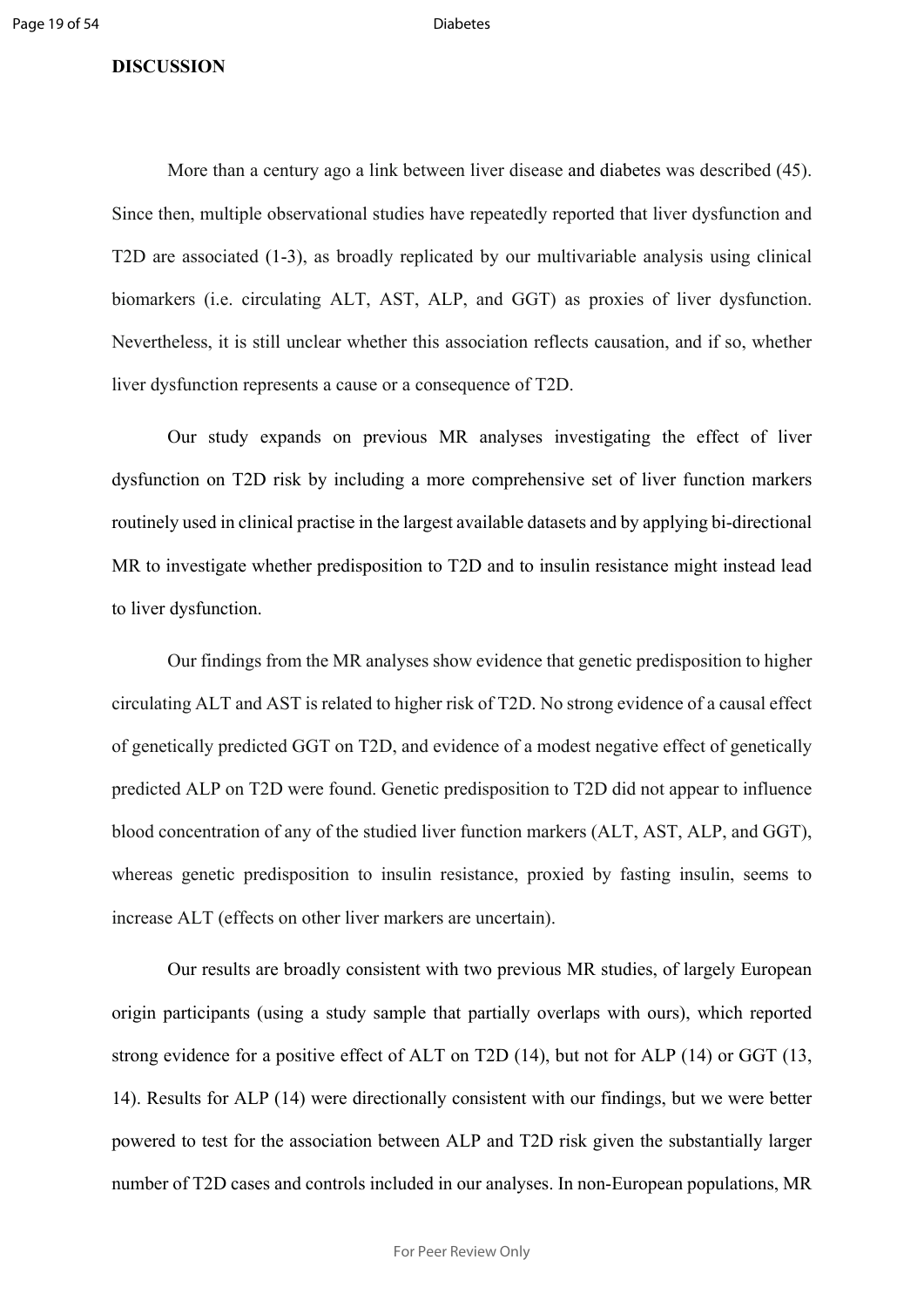studies suggest that ALT does not relate to T2D risk in Chinese adults (15), but that higher GGT increases T2D risk in Koreans (16). However, the latter result might be explained by statistical overfitting since instruments were selected from a GWAS that included the population used in the MR analyses  $\sim 20\%$  of the GWAS discovery sample).

The different liver biomarkers reflect different aspects of liver dysfunction. High circulating ALT and AST are widely used proxies of NAFLD, while high circulating ALP and GGT (in combination) are more related to obstructive or cholestatic liver disease. The positive association between genetically predicted liver function markers and T2D in MR analyses was robust for ALT and AST, but not apparent for ALP or GGT, which suggests that NAFLD might be the primary type of liver dysfunction driving these associations.

In agreement with that, a genetic variant (rs738409) in perfect linkage disequilibrium  $(R2 = 1.0$  for 1000 Genomes European population - GRCh37) with one of our instruments for AST (rs738408) has been previously reported to be associated with computed tomography (CT) measured hepatic steatosis (46, 47). NAFLD is the most common cause of chronic liver disease in Western countries owing to the rapid increase in obesity prevalence (48, 49). NAFLD affects 70% of patients with type 2 diabetes (T2D) in contrast to around 20% of the general population (48, 49).

To our knowledge previous MR studies have not examined the causal effect of predisposition to T2D or insulin resistance on liver dysfunction. We found supportive evidence that insulin resistance increases circulating ALT. Our combined findings that insulin resistance (but not T2D) may cause elevated ALT (marker of NAFLD), and that ALT and AST are in turn related to increased T2D risk (but not insulin resistance) are consistent with the twin-cycle hypothesis (8), which postulates that there is a vicious cycle between hepatic insulin resistance and β cell dysfunction. According to the twin-cycle hypothesis, elevated insulin (due to insulin resistance) stimulates *de novo* lipogenesis in the liver, which promotes hepatic insulin resistance leading to overstimulation of hepatic gluconeogenesis and increased fasting glucose.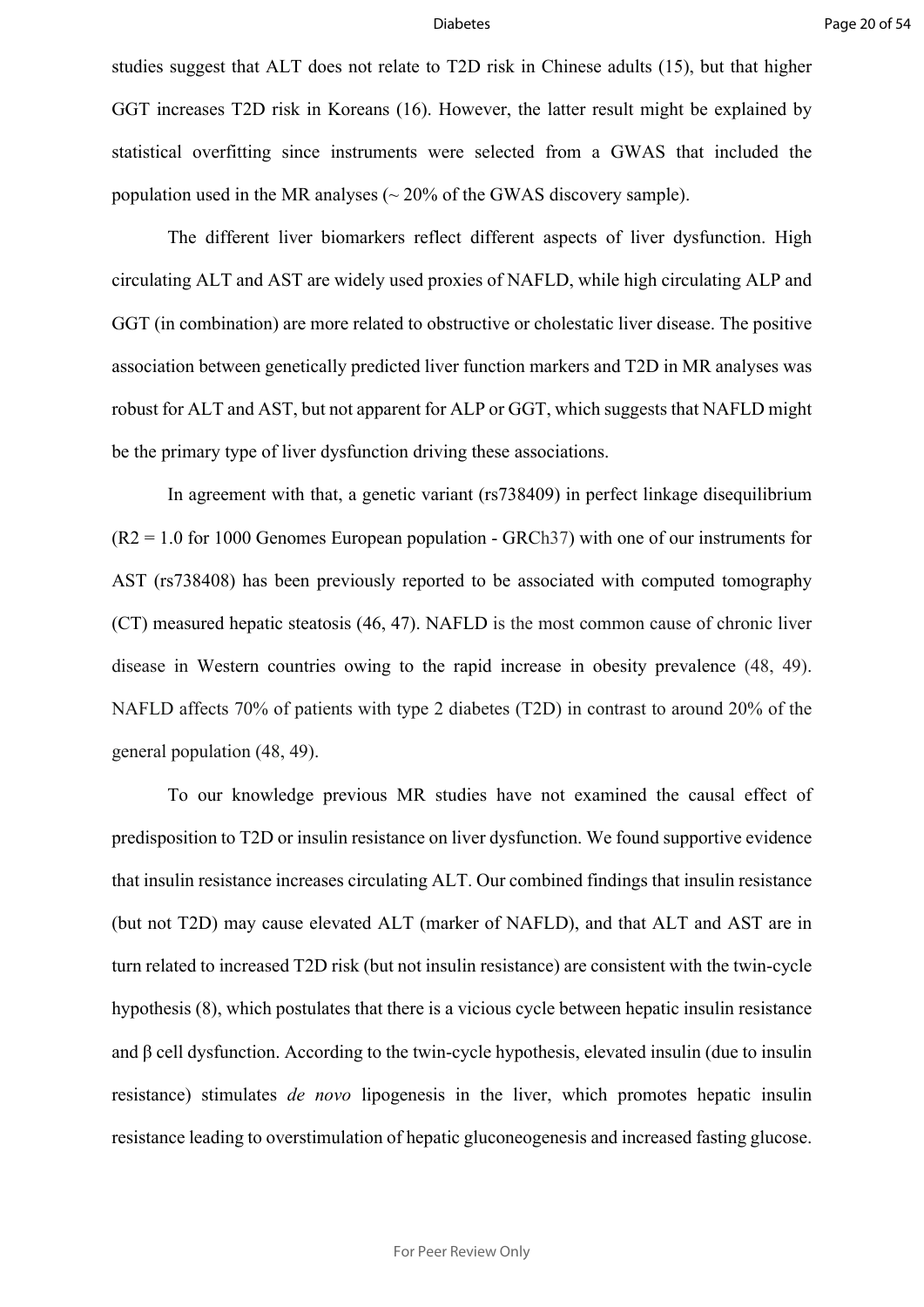The resulting increased output of triglycerides and glucose by the liver to the circulation would impair beta cell function, eventually leading to type 2 diabetes (9).

On the other hand, it is worth emphasising that the relation between ALT/AST and T2D risk might be explained by factors other than NAFLD since circulating ALT/AST are not specific markers of NAFLD and can also increase in response to liver injury from other causes, such as drug toxicity, infection and alcohol consumption (50, 51). In addition, there is some evidence that hepatic triglyceride accumulation by itself may not necessarily cause metabolic changes increasing the risk of cardiometabolic complications (52) and that there might be multiple T2D subtypes that differ in terms of disease presentation and responsiveness to interventions (53), which we were unable to tease out due to the predominant use of summary level data. Finally, given the key roles of ALT and AST in the intermediary metabolism of glucose and amino acids, we cannot fully discard that they might be directly implicated in T2D development.

Although MR can substantially improve causal inference in Epidemiological studies (54), it is important to note that the reliability of MR findings depend on the three core assumptions of instrumental variable (IV) analysis, which require that genetic instruments are strongly associated with the exposure (**IV1**), are not related to exposure-outcome confounders (**IV2**) and only influence the outcome through the exposure (**IV3**).

To avoid violations of IV1, we have selected genetic variants strongly associated with liver function markers ( $P < 5*10-8$ ), that broadly replicated in independent datasets. It should also be noted that our genetic instruments were selected to be strongly associated with each liver function marker in the largest available GWAS ( $P < 5*10<sup>-8</sup>$ ) and that some variants relevant to specific forms of liver dysfunction might not have met our inclusion criteria, as is the case of variants nearby *TM6SF2*, previously reported to be associated with NAFLD in a GWAS (55) and with alcohol-related cirrhosis in an exome-wide association study (56). To minimise the risk of population stratification, which could violate IV2, we mostly restricted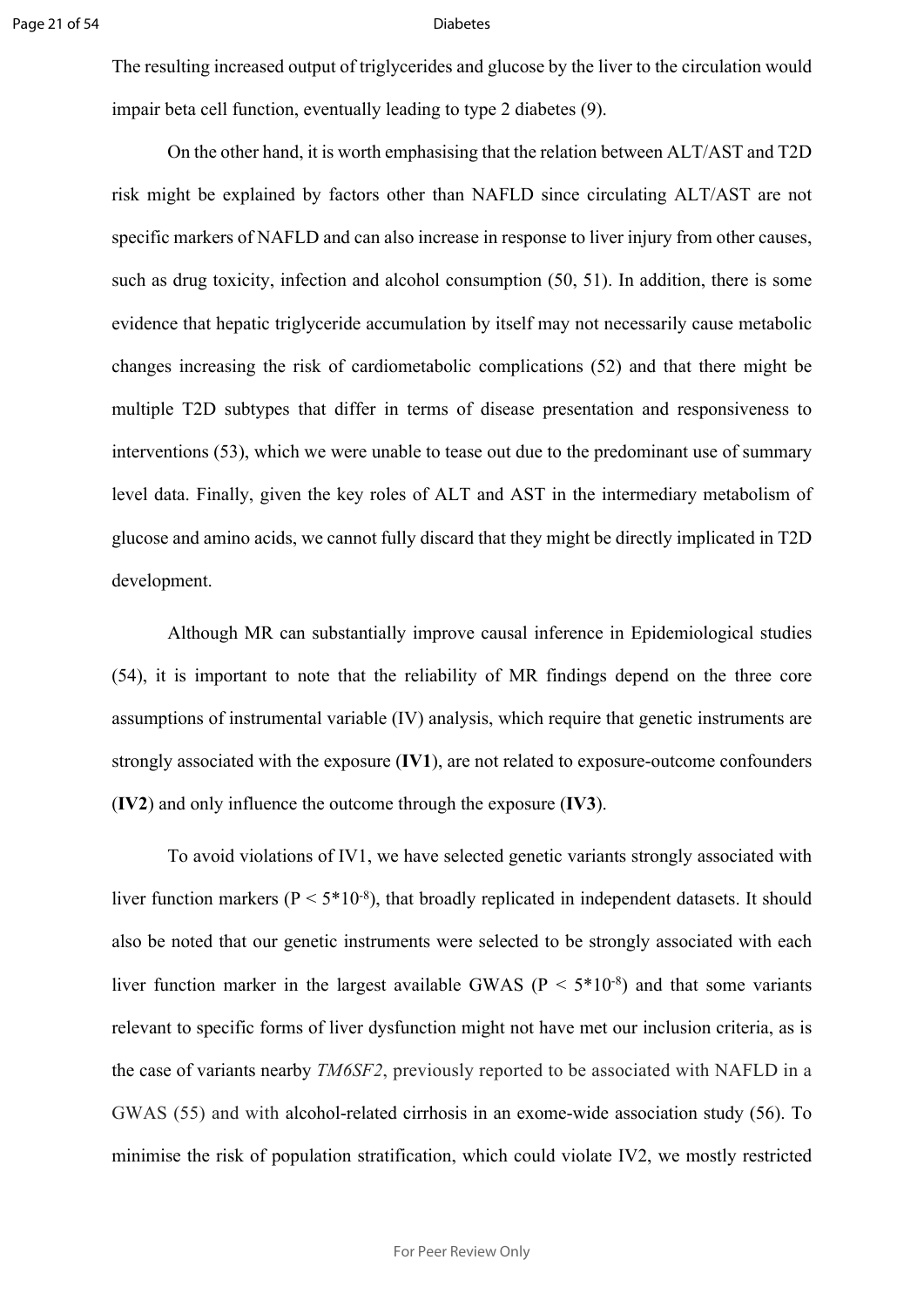our analyses to individuals of European ancestry. IV3 could be violated in the presence of horizontal pleiotropy. We have attempted to address that by examining the relation of the genetic variants with several social, behavioural and metabolic phenotypes and by using methods that are more robust to violations of this assumption in sensitivity analyses (i.e. MR-Egger and weighted median estimator). Overall, there was no strong suggestion that horizontal pleiotropy could have biased our results. Importantly, our liver function instruments were not associated with general adiposity measures such as BMI, and therefore it is unlikely that these associations are driven by general adiposity. However, it is important to note that we cannot fully discard that our genetic instruments may be associated with exposure-outcome confounders that we have not tested for and that the sensitivity analyses used (i.e. MR-Egger and weighted median) are of limited use for exposures instrumented by few genetic variants (as in the analyses of ALT and AST as exposures).

Two-sample MR makes the additional assumption that data from two independent (but comparable) populations are used. In our study, there was some overlap between participants used to estimate SNP-exposure and SNP-outcome associations. However, this is unlikely to bias the study results since the overlap is very low in proportion to the overall sample size (< 7% of T2D cases in the main analysis) (57).

Finally, effect estimates for the relation of each liver function marker on T2D risk should be interpreted with caution given these biomarkers are unlikely to be the causal factors for T2D risk, but rather proxies of liver function.

In conclusion, MR findings indicate that increased circulating ALT and AST is related with higher T2D risk, while increased circulating ALP is associated with lower T2D risk. In addition, higher fasting insulin (but not predisposition to T2D) is related to higher circulating ALT. Since circulating ALT and AST are markers of NAFLD, these findings provide some support for insulin resistance resulting in NAFLD, which in turn increases T2D risk.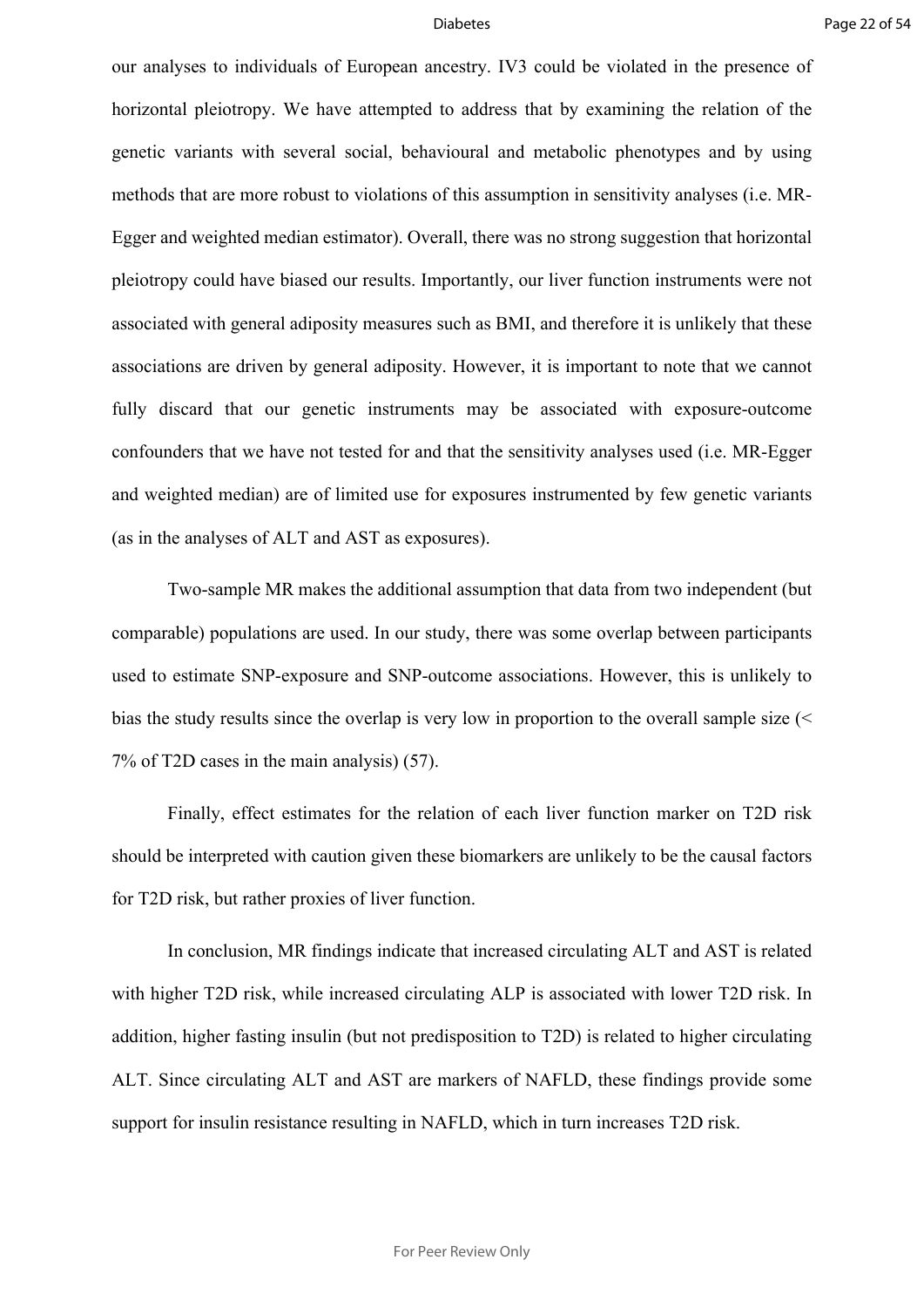### **Funding sources**

This work was supported by funds from the UK Medical Research Council (Grant number: G0801456) and a British Heart Foundation grant (AA/18/7/34219). MCB, TRG and DAL work in a unit that receives funding from the UK Medical Research Council (Grant number: MC\_UU\_00011/1-6 and MC\_UU\_00011/1-4). MCB\_ is supported by a Skills Development Fellowship from the UK Medical Research Council (Grant number MR/P014054/1). XZ is supported by a scholarship from the China Scholarship Council (Grant number: 201406220101). ADH is an NIHR Senior Investigator. AW and DK are funded by the UK Medical Research Council [MC UU 12019/1]. DAL is a UK National Institute of Health Research Senior Investigator (Grant number: NF-SI-0611-10196).

The **UCLEB** (UCL-LSHTM-Edinburgh-Bristol) consortium is supported by BHF Programme Grant RG/10/12/28456 and the UCL Hospitals NIHR Biomedical Research Centre.

**BRHS** is supported by British Heart Foundation grants (RG/08/013/25942, RG/13/16/30528). The British Heart Foundation had no role in the design and conduct of the study; collection, management, analysis, and interpretation of the data; preparation, review, or approval of the manuscript; and decision to submit the manuscript for publication. The authors acknowledge the British Regional Heart Study team for data collection.

**BWHHS** is supported by the British Heart Foundation (PG/13/66/30442). Data on mortality and cancer events were routinely provided from NHS Digital to the BWHHS under data sharing agreement MR104a- Regional Heart Study (Female Cohort). British Women's Heart and Health Study data are available to *bona fide* researchers for research purposes. Please refer to the BWHHS data sharing policy at [www.ucl.ac.uk/british-womens-heart-health-study.](http://www.ucl.ac.uk/british-womens-heart-health-study)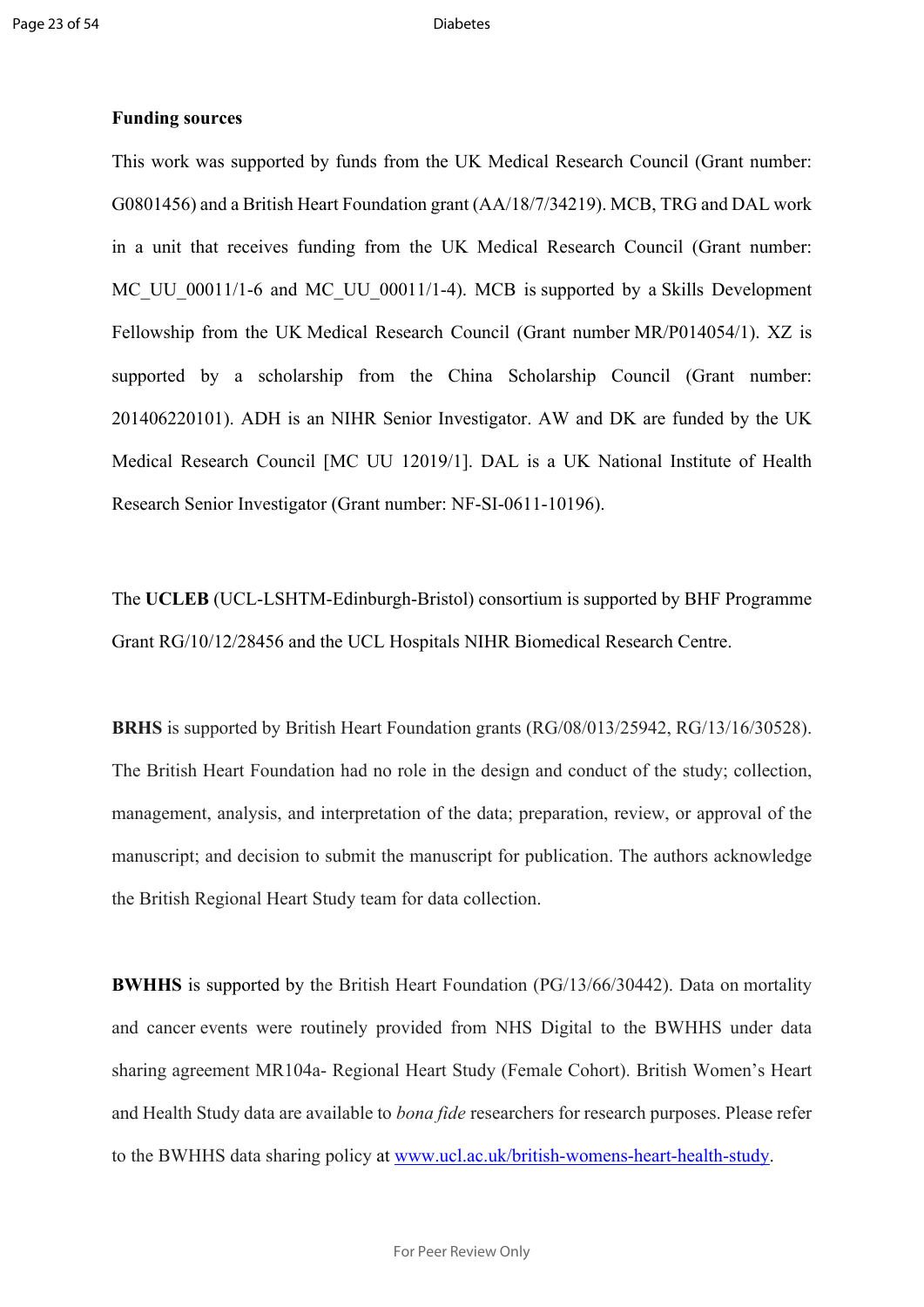**CaPS** was funded by the Medical Research Council and undertaken by the former MRC Epidemiology Unit (South Wales). The CaPS DNA bank was established with funding from a MRC project grant. The CaPS data archive is maintained by the University of Bristol. MRC Integrative Epidemiology Unit, Bristol is supported by MRC grants (MR\_UU\_12013/1, MR\_UU\_12013/5 and MR\_UU\_12013/8).

The **EAS** is supported by the British Heart Foundation and by the Chief Scientist Office of Scotland.

**ELSA** is supported by the National Institute on Aging (NIA/NIH) USA (grant number 5 R01 AG017644-16) and a consortium of the United Kingdom government departments coordinated by the Economic and Social Research Council (ESRC).

The **WHII study** is supported by grants from the Medical Research Council (K013351), British Heart Foundation [\(RG/07/008/23674](http://www.sciencedirect.com/science/article/pii/S2213858715003861#GS5)), Stroke Association, the US National Heart Lung and Blood Institute ([5RO1 HL036310](http://www.sciencedirect.com/science/article/pii/S2213858715003861#GS6)), the US National Institute on Aging [\(5RO1AG13196](http://www.sciencedirect.com/science/article/pii/S2213858715003861#GS7)) the US Agency for Healthcare Research and Quality ([HS06516](http://www.sciencedirect.com/science/article/pii/S2213858715003861#GS8)); and the John D. and Catherine T. MacArthur Foundation Research Networks on Successful Midlife Development and Socioeconomic Status and Health.

**NSHD** is funded by the UK Medical Research Council [MC UU 12019/1].

The **Fenland Study** is funded by the Wellcome Trust and the Medical Research Council (Grant number: MC\_U106179471 and MC\_UU\_12015/1).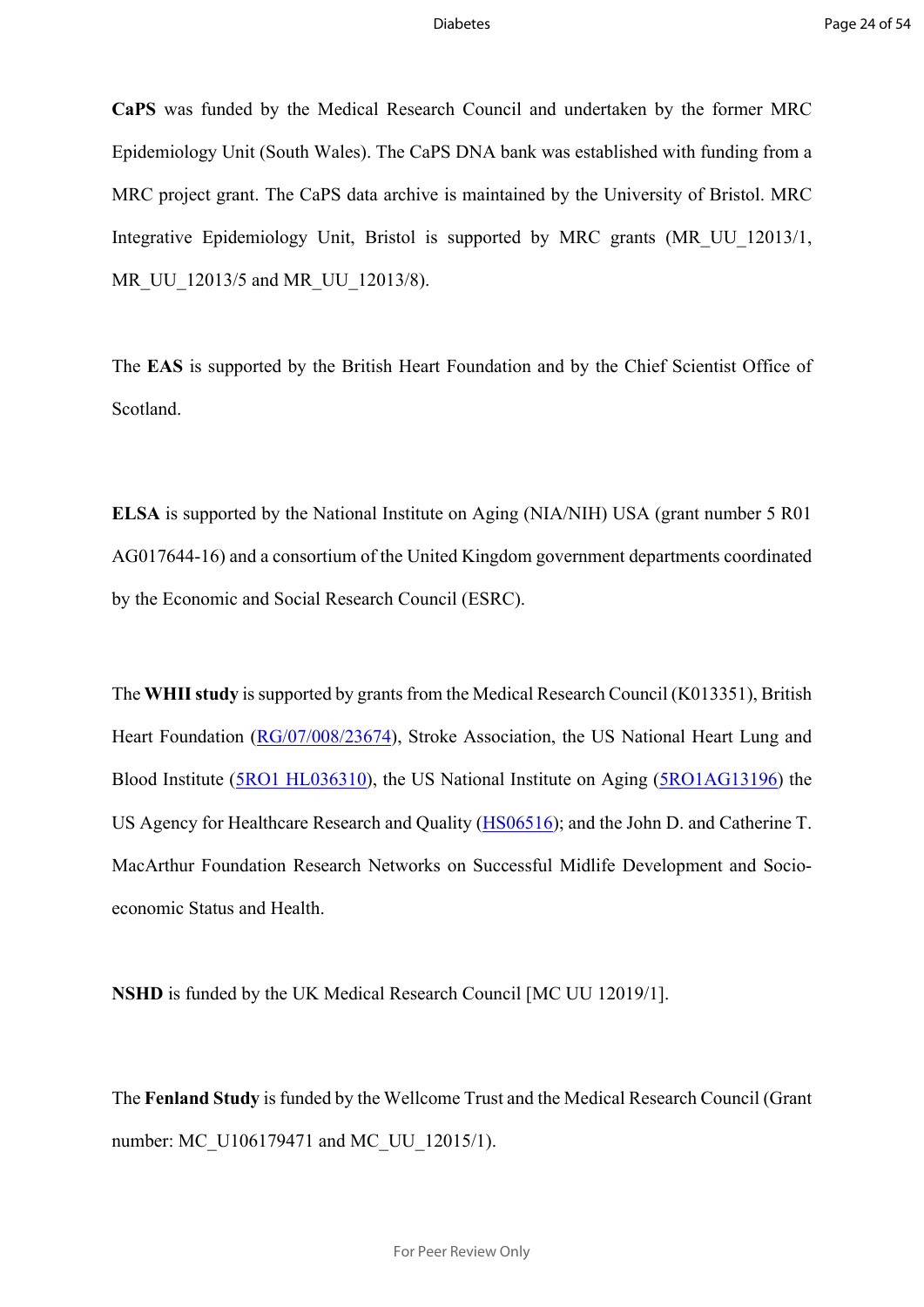The funders had no role in the design, analyses, interpretation of results or writing of the paper. The views expressed in this paper are those of the authors and not necessarily any of the funders.

### **Acknowledgments**

The **UCLEB** (UCL-LSHTM-Edinburgh-Bristol) consortium consists of 12 studies: Northwick Park Heart Study II (NPHS II), British Regional Heart Study (BRHS), Whitehall II Study (WHII), English Longitudinal Study of Ageing (ELSA), Medical Research Council National Survey of Health and Development (NSHD), 1958 Birth cohort (1958BC), Caerphilly prospective study (CaPS), British Women's Heart and Health Study (BWHHS), Edinburgh Artery Study (EAS), Edinburgh Heart Disease Prevention Study (EHDPS), Edinburgh Type 2 Diabetes Study (ET2DS) and Asymptomatic Atherosclerosis Aspirin Trial (AAAT). We thank all participants and staff who have contributed to those studies that contributed to the present study (BRHS, BWHHS, CaPS, EAS, ELSA, ET2DS, NSHD, WHII, Fenland study, and NFBC1966). We thank Naveed Sattar for the insightful comments on the interpretation of findings.

### Data and Resource Availability

Data on type 2 diabetes have been contributed by the T2D GWAS published by Xue et al (2018) and have been downloaded from http://cnsgenomics.com/data.html. Data on glycaemic traits have been contributed by **MAGIC** investigators and have been downloaded from www.magicinvestigators.org. Data on lipid traits have been contributed by **Global Lipids Genetics Consortium** and have been downloaded from http://csg.sph.umich.edu/abecasis/public/lipids2013/. Data on anthropometric traits have been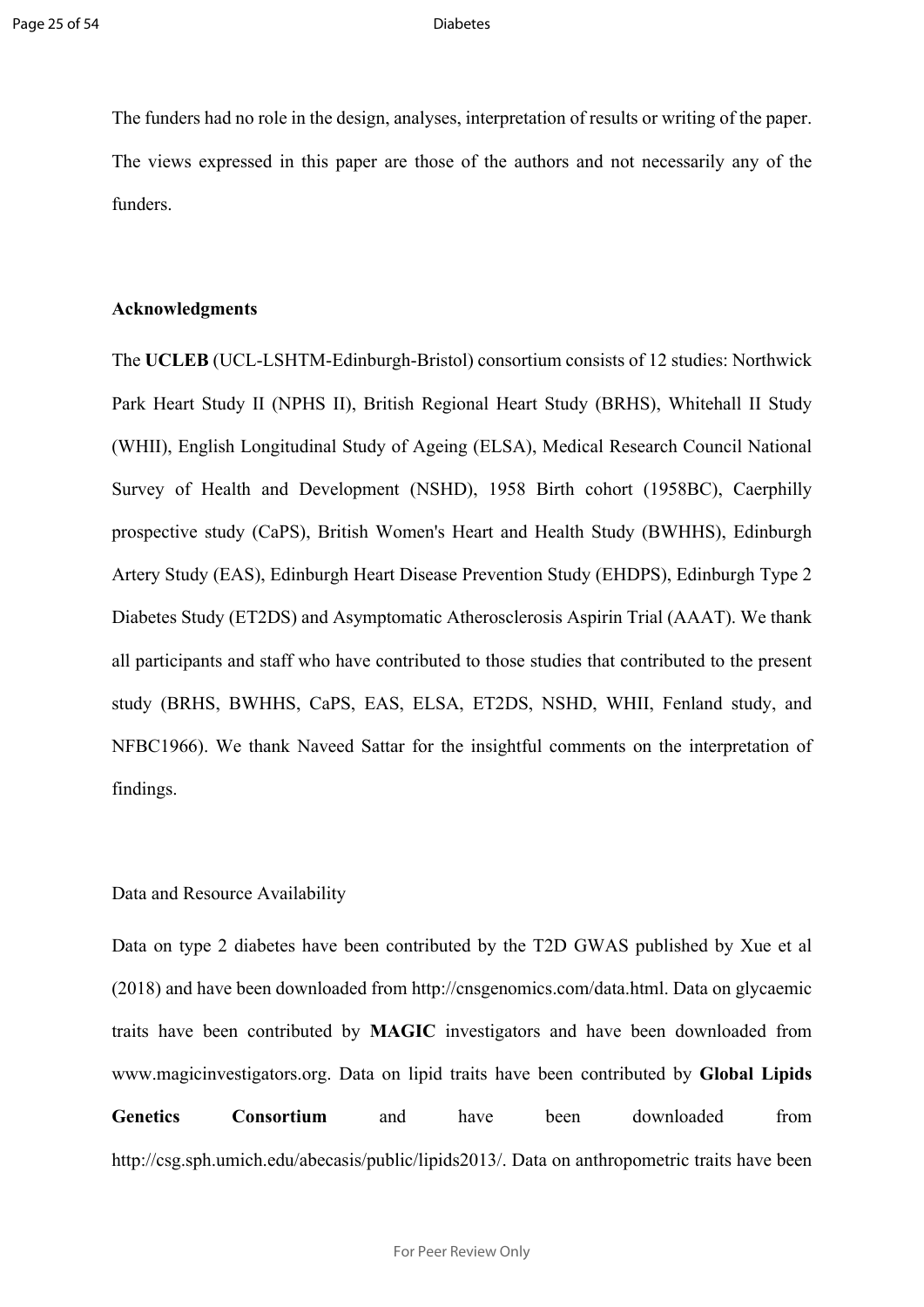contributed by Genetic Investigation of ANthropometric Traits (**GIANT**) consortium and have been downloaded from the downloaded from the set of the set of the set of the set of the set of the set of the set of the set of the set of the set of the set of the set of the set of the set of the set of the set of the s [http://www.broadinstitute.org/collaboration/giant/index.php/GIANT\\_consortium\\_data\\_files.](http://www.broadinstitute.org/collaboration/giant/index.php/GIANT_consortium_data_files) UCLEB data is available upon request.

### **Author contributions**

DAL designed the study and initial analysis plan, with further input from NMGDS, MCB, and TG. DAL, JE, AW, DK, TS, XZ, CL, JL, JCC, WZ, and TRG collected and/or managed data from one or more of the contributing studies, NMGDS and MCB undertook statistical analyses with supervision from DAL and TG. NMGDS, DAL and MCB wrote the first draft of the paper with all other co-authors contributing to revisions.

## **Conflict of Interest statement**

DAL has received support from Medtronic and Roche Diagnostics for biomarker research unrelated to this study. TRG receives support from GlaxoSmithKline, Biogen and Sanofi for research unrelated to this study. All other authors report no competing interests.

# **Guarantor Statement**

NMGDS and MCB are the guarantors of this work and, as such, had full access to all the data in the study and takes responsibility for the integrity of the data and the accuracy of the data analysis.

# **References**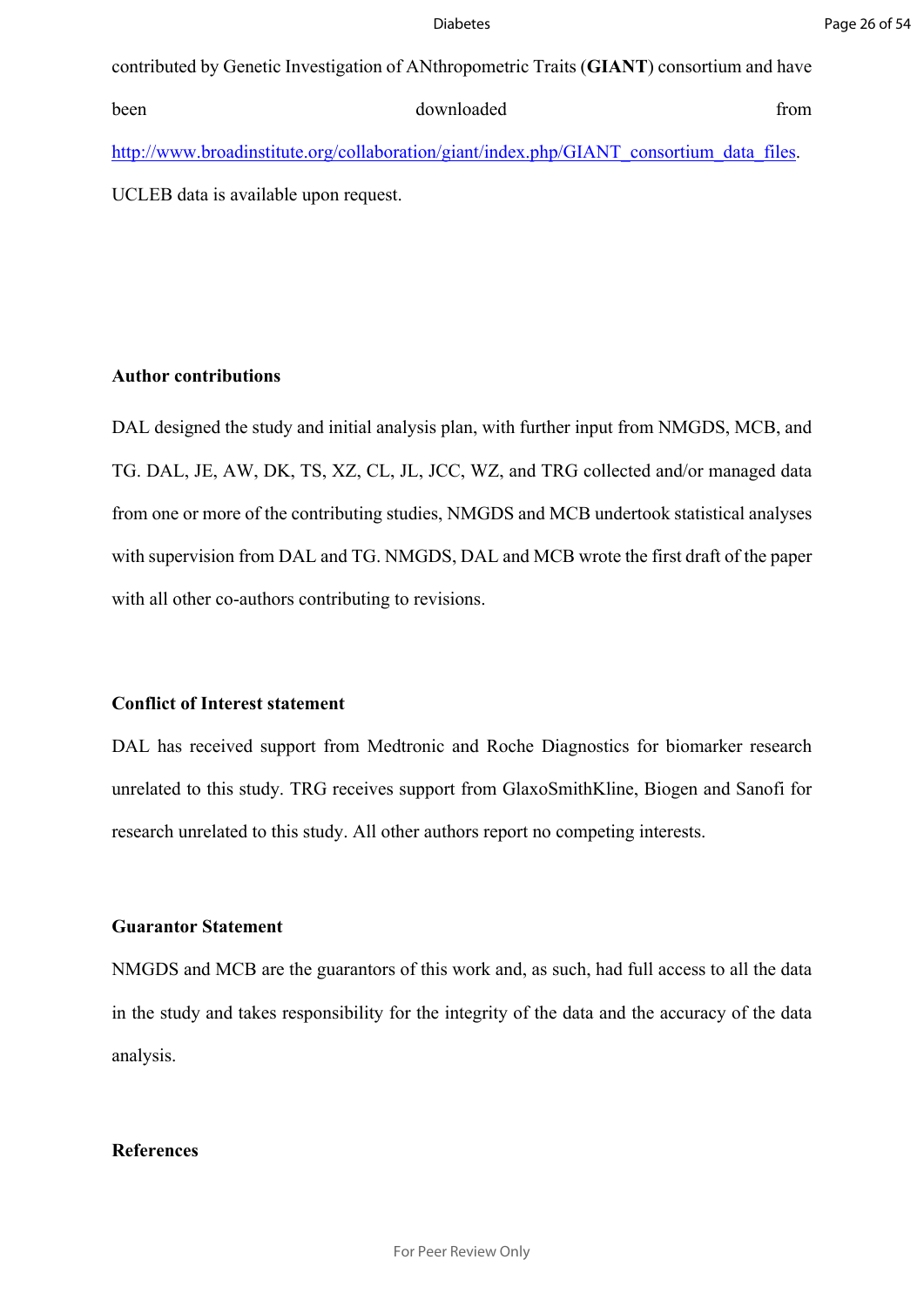1. Ballestri S, Zona S, Targher G, Romagnoli D, Baldelli E, Nascimbeni F, et al. Nonalcoholic fatty liver disease is associated with an almost twofold increased risk of incident type 2 diabetes and metabolic syndrome. Evidence from a systematic review and meta-analysis. J Gastroenterol Hepatol. 2016;31(5):936-44.

2. Kunutsor SK, Apekey TA, Walley J. Liver aminotransferases and risk of incident type 2 diabetes: a systematic review and meta-analysis. Am J Epidemiol. 2013;178(2):159-71.

3. Wannamethee SG, Shaper AG, Lennon L, Whincup PH. Hepatic enzymes, the metabolic syndrome, and the risk of type 2 diabetes in older men. Diabetes Care. 2005;28(12):2913-8.

4. Smith BW, Adams LA. Nonalcoholic fatty liver disease and diabetes mellitus: pathogenesis and treatment. Nat Rev Endocrinol. 2011;7(8):456-65.

5. Day CP, James OF. Steatohepatitis: a tale of two "hits"? Gastroenterology. 1998;114(4):842-5.

6. Utzschneider KM, Kahn SE. Review: The role of insulin resistance in nonalcoholic fatty liver disease. J Clin Endocrinol Metab. 2006;91(12):4753-61.

7. Loria P, Lonardo A, Anania F. Liver and diabetes. A vicious circle. Hepatol Res. 2013;43(1):51-64. 8. Taylor R. Pathogenesis of type 2 diabetes: tracing the reverse route from cure to cause. Diabetologia. 2008;51(10):1781-9.

9. Taylor R, Al-Mrabeh A, Zhyzhneuskaya S, Peters C, Barnes AC, Aribisala BS, et al. Remission of Human Type 2 Diabetes Requires Decrease in Liver and Pancreas Fat Content but Is Dependent upon Capacity for beta Cell Recovery. Cell Metab. 2018;28(4):667.

10. Green RM, Flamm S. AGA technical review on the evaluation of liver chemistry tests. Gastroenterology. 2002;123(4):1367-84.

11. Lawlor DA, Harbord RM, Sterne JA, Timpson N, Davey Smith G. Mendelian randomization: using genes as instruments for making causal inferences in epidemiology. Stat Med. 2008;27(8):1133-63.

12. Davey Smith G, Hemani G. Mendelian randomization: genetic anchors for causal inference in epidemiological studies. Hum Mol Genet. 2014;23(R1):R89-98.

13. Noordam R, Smit RA, Postmus I, Trompet S, van Heemst D. Assessment of causality between serum gamma-glutamyltransferase and type 2 diabetes mellitus using publicly available data: a Mendelian randomization study. Int J Epidemiol. 2016.

14. Liu J, Au Yeung SL, Lin SL, Leung GM, Schooling CM. Liver Enzymes and Risk of Ischemic Heart Disease and Type 2 Diabetes Mellitus: A Mendelian Randomization Study. Sci Rep. 2016;6:38813.

15. Xu L, Qiang Jiang C, Hing Lam T, Sen Zhang W, Zhu F, Li Jin Y, et al. Mendelian randomization estimates of alanine aminotransferase with cardiovascular disease: Guangzhou Biobank Cohort study. Hum Mol Genet. 2016.

16. Lee YS, Cho Y, Burgess S, Davey Smith G, Relton CL, Shin SY, et al. Serum gamma-glutamyl transferase and risk of type 2 diabetes in the general Korean population: a Mendelian randomization study. Hum Mol Genet. 2016.

17. Conen D, Vollenweider P, Rousson V, Marques-Vidal P, Paccaud F, Waeber G, et al. Use of a Mendelian randomization approach to assess the causal relation of gamma-Glutamyltransferase with blood pressure and serum insulin levels. Am J Epidemiol. 2010;172(12):1431-41.

18. Shah T, Engmann J, Dale C, Shah S, White J, Giambartolomei C, et al. Population genomics of cardiometabolic traits: design of the University College London-London School of Hygiene and Tropical Medicine-Edinburgh-Bristol (UCLEB) Consortium. PLoS One. 2013;8(8):e71345.

19. Shaper AG, Pocock SJ, Walker M, Cohen NM, Wale CJ, Thomson AG. British Regional Heart Study: cardiovascular risk factors in middle-aged men in 24 towns. Br Med J (Clin Res Ed). 1981;283(6285):179-86. 20. Lawlor DA, Bedford C, Taylor M, Ebrahim S. Geographical variation in cardiovascular disease, risk factors, and their control in older women: British Women's Heart and Health Study. J Epidemiol Community Health. 2003;57(2):134-40.

21. Bainton D, Miller NE, Bolton CH, Yarnell JW, Sweetnam PM, Baker IA, et al. Plasma triglyceride and high density lipoprotein cholesterol as predictors of ischaemic heart disease in British men. The Caerphilly and Speedwell Collaborative Heart Disease Studies. Br Heart J. 1992;68(1):60-6.

22. Fowkes FG, Housley E, Cawood EH, Macintyre CC, Ruckley CV, Prescott RJ. Edinburgh Artery Study: prevalence of asymptomatic and symptomatic peripheral arterial disease in the general population. Int J Epidemiol. 1991;20(2):384-92.

23. Marmot M, Banks J, Blundell R, Lessof C, Nazroo J. Health, Wealth and Lifestyles of the Older Population in England: The 2002 English Longitudinal Study of Ageing. London: Institute for Fiscal Studies; 2003.

24. Marmot MG, Smith GD, Stansfeld S, Patel C, North F, Head J, et al. Health inequalities among British civil servants: the Whitehall II study. Lancet. 1991;337(8754):1387-93.

25. Wadsworth M, Kuh D, Richards M, Hardy R. Cohort Profile: The 1946 National Birth Cohort (MRC National Survey of Health and Development). Int J Epidemiol. 2006;35(1):49-54.

26. Burgoine T, Forouhi NG, Griffin SJ, Wareham NJ, Monsivais P. Associations between exposure to takeaway food outlets, takeaway food consumption, and body weight in Cambridgeshire, UK: population based, cross sectional study. BMJ. 2014;348:g1464.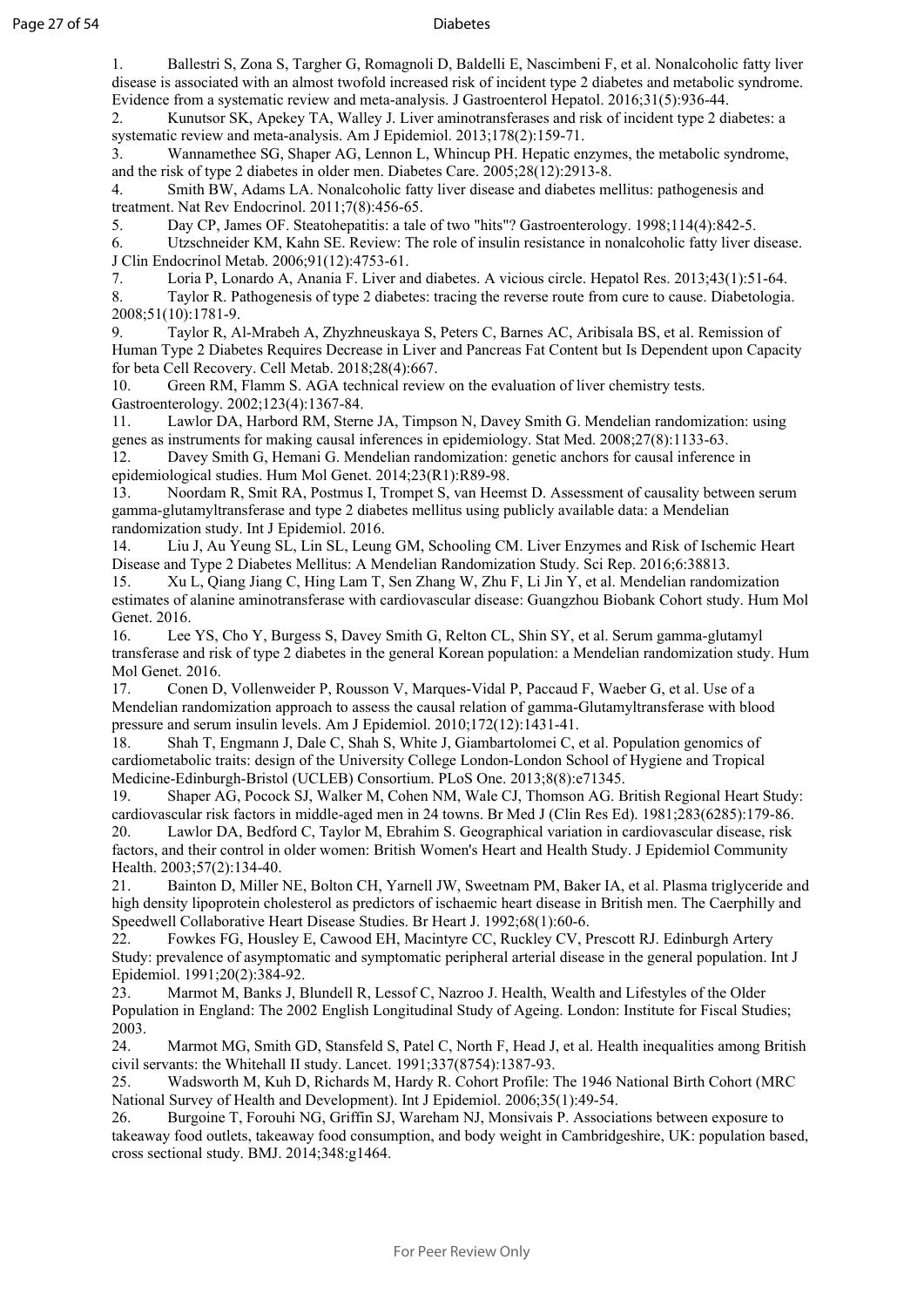27. Fraser A, Harris R, Sattar N, Ebrahim S, Davey Smith G, Lawlor DA. Alanine aminotransferase, gamma-glutamyltransferase, and incident diabetes: the British Women's Heart and Health Study and metaanalysis. Diabetes Care. 2009;32(4):741-50.

28. Chambers JC, Zhang W, Sehmi J, Li X, Wass MN, Van der Harst P, et al. Genome-wide association study identifies loci influencing concentrations of liver enzymes in plasma. Nat Genet. 2011;43(11):1131-8. 29. Xue A, Wu Y, Zhu Z, Zhang F, Kemper KE, Zheng Z, et al. Genome-wide association analyses identify 143 risk variants and putative regulatory mechanisms for type 2 diabetes. Nat Commun. 2018;9(1):2941.

30. Morris AP, Voight BF, Teslovich TM, Ferreira T, Segre AV, Steinthorsdottir V, et al. Large-scale association analysis provides insights into the genetic architecture and pathophysiology of type 2 diabetes. Nat Genet. 2012;44(9):981-90.

31. Dupuis J, Langenberg C, Prokopenko I, Saxena R, Soranzo N, Jackson AU, et al. New genetic loci implicated in fasting glucose homeostasis and their impact on type 2 diabetes risk. Nat Genet. 2010;42(2):105- 16.

32. Scott RA, Lagou V, Welch RP, Wheeler E, Montasser ME, Luan J, et al. Large-scale association analyses identify new loci influencing glycemic traits and provide insight into the underlying biological pathways. Nat Genet. 2012;44(9):991-1005.

33. Global Lipids Genetics C, Willer CJ, Schmidt EM, Sengupta S, Peloso GM, Gustafsson S, et al. Discovery and refinement of loci associated with lipid levels. Nat Genet. 2013;45(11):1274-83.

34. Voight BF, Scott LJ, Steinthorsdottir V, Morris AP, Dina C, Welch RP, et al. Twelve type 2 diabetes susceptibility loci identified through large-scale association analysis. Nat Genet. 2010;42(7):579-89.

35. Locke AE, Kahali B, Berndt SI, Justice AE, Pers TH, Day FR, et al. Genetic studies of body mass index yield new insights for obesity biology. Nature. 2015;518(7538):197-206.

36. Yuan X, Waterworth D, Perry JR, Lim N, Song K, Chambers JC, et al. Population-based genome-wide association studies reveal six loci influencing plasma levels of liver enzymes. Am J Hum Genet. 2008;83(4):520-8.

37. Shen H, Damcott C, Shuldiner SR, Chai S, Yang R, Hu H, et al. Genome-wide association study identifies genetic variants in GOT1 determining serum aspartate aminotransferase levels. J Hum Genet. 2011;56(11):801-5.

38. Lawlor DA. Commentary: Two-sample Mendelian randomization: opportunities and challenges. Int J Epidemiol. 2016;45(3):908-15.

39. Kraft P. Curses--winner's and otherwise--in genetic epidemiology. Epidemiology. 2008;19(5):649-51; discussion 57-8.

40. Hemani G, Zheng J, Elsworth B, Wade KH, Haberland V, Baird D, et al. The MR-Base platform supports systematic causal inference across the human phenome. Elife. 2018;7.

41. Bowden J, Davey Smith G, Burgess S. Mendelian randomization with invalid instruments: effect estimation and bias detection through Egger regression. Int J Epidemiol. 2015;44(2):512-25.

42. Bowden J, Davey Smith G, Haycock PC, Burgess S. Consistent Estimation in Mendelian Randomization with Some Invalid Instruments Using a Weighted Median Estimator. Genet Epidemiol. 2016;40(4):304-14.

43. Sanderson E, Davey Smith G, Windmeijer F, Bowden J. An examination of multivariable Mendelian randomization in the single-sample and two-sample summary data settings. Int J Epidemiol. 2018.

44. Hartwig FP, Davies NM, Hemani G, Davey Smith G. Two-sample Mendelian randomization: avoiding the downsides of a powerful, widely applicable but potentially fallible technique. Int J Epidemiol. 2016;45(6):1717-26.

45. Naunyn B. Glykosurie und Diabetes durch experimentelle Insulte und Krankheiten der Leber. In: Naunyn B, editor. Der Diabetes Mellitus. Vienna: A. Holder; 1898. p. 38–49.

46. Speliotes EK, Yerges-Armstrong LM, Wu J, Hernaez R, Kim LJ, Palmer CD, et al. Genome-wide association analysis identifies variants associated with nonalcoholic fatty liver disease that have distinct effects on metabolic traits. PLoS Genet. 2011;7(3):e1001324.

47. Lauridsen BK, Stender S, Kristensen TS, Kofoed KF, Kober L, Nordestgaard BG, et al. Liver fat content, non-alcoholic fatty liver disease, and ischaemic heart disease: Mendelian randomization and metaanalysis of 279 013 individuals. Eur Heart J. 2018;39(5):385-93.

48. Chalasani N, Younossi Z, Lavine JE, Diehl AM, Brunt EM, Cusi K, et al. The diagnosis and management of non-alcoholic fatty liver disease: Practice guideline by the American Association for the Study of Liver Diseases, American College of Gastroenterology, and the American Gastroenterological Association. Am J Gastroenterol. 2012;107(6):811-26.

49. Sattar N, Forrest E, Preiss D. Non-alcoholic fatty liver disease. BMJ. 2014;349:g4596.

50. Dufour DR, Lott JA, Nolte FS, Gretch DR, Koff RS, Seeff LB. Diagnosis and monitoring of hepatic injury. II. Recommendations for use of laboratory tests in screening, diagnosis, and monitoring. Clin Chem. 2000;46(12):2050-68.

51. Dufour DR, Lott JA, Nolte FS, Gretch DR, Koff RS, Seeff LB. Diagnosis and monitoring of hepatic injury. I. Performance characteristics of laboratory tests. Clin Chem. 2000;46(12):2027-49.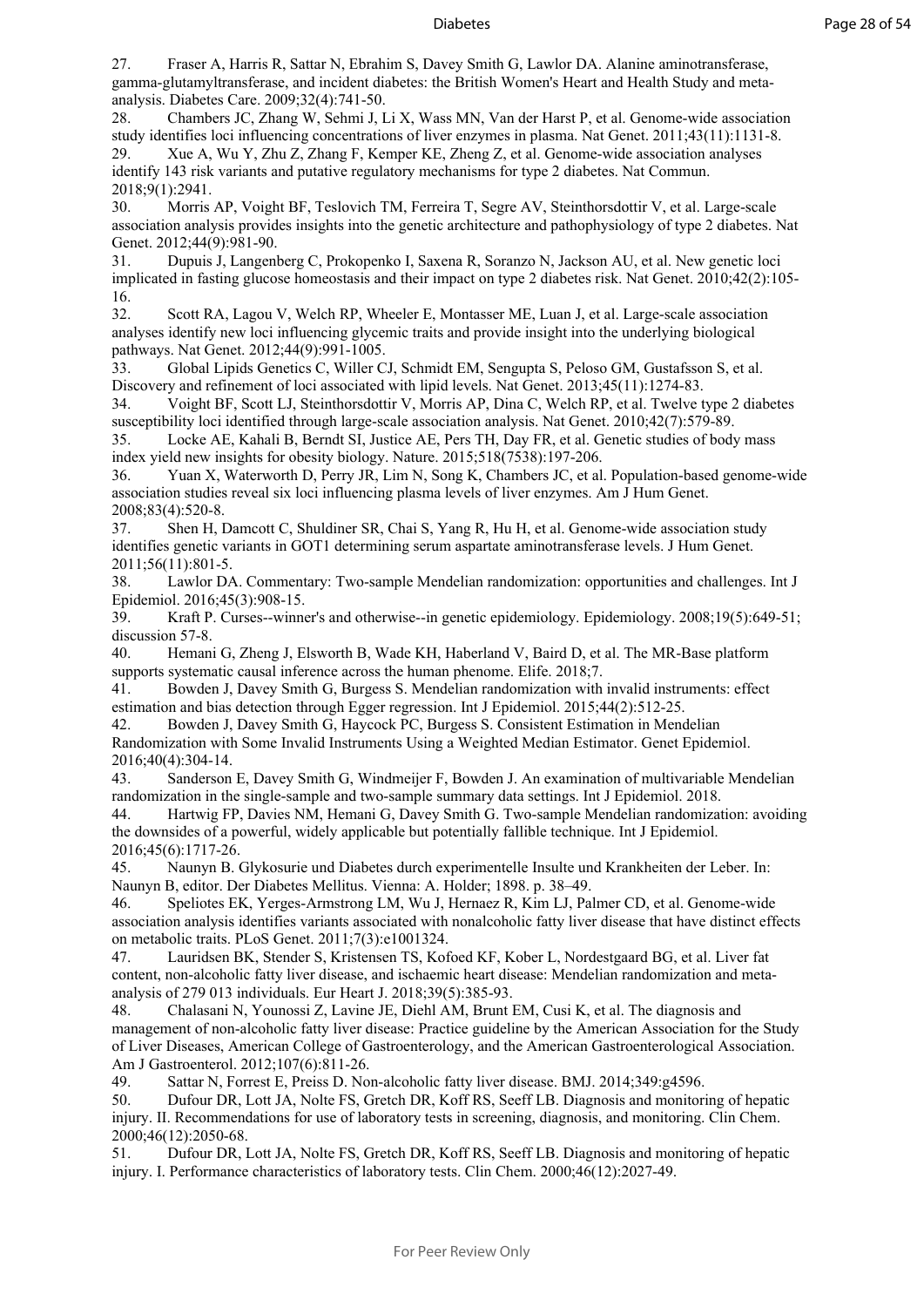52. Sliz E, Sebert S, Wurtz P, Kangas AJ, Soininen P, Lehtimaki T, et al. NAFLD risk alleles in PNPLA3, TM6SF2, GCKR and LYPLAL1 show divergent metabolic effects. Hum Mol Genet. 2018;27(12):2214-23.

53. Ahlqvist E, Storm P, Karajamaki A, Martinell M, Dorkhan M, Carlsson A, et al. Novel subgroups of adult-onset diabetes and their association with outcomes: a data-driven cluster analysis of six variables. Lancet Diabetes Endocrinol. 2018;6(5):361-9.

54. Smith GD, Lawlor DA, Harbord R, Timpson N, Day I, Ebrahim S. Clustered environments and randomized genes: a fundamental distinction between conventional and genetic epidemiology. PLoS Med. 2007;4(12):e352.

55. Kozlitina J, Smagris E, Stender S, Nordestgaard BG, Zhou HH, Tybjaerg-Hansen A, et al. Exome-wide association study identifies a TM6SF2 variant that confers susceptibility to nonalcoholic fatty liver disease. Nat Genet. 2014;46(4):352-6.

56. Buch S, Stickel F, Trepo E, Way M, Herrmann A, Nischalke HD, et al. A genome-wide association study confirms PNPLA3 and identifies TM6SF2 and MBOAT7 as risk loci for alcohol-related cirrhosis. Nat Genet. 2015;47(12):1443-8.

57. Burgess S, Davies NM, Thompson SG. Bias due to participant overlap in two-sample Mendelian randomization. Genet Epidemiol. 2016;40(7):597-608.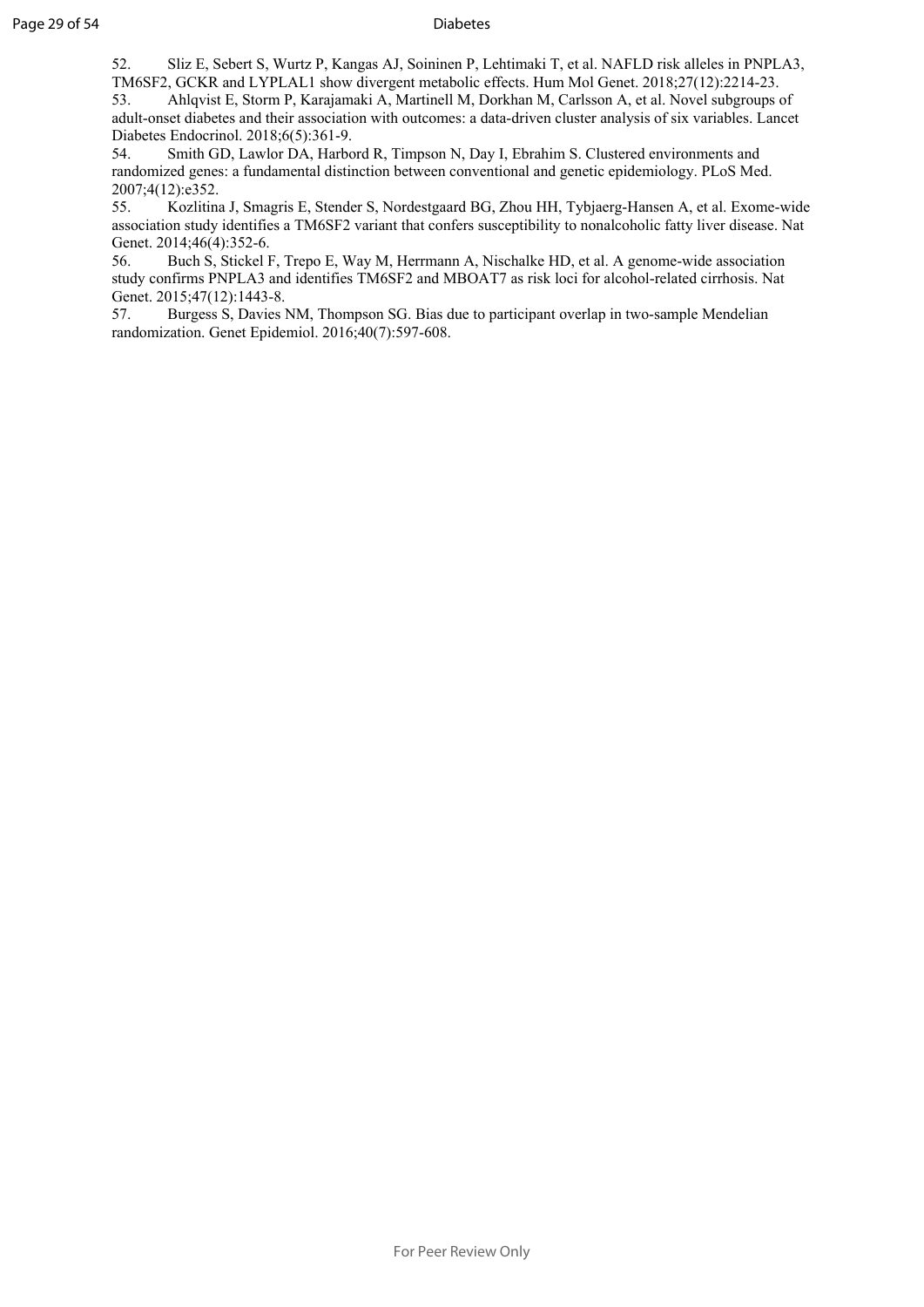| <b>SNP</b> | Liver<br>function<br>marker | $Locus*$                   | Effect size in SD<br>units in UCLEB<br>studies $\dagger$ (95% CI) | Effect size in SD<br>units in Fenland<br>study† $(95\% \text{ CI})$ | Effect size in SD units<br>from published<br>GWAS‡ (95% CI) |
|------------|-----------------------------|----------------------------|-------------------------------------------------------------------|---------------------------------------------------------------------|-------------------------------------------------------------|
| rs6834314  | <b>ALT</b>                  | HSD17B13, MAPK10           | 0.05(0.01, 0.09)                                                  | 0.05(0.02, 0.07)                                                    | 0.06(0.04, 0.08)                                            |
| rs11597390 | <b>ALT</b>                  | <b>CPN1</b>                | 0.09(0.05, 0.13)                                                  | 0.03(0.01, 0.06)                                                    | 0.04(0.03, 0.06)                                            |
| rs2143571  | <b>ALT</b>                  | SAMM50                     | 0.14(0.09, 0.19)                                                  | 0.07(0.04, 0.12)                                                    | 0.09(0.07, 0.11)                                            |
| rs2954021  | <b>ALT</b>                  | <b>TRIB1n</b>              | $0.03$ ( $-0.01$ , $0.07$ )                                       | $0.02$ ( $-0.00$ , $0.04$ )                                         | 0.04(0.02, 0.05)                                            |
| rs17109512 | <b>AST</b>                  | GOTI                       | $-0.04$ $(-0.18, 0.11)$                                           | N/A                                                                 | $0.03$ ( $-0.05$ , $0.1$ )                                  |
| rs738407   | <b>AST</b>                  | PNPLA3                     | 0.13(0.08, 0.19)                                                  | N/A                                                                 | 0.09(0.06, 0.12)                                            |
| rs738408   | <b>AST</b>                  | PNPLA3                     | 0.12(0.08, 0.17)                                                  | N/A                                                                 | 0.19(0.16, 0.22)                                            |
| rs1780324  | <b>ALP</b>                  | NBPF3-ALPL                 | 0.07(0.02, 0.12)                                                  | 0.08(0.05, 0.10)                                                    | 0.09(0.07, 0.11)                                            |
| rs16856332 | <b>ALP</b>                  | ABCB11                     | $-0.02$ $(-0.20, 0.15)$                                           | $0.06(-0.01, 0.13)$                                                 | 0.14(0.09, 0.19)                                            |
| rs9467160  | <b>ALP</b>                  | <b>GPLD1</b>               | 0.06(0.01, 0.12)                                                  | 0.10(0.07, 0.13)                                                    | 0.1(0.08, 0.13)                                             |
| rs514708   | <b>ALP</b>                  | ABO                        | 0.06(0.00, 0.12)                                                  | 0.08(0.05, 0.11)                                                    | 0.1(0.08, 0.13)                                             |
| rs2236653  | <b>ALP</b>                  | ST3GAL4                    | $0.01$ ( $-0.05, 0.07$ )                                          | 0.07(0.04, 0.10)                                                    | 0.06(0.04, 0.08)                                            |
| rs7186908  | ALP                         | HPR, PMFBP1                | $-0.02$ $(-0.09, 0.05)$                                           | $0.02$ ( $-0.01$ , $0.05$ )                                         | 0.07(0.05, 0.1)                                             |
| rs7267979  | ALP                         | ABHD12, GINS1, PYGB        | $0.03$ ( $-0.02$ , $0.08$ )                                       | 0.07(0.04, 0.10)                                                    | 0.05(0.03, 0.07)                                            |
| rs281377   | <b>ALP</b>                  | ABO                        | $0.00 (-0.05, 0.06)$                                              | 0.06(0.04, 0.09)                                                    | 0.07(0.05, 0.09)                                            |
| rs314253   | <b>ALP</b>                  | ASGR10, DLG4n              | $0.02$ ( $-0.04$ , $0.07$ )                                       | 0.04(0.01, 0.07)                                                    | 0.08(0.06, 0.1)                                             |
| rs579459   | <b>ALP</b>                  | ABO                        | 0.08(0.02, 0.14)                                                  | 0.25(0.22, 0.28)                                                    | 0.31(0.28, 0.34)                                            |
| rs6984305  | <b>ALP</b>                  | PPP1R3B                    | $-0.03$ $(-0.11, 0.05)$                                           | 0.08(0.04, 0.12)                                                    | 0.1(0.07, 0.13)                                             |
| rs7923609  | <b>ALP</b>                  | JMJD1Cnce, NRBF2e          | 0.05(0.00, 0.10)                                                  | 0.09(0.06, 0.11)                                                    | 0.08(0.06, 0.1)                                             |
| rs174601   | <b>ALP</b>                  | C11orf10e, FADS1e, FADS2ne | $-0.00$ $(-0.06, 0.05)$                                           | 0.06(0.03, 0.08)                                                    | 0.06(0.04, 0.09)                                            |
| rs2954021  | <b>ALP</b>                  | <b>TRIB1</b>               | 0.07(0.01, 0.12)                                                  | 0.04(0.01, 0.06)                                                    | 0.05(0.03, 0.07)                                            |
| rs10819937 | <b>ALP</b>                  | ALDOBo, C9orf125n          | Not in UCLEB                                                      | 0.06(0.02, 0.09)                                                    | 0.09(0.06, 0.12)                                            |
| rs1497406  | GGT                         | RSG1, EPHA2                | 0.05(0.01, 0.09)                                                  | 0.07(0.04, 0.09)                                                    | 0.06(0.04, 0.07)                                            |
| rs12145922 | <b>GGT</b>                  | CCBL2, PKN2                | $-0.02$ $(-0.05, 0.02)$                                           | $0.01 (-0.02, 0.03)$                                                | 0.04(0.03, 0.06)                                            |

**Table 1.** The associations of individual SNPs (used as genetic instruments in Mendelian randomization analyses) with the relevant liver function markers in UCLEB, Fenland and GWAS studies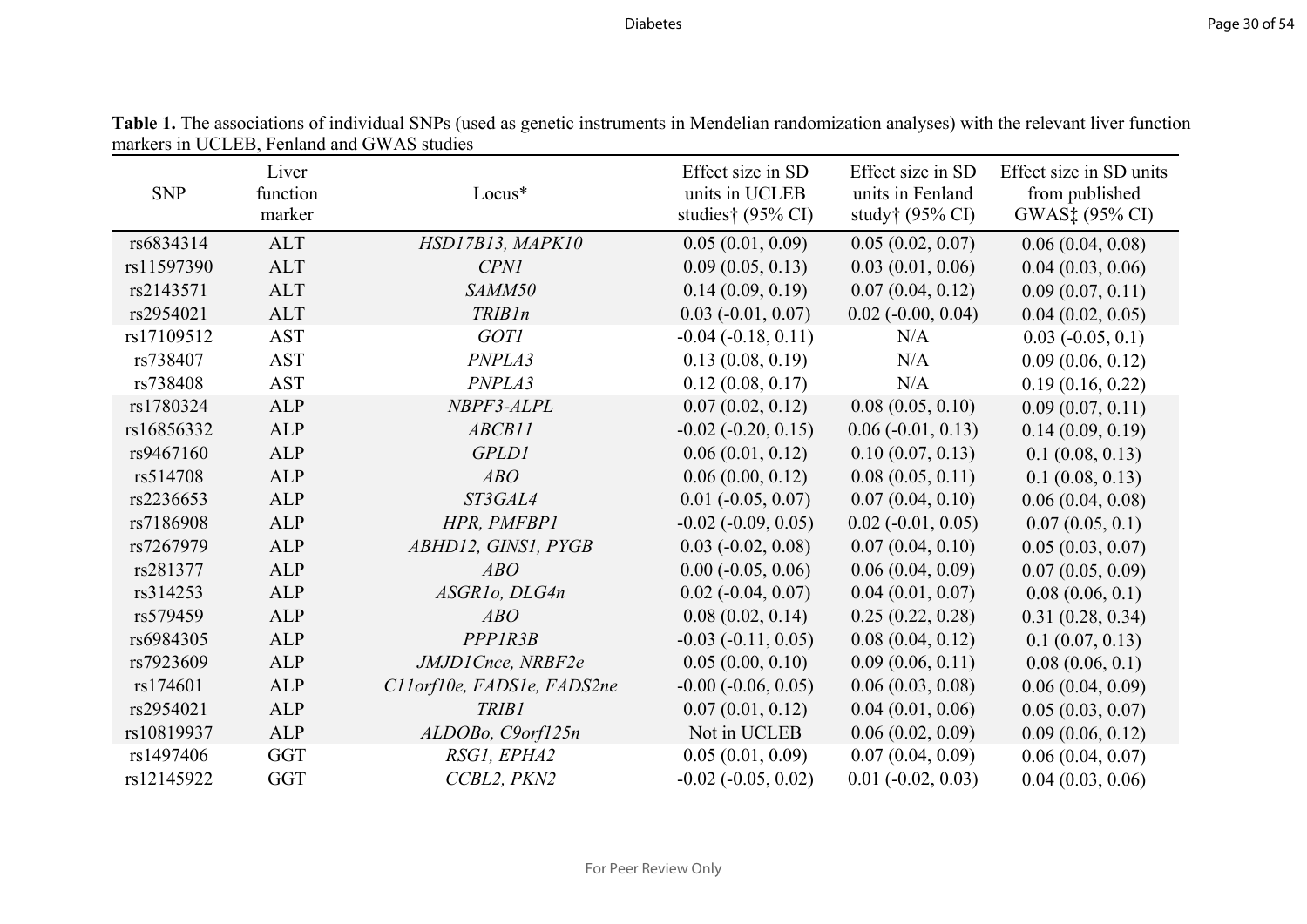| <b>Diabetes</b> |  |
|-----------------|--|
|-----------------|--|

| rs1335645  | <b>GGT</b> | CEPTI, DENND2D              | Not in UCLEB                | $0.03$ ( $-0.01$ , $0.07$ ) | 0.07(0.04, 0.09) |
|------------|------------|-----------------------------|-----------------------------|-----------------------------|------------------|
| rs10908458 | <b>GGT</b> | DPM3, EFNA1, PKLR           | 0.04(0.01, 0.07)            | 0.05(0.02, 0.07)            | 0.06(0.04, 0.07) |
| rs13030978 | <b>GGT</b> | MYO1B, STAT4                | 0.07(0.02, 0.12)            | 0.03(0.01, 0.06)            | 0.06(0.04, 0.08) |
| rs2140773  | <b>GGT</b> | EFHD1, LOC100129166         | $-0.01$ $(-0.04, 0.03)$     | $0.02$ ( $-0.01$ , $0.04$ ) | 0.05(0.03, 0.06) |
| rs4547811  | GGT        | <b>ZNF827</b>               | 0.08(0.03, 0.13)            | 0.09(0.06, 0.12)            | 0.1(0.08, 0.12)  |
| rs4074793  | GGT        | <b>ITGA1</b>                | 0.14(0.07, 0.20)            | 0.07(0.02, 0.11)            | 0.08(0.05, 0.12) |
| rs9296736  | GGT        | <b>MLIP</b>                 | 0.03(0.00, 0.07)            | 0.04(0.02, 0.07)            | 0.05(0.03, 0.06) |
| rs754466   | GGT        | DLG5                        | Not in UCLEB                | 0.07(0.04, 0.10)            | 0.05(0.03, 0.07) |
| rs8038465  | <b>GGT</b> | NPTN-CD276                  | $0.04$ ( $-0.00, 0.09$ )    | $0.00 (-0.02, 0.03)$        | 0.04(0.02, 0.05) |
| rs4581712  | GGT        | DYNLRB2                     | $0.09$ ( $-0.00$ , $0.18$ ) | 0.07(0.04, 0.10)            | 0.05(0.03, 0.07) |
| rs1076540  | <b>GGT</b> | MICAL <sub>3</sub>          | 0.05(0.01, 0.09)            | 0.06(0.03, 0.09)            | 0.07(0.06, 0.09) |
| rs2739330  | GGT        | DDT, DDTL, GSTT1, GSTT2BMIF | 0.06(0.02, 0.10)            | 0.03(0.01, 0.06)            | 0.06(0.04, 0.08) |
| rs4820599  | GGT        | <b>GGT1</b>                 | 0.13(0.10, 0.17)            | 0.09(0.06, 0.12)            | 0.13(0.11, 0.15) |
| rs10513686 | <b>GGT</b> | SLC2A2nc                    | 0.06(0.01, 0.11)            | 0.04(0.01, 0.08)            | 0.08(0.05, 0.1)  |
| rs1260326  | GGT        | C2orf16e, GCKRnc            | $0.03$ ( $-0.00, 0.06$ )    | 0.05(0.02, 0.07)            | 0.05(0.03, 0.07) |
| rs17145750 | <b>GGT</b> | <b>MLXIPLnce</b>            | 0.08(0.03, 0.12)            | 0.07(0.03, 0.10)            | 0.07(0.04, 0.1)  |
| rs339969   | GGT        | <b>RORAn</b>                | 0.05(0.02, 0.09)            | 0.05(0.03, 0.08)            | 0.07(0.05, 0.09) |
| rs516246   | <b>GGT</b> | FUT2                        | 0.04(0.01, 0.07)            | 0.04(0.01, 0.06)            | 0.04(0.02, 0.05) |
| rs7310409  | GGT        | HNF1Anc, C12orf27e          | 0.11(0.08, 0.15)            | 0.10(0.08, 0.13)            | 0.1(0.09, 0.12)  |
| rs944002   | <b>GGT</b> | $C14$ orf $73nc$            | 0.12(0.08, 0.15)            | 0.09(0.06, 0.12)            | 0.1(0.08, 0.12)  |
| rs6888304  | <b>GGT</b> | CDH6n                       | Not in UCLEB                | 0.05(0.02, 0.08)            | 0.04(0.02, 0.06) |
| rs9913711  | GGT        | FLJ37644e, SOX9n            | Not in UCLEB                | 0.05(0.03, 0.08)            | 0.04(0.02, 0.05) |
| rs12968116 | GGT        | ATP8Blncg                   | Not in UCLEB                | 0.05(0.01, 0.09)            | 0.07(0.04, 0.1)  |
| rs4503880  | <b>GGT</b> | NEDD4Ln                     | Not in UCLEB                | 0.07(0.04, 0.10)            | 0.06(0.03, 0.08) |

**\*** Mapped gene for each SNP is given as reported in the original GWAS publication.

† All SNP-liver function marker associations in the UCLEB studies and the Fenland study were adjusted for age and sex (if relevant). Individual study estimates in UCLEB were combined using fixed effect meta-analyses.

‡ Effect sizes extracted from Chambers *et al*., 2011 (28). GWAS effect sizes for ALT, ALP and GGT were converted to SD units using the median SD from the UCLEB and Fenland studies.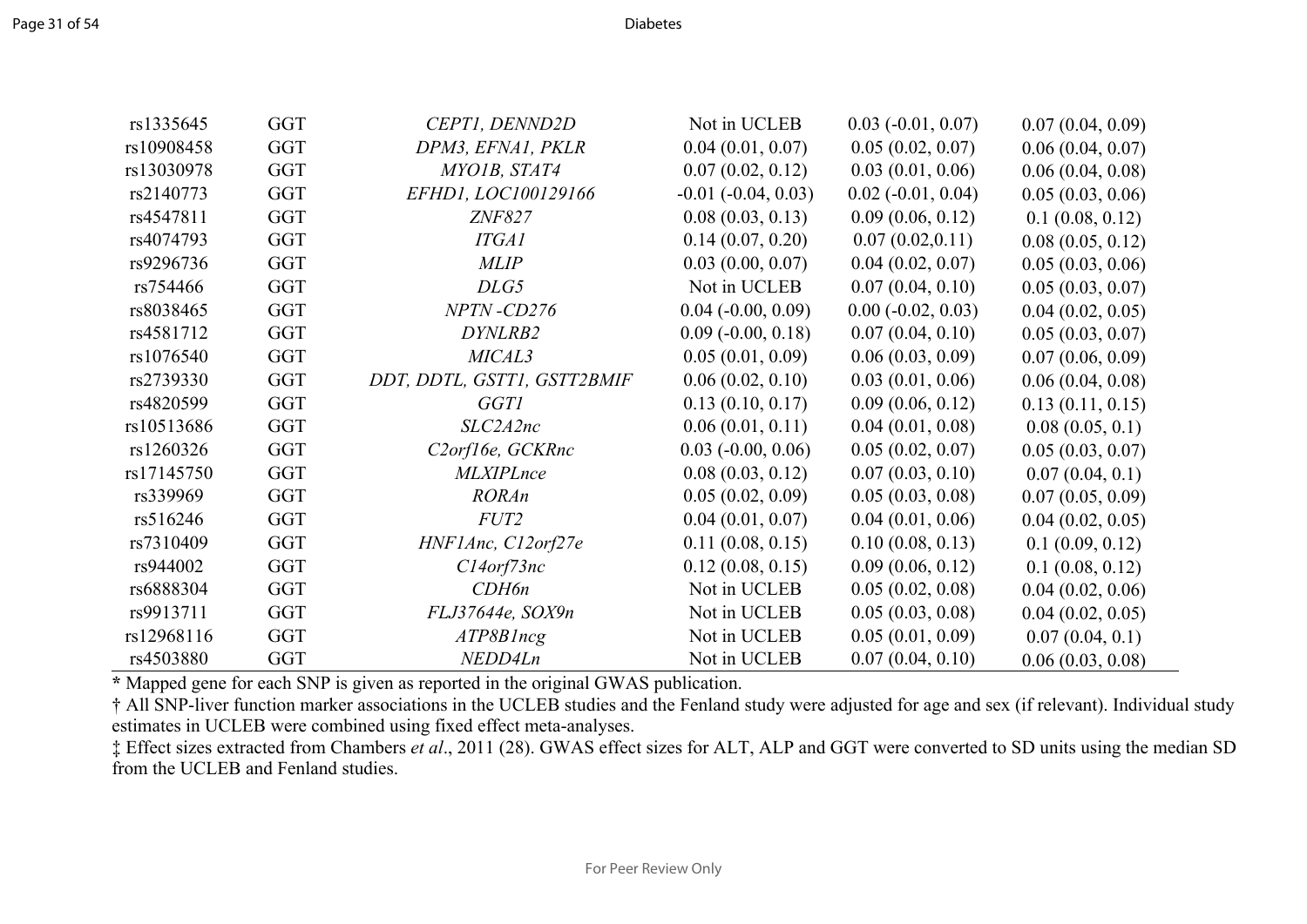ALP: alkaline phosphatase; ALT: alanine aminotransferase; AST: aspartate aminotransferase; GGT: gamma-glutamyl transferase; GWAS: genomewide association study; N/A: not applicable; SNP: single nucleotide polymorphism; SD: standard deviation; UCLEB consortium: UCL-LSHTM-Edinburgh-Bristol consortium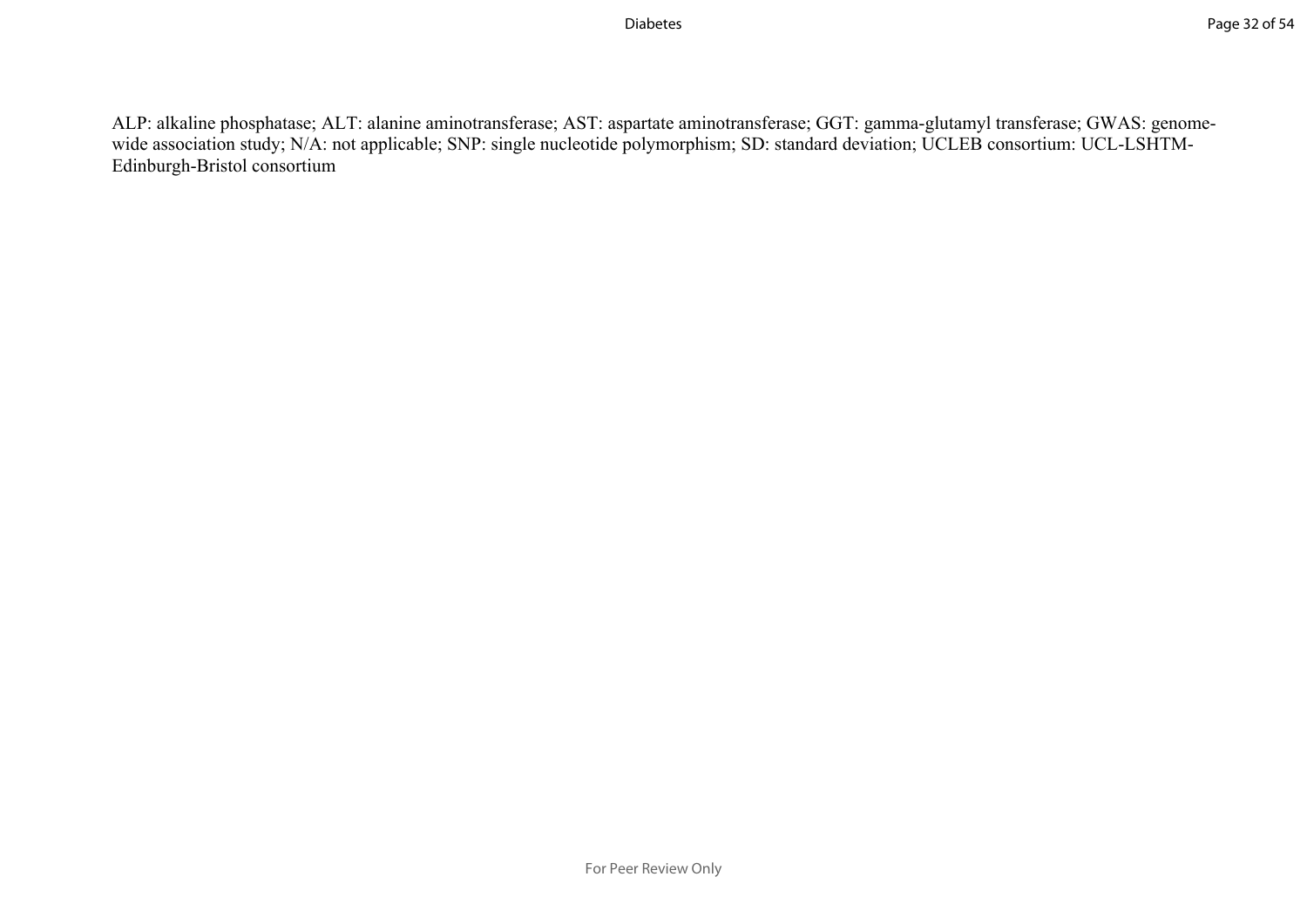| Outcome    | Method              | Beta    | 95%CI         | P-value |
|------------|---------------------|---------|---------------|---------|
|            | <b>IVW</b>          | 0.46    | 0.22; 0.69    | 0.0001  |
| <b>ALT</b> | MR Egger            | 0.14    | $-1.15; 1.42$ | 0.84    |
|            | Weighted median     | 0.43    | 0.10; 0.76    | 0.01    |
|            | IVW adjusted by BMI | 0.47    | 0.21; 0.72    | 0.0004  |
|            | <b>IVW</b>          | 0.31    | $-0.1; 0.71$  | 0.14    |
| <b>AST</b> | MR Egger            | $-1.01$ | $-3.31; 1.29$ | 0.41    |
|            | Weighted median     | 0.32    | $-0.26; 0.89$ | 0.28    |
|            | IVW adjusted by BMI | 0.25    | $-0.22; 0.72$ | 0.30    |
|            | <b>IVW</b>          | $-0.14$ | $-0.78; 0.49$ | 0.66    |
| <b>ALP</b> | MR Egger            | 3.39    | 0.37; 6.41    | 0.05    |
|            | Weighted median     | $-0.40$ | $-0.88; 0.07$ | 0.09    |
|            | IVW adjusted by BMI | $-0.21$ | $-0.6; 0.18$  | 0.29    |
|            | <b>IVW</b>          | 0.28    | $-0.24; 0.8$  | 0.3     |
|            | MR Egger            | $-2.35$ | $-4.95; 0.25$ | 0.10    |
| <b>GGT</b> | Weighted median     | 0.51    | 0.18; 0.84    | 0.003   |
|            | IVW adjusted by BMI | 0.22    | $-0.1; 0.54$  | 0.18    |

**Table 2.** Mendelian randomization analysis of the effect of insulin resistance (proxied by circulating fasting insulin) on liver function markers

Results correspond to mean difference (in S.D. units) of log10 liver function marker (95% CI) per one S.D increase in fasting insulin (in pmol/L). ALT: alanine aminotransferase; AST: aspartate aminotransferase; ALP: alkaline phosphatase; GGT: gamma-glutamyl transferase; IVW: inverse variance weighted method; S.D.: standard deviation.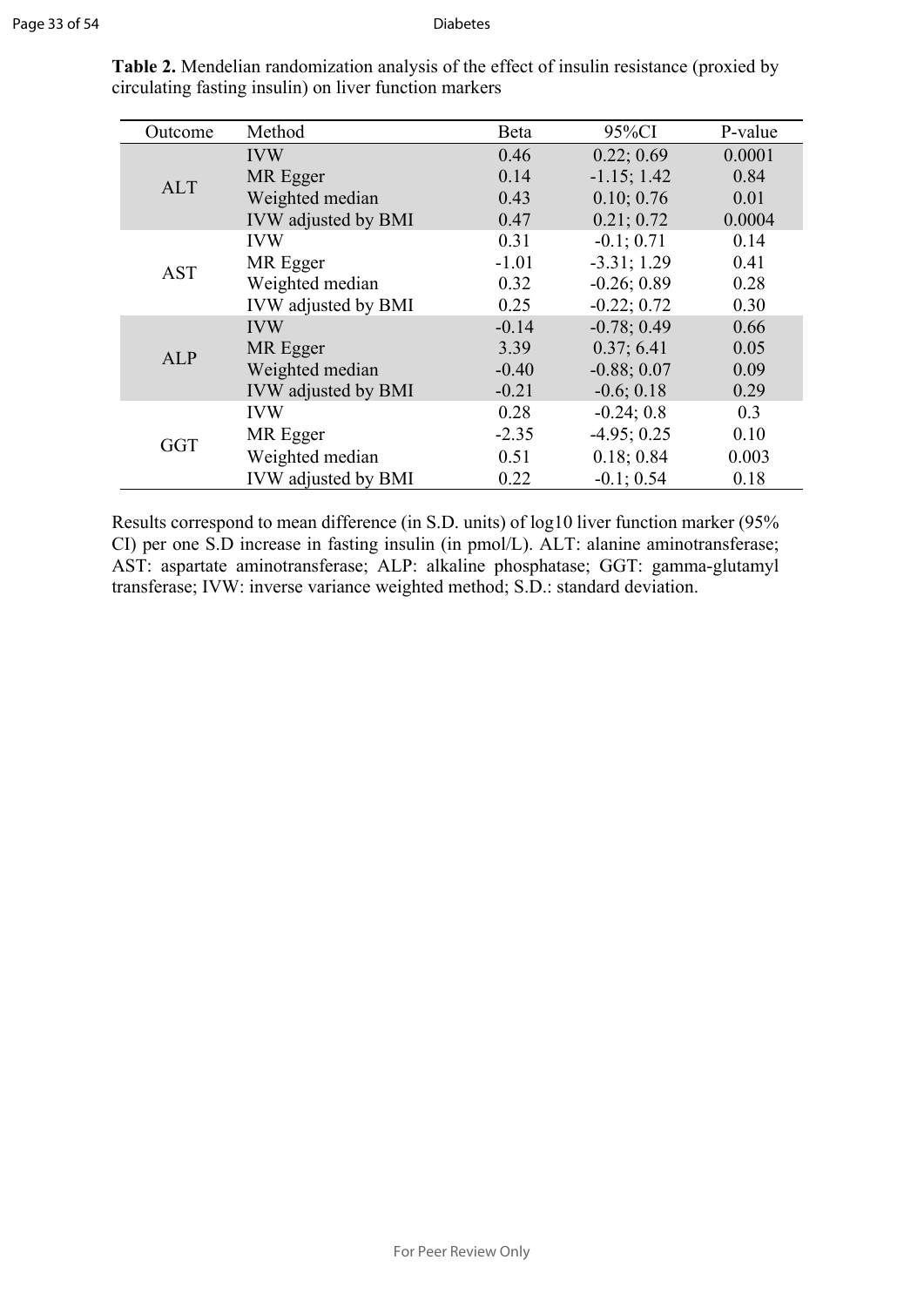## **Figure legends**

Figure 1. Study design and data sources used to investigate the effect of liver dysfunction (proxied by biomarkers: ALT, AST, ALP, and GGT) on type 2 diabetes or secondary outcomes (fasting glucose, fasting insulin, LDL-C, HDL-C, total cholesterol, and triglycerides) (**A**) and the effect of predisposition to type 2 diabetes or insulin resistance on circulating liver function

biomarkers (**B**)

As shown in **figure 1A**, the multivariable association of liver function markers with T2D risk (or related outcomes) was estimated by meta-analysing results from each data source using logistic regression models (or linear regression models in the case of secondary outcomes) with participant-level data from relevant studies within UCLEB consortium (BRHS, BWHHS, MRC-NHSD) and summary-level data from the published meta-analyses of Kunutsor *et al* (2013) and Fraser *et al* (2009). We also estimated the association of liver function markers with T2D risk (or secondary outcomes) using a Mendelian randomization approach. In Mendelian randomization analysis, we used different data sources to estimate the SNP-liver function marker association (UCLEB consortium — BRHS, BWHHS and MRC-NHSD —, Fenland study, and GWAS of liver function markers — Chambers *et al* (2011)) —, and SNP-T2D risk association (UCLEB — BRHS, BWHS, CaPS, EAS, ELSA, MRC-NHSD, and WHII —, and GWAS consortium) or SNP-secondary outcomes. As shown in **figure 1B**, the summary-level data for the association of SNP-T2D risk and SNP-fasting insulin for the reverse MR was extracted from GWAS consortia, and the association of SNP-liver function marker was extracted from Chambers *et al* (2011). ALP: alkaline phosphatase; ALT: alanine aminotransferase; AST: aspartate aminotransferase; BMI: body mass index; BRHS: British Regional Heart Study; BWHHS: British Women's Heart and Health Study; CaPS: Caerphilly Prospective Study; DIAGRAM consortium: Diabetes Genetics Replication And Meta-analysis consortium; EAS: Edinburgh Artery Study; ELSA: English Longitudinal Study of Ageing; GGT: gamma-glutamyl transferase; GWAS: genome-wide association study; HDL-C: high density lipoprotein-cholesterol; LDL-C: low density lipoprotein-cholesterol; MRC-NSHD: National Survey of Health and Development; SNPs: single nucleotide polymorphisms; T2D: type 2 diabetes; UCLEB consortium: UCL-LSHTM-Edinburgh-Bristol consortium; WHII: Whitehall II study.

**Figure 2**. Multivariable and Mendelian randomization analysis of the effect of liver

function on T2D (**A**) and Mendelian randomization analysis of the effect of T2D on liver

function markers (**B**).

Results from Figure 1A correspond to odds ratio of T2D per unit increase in standardized liver function markers (and 95% confidence interval). Results from Figure 1B correspond to change in standardized liver function markers per unit increase in log odds of T2D (and 95% confidence interval). I-squared indicates between-study heterogeneity and is only presented when estimates for more than one study were available. ALT: alanine aminotransferase; AST: aspartate aminotransferase; ALP: alkaline phosphatase; GGT: gamma-glutamyl transferase; SNPs: single nucleotide polymorphisms; T2D: type 2 diabetes.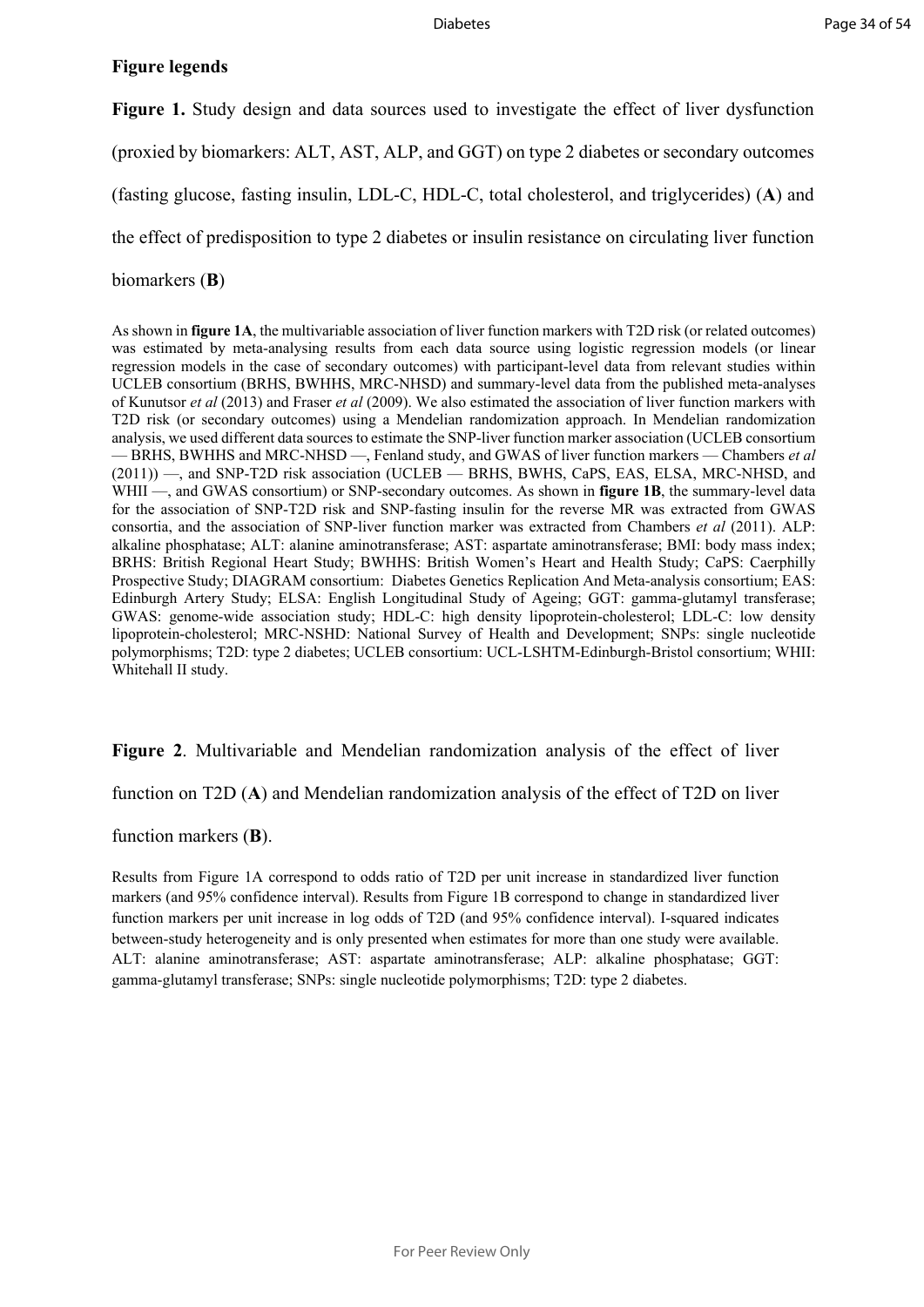

Figure 1. Study design and data sources used to investigate the effect of liver dysfunction (proxied by biomarkers: ALT, AST, ALP, and GGT) on type 2 diabetes or secondary outcomes (fasting glucose, fasting insulin, LDL-C, HDL-C, total cholesterol, and triglycerides) (**Figure 1A**) and the effect of predisposition to type 2 diabetes or insulin resistance on circulating liver function biomarkers (**Figure 1B**)

As shown in **figure 1A**, the multivariable association of liver function markers with T2D risk (or related outcomes) was estimated by meta-analysing results from each data source using logistic regression models (or linear regression models in the case of secondary outcomes) with participant-level data from relevant studies within UCLEB consortium (BRHS, BWHHS, MRC-NHSD) and summary-level data from the published meta-analyses of Kunutsor *et al* (2013) and Fraser *et al* (2009). We also estimated the association of liver function markers with T2D risk (or secondary outcomes) using a Mendelian randomization approach. In Mendelian randomization analysis, we used different data sources to estimate the SNP-liver function marker association (UCLEB consortium — BRHS, BWHHS and MRC-<br>Clear to the consortium and Clear t NHSD —, Fenland study, and GWAS of liver function markers — Chambers *et al* (2011)) —, and SNP-T2D risk association (UCLEB — BRHS, BWHS, CaPS, EAS, ELSA, MRC-NHSD, and WHII —,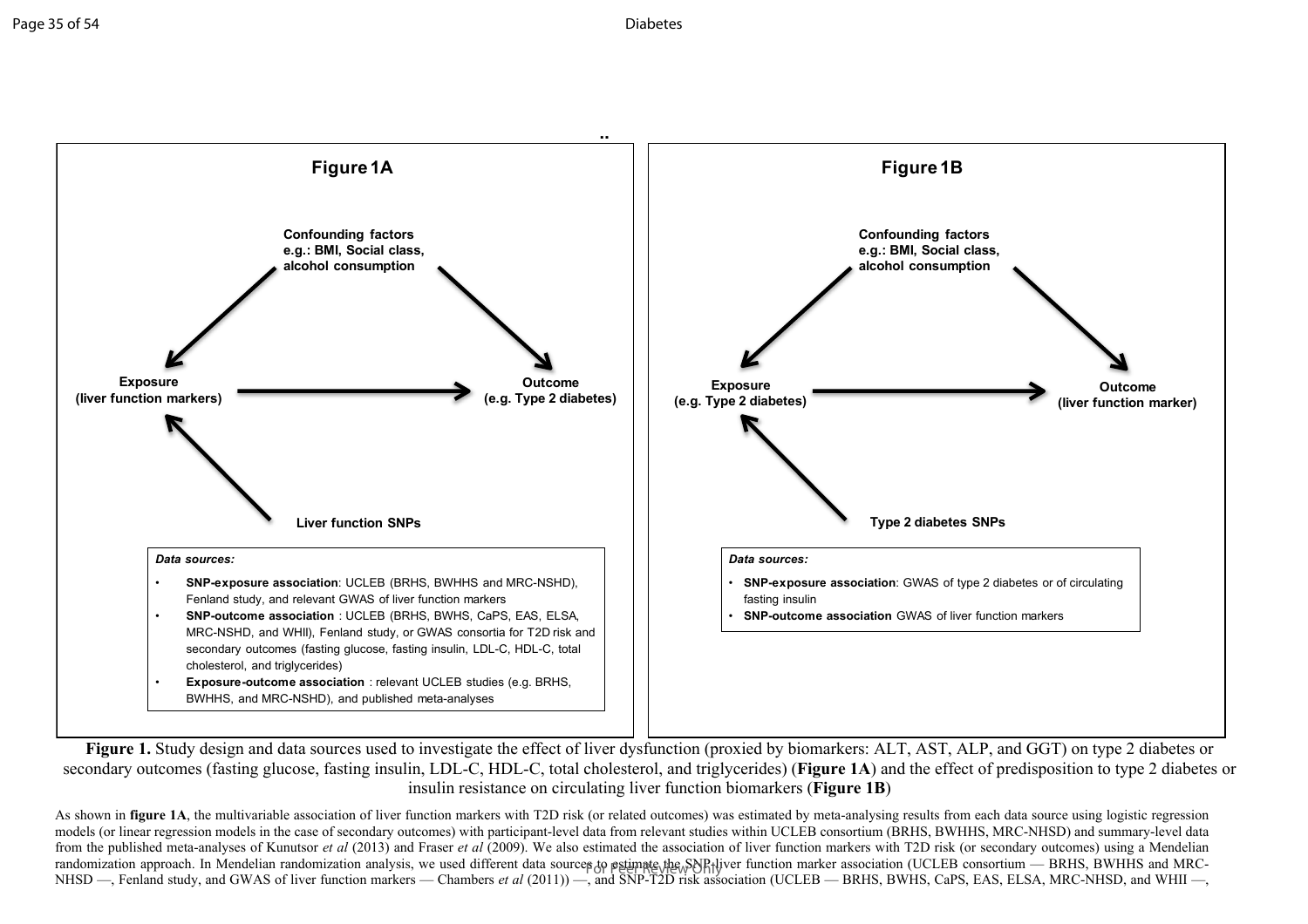and GWAS consortium) or SNP-secondary outcomes. As shown in figure 1B, the summary-level data for the association of SNP-T2D risk and SNP-fasting insulin for the reverse MR was extracted from GWAS consortia, and the association of SNP-liver function marker was extracted from Chambers *et al* (2011). ALP: alkaline phosphatase; ALT: alanine aminotransferase; AST: aspartate aminotransferase; BMI: body mass index; BRHS: British Regional Heart Study; BWHHS: British Women's Heart and Health Study; CaPS: Caerphilly Prospective Study; DIAGRAM consortium: Diabetes Genetics Replication And Meta-analysis consortium; EAS: Edinburgh Artery Study; ELSA: English Longitudinal Study of Ageing; GGT: gamma-glutamyl transferase; GWAS: genome-wide association study; HDL-C: high density lipoprotein-cholesterol; LDL-C: low density lipoprotein-cholesterol; MRC-NSHD: National Survey of Health and Development; SNPs: single nucleotide polymorphisms; T2D: type 2 diabetes; UCLEB consortium: UCL-LSHTM-Edinburgh-Bristol consortium; WHII: Whitehall II study.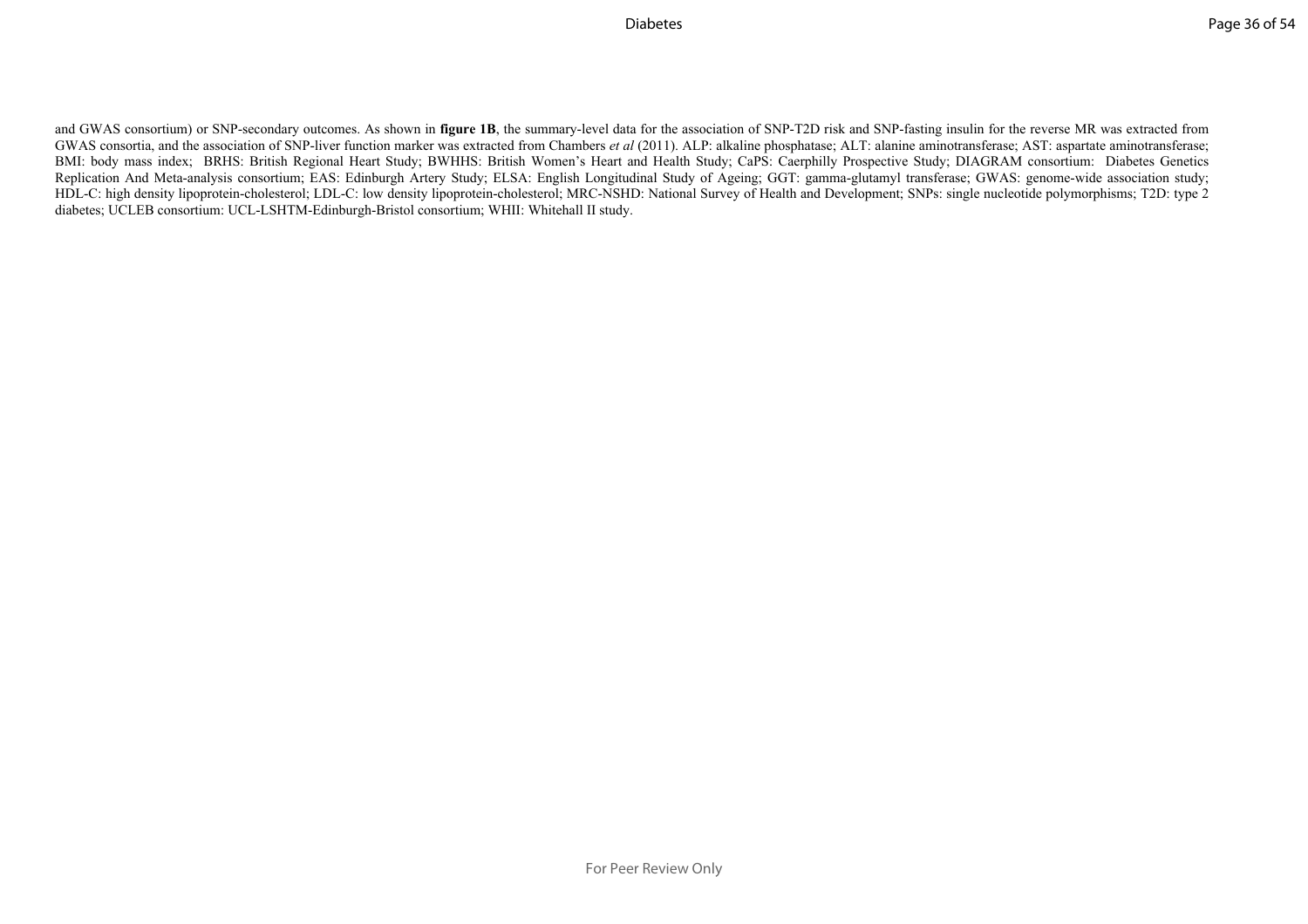

B. Effect of T2D on liver function markers

**Figure 2**. Multivariable and Mendelian randomization analysis of the effect of liver function on T2D (**A**) and Mendelian randomization analysis of the effect of T2D on liver function markers (**B**).

Results from Figure 1A correspond to odds ratio of T2D per unit increase in standardized liver function markers (and 95% confidence interval). Results from Figure 1B correspond to change in standardized liver function markers per unit increase in log odds of T2D (and 95% confidence interval). I-squared indicates between-study heterogeneity and is only presented when estimates for more than one study were available. ALT: alanine aminotransferase; AST: aspartate aminotransferase; ALP: alkaline phosphatase; GGT: gamma-glutamyl transferase; SNPs: single nucleotide polymorphisms; T2D: type 2 diabetes.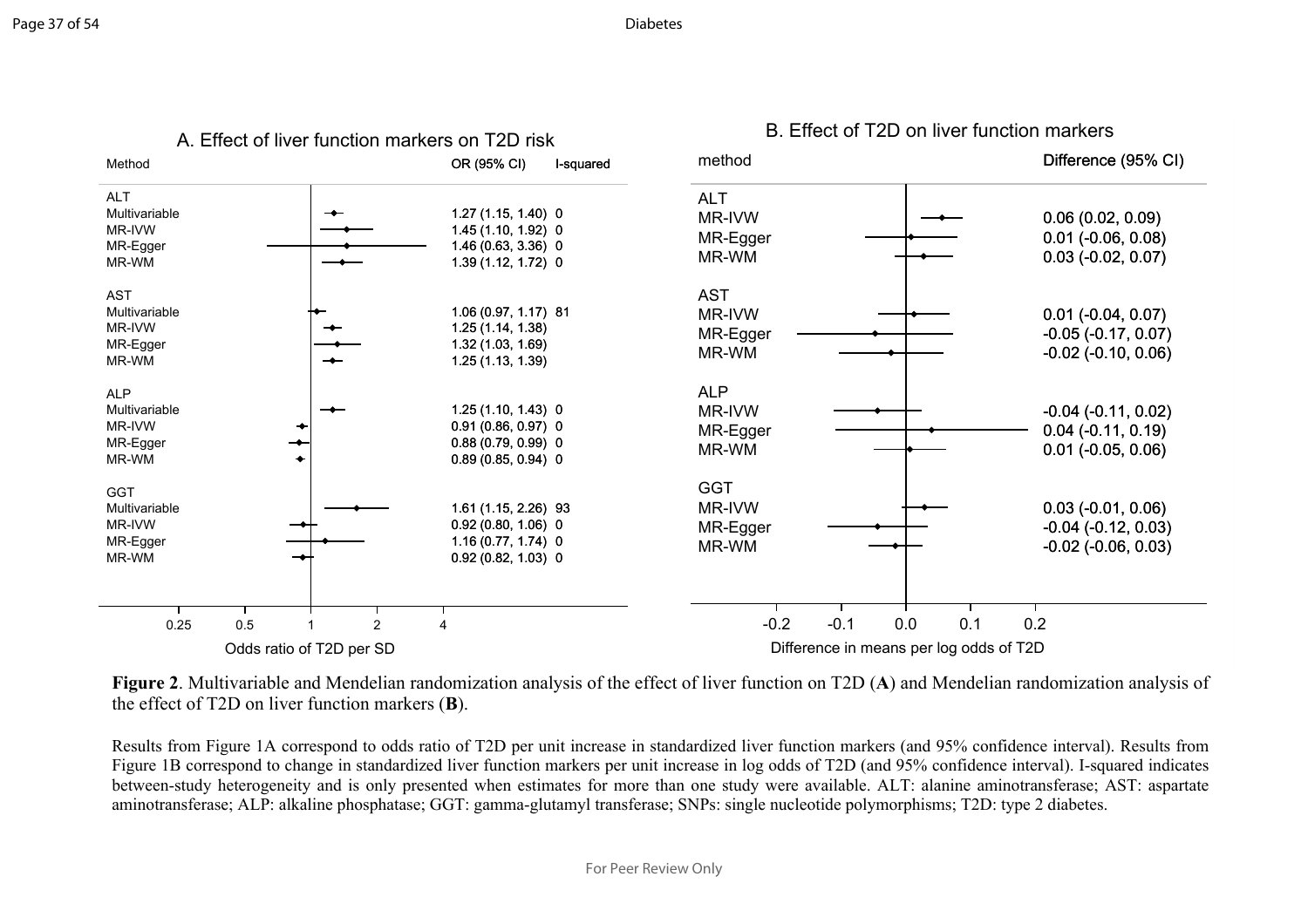**Supplementary table 1.** Number of participants with data on exposures, outcomes and covariates/potential confounders in UCLEB and Fenland studies used

### in the multivariable and Mendelian randomization analyses

| <b>Trait</b>                           | Variable type*                 | <b>Available studies</b>                           | Total N** |
|----------------------------------------|--------------------------------|----------------------------------------------------|-----------|
| ALT (U/L)                              | Exposure                       | BRHS, BWHHS, NSHD & Fenland                        | 15371     |
| ALP (U/L)                              | Exposure                       | CAPS, NSHD & Fenland                               | 12761     |
| AST (U/L)                              | Exposure                       | BRHS, BWHHS, CAPS & NSHD                           | 6624      |
| GGT (U/L)                              | Exposure                       | BRHS, BWHHS, CAPS, EAS, NSHD & Fenland             | 17336     |
| <b>Fasting glucose (mmol/l)</b>        | Continuous outcome             | BRHS, BWHHS, CAPS, EAS, ELSA, NSHD & WHII          | 9689      |
| <b>Fasting insulin (µIU/mI)</b>        | Continuous outcome             | BRHS, BWHHS, CAPS, NSHD & WHII                     | 7024      |
| LDL cholesterol (mmol/L)               | Continuous outcome             | BRHS, BWHHS, CAPS, EAS, ELSA, WHII, NSHD & Fenland | 21296     |
| <b>HDL cholesterol (mmol/L)</b>        | Continuous outcome             | BRHS, BWHHS, CAPS, EAS, ELSA, WHII, NSHD & Fenland | 21464     |
| Total cholesterol (mmol/L)             | Continuous outcome             | BRHS, BWHHS, CAPS, EAS, ELSA, WHII, NSHD & Fenland | 21639     |
| Triglycerides (mmol/l)                 | Continuous outcome             | BRHS, BWHHS CAPS, EAS, ELSA, WHII, NSHD & Fenland  | 20856     |
| <b>Type 2 diabetes cases</b>           |                                |                                                    | 1202      |
| <b>Type 2 diabetes controls</b>        | Disease outcome                | BRHS, BWHHS, CAPS, EAS, ELSA, WHII, NSHD           | 10588     |
| Age (years)                            | Covariate/Potential Confounder | BRHS, BWHHS CAPS, EAS, ELSA, WHII, NSHD & Fenland  | 21772     |
| BMI $(kg/m2)§$                         | Potential confounder           | BRHS, BWHHS CAPS, EAS, ELSA, WHII, NSHD & Fenland  | 21513     |
| Waist circumference (cm) <sup>\$</sup> | Potential confounder           | BRHS, BWHHS, ELSA, WHII, NSHD & Fenland            | 19595     |
| <b>Sex</b>                             | Covariate/Potential confounder | BRHS, BWHHS CAPS, EAS, ELSA, WHII, NSHD & Fenland  | 21772     |
| <b>Smoking</b> <sup>\$</sup>           | Potential confounder           | BRHS, BWHHS, CAPS, EAS, ELSA, WHII, NSHD & Fenland | 21631     |
| Alcohol consumption <sup>\$</sup>      | Potential confounder           | BRHS, BWHHS, CAPS, EAS, ELSA, WHII, NSHD & Fenland | 21501     |
| Social class <sup>\$</sup>             | Potential confounder           | BRHS, BWHHS, CAPS, EAS, ELSA, NSHD & Fenland       | 8563      |

\*Variable types as used in the multivariable/Mendelian randomization study.

\$Only the multivariable analyses were adjusted for these confounders.

\*\*Number of individuals with non-missing data for each trait in the analysis sample. For each UCLEB study, we included individuals who had complete data for all available genetic variants, age, sex, the liver function markers measured in the study, and were not on lipid lowering medication. For those studies that were only used to estimate the gene-outcome association (i.e.: studies where none of the liver function markers were available), we included individuals who had complete data for all available genetic variants, age and sex only.

ALT: alanine aminotransferase; ALP: alkaline phosphatase; AST: aspartate aminotransferase; GGT: gamma-glutamyl transferase; BMI: body mass index; UCLEB consortium: UCL-LSHTM-Edinburgh-Bristol consortium – BRHS: British Regional Heart Study; BWHHS: British Women's Heart and Health Study; CaPS: Caerphilly Prospective Study; EAS: Edinburgh Artery Study; ELSA: English Longitudinal Study of Ageing; NSHD: MRC National Survey of Health and Development, WHII: Whitehall II study.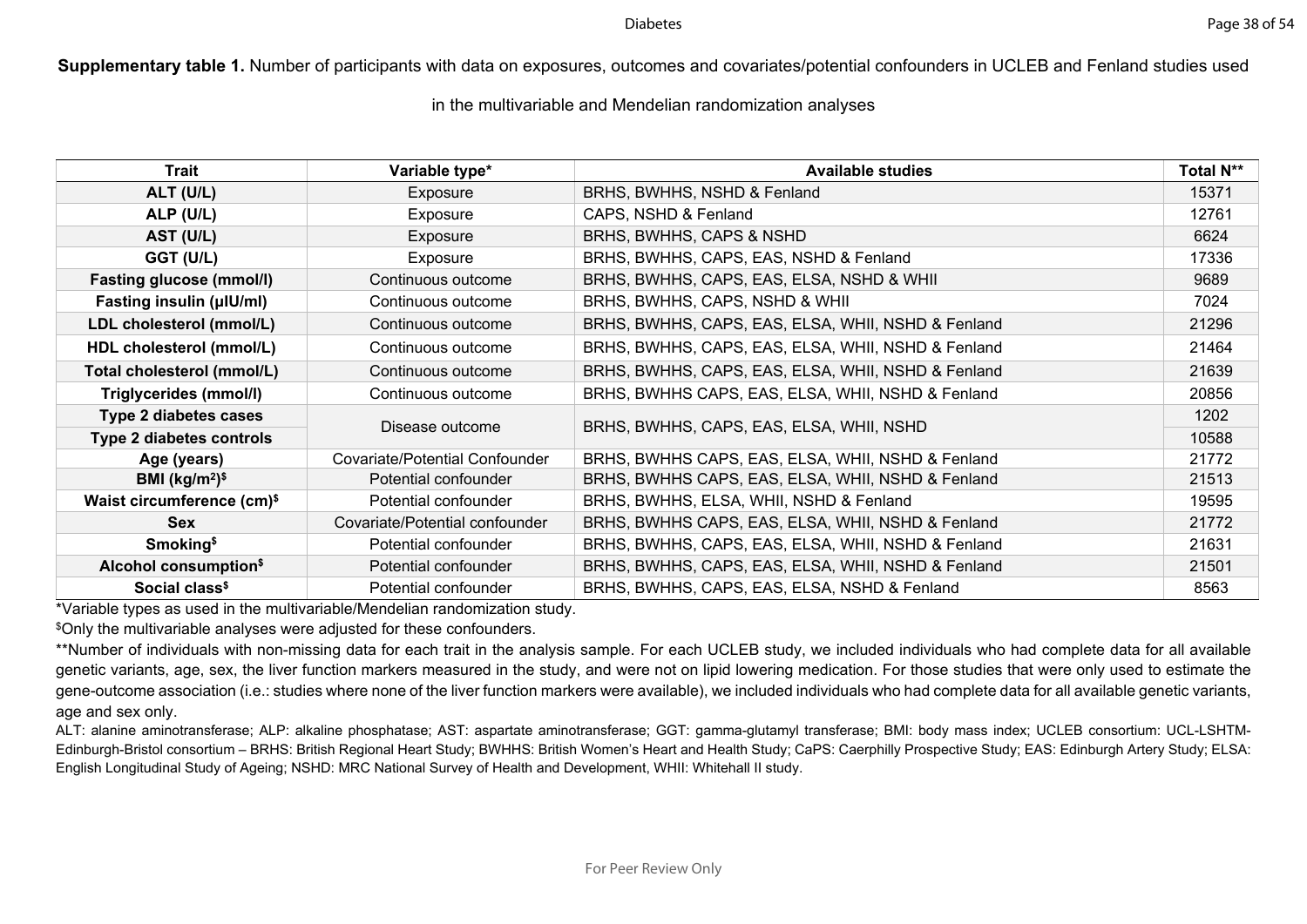**Supplementary table 2a.** Distribution of participant characteristics (continuously measured variables) within each UCLEB study and the Fenland study

| <b>Variable</b>                             | <b>BRHS</b>                       | <b>BWHHS</b>                | <b>CAPS</b>                       | <b>EAS</b>                       | <b>ELSA</b>                       | <b>WHII</b>                       | <b>NSHD</b>                       | <b>Fenland</b>                    |
|---------------------------------------------|-----------------------------------|-----------------------------|-----------------------------------|----------------------------------|-----------------------------------|-----------------------------------|-----------------------------------|-----------------------------------|
| N <sup>1</sup>                              | 2090                              | 1733                        | 1221                              | 762                              | 1688                              | 2716                              | 1580                              | 9982                              |
| Age (years)                                 | 69.01 (5.66)                      | 71.55 (5.31)                | 56.74 (4.47)                      | 64.51 (5.64)                     | 73.93 (9.60)                      | 60.39 (5.91)                      | 53 (N/A)                          | 48.14 (7.44)                      |
| BMI (kg/m2) $2$                             | 26.48 (24.47,<br>28.83)<br>[2077] | 27(24, 30)<br>[1714]        | 26.44 (24.40,<br>28.67)<br>[1202] | 25.21 (23.15,<br>27.40)<br>[762] | 26.91 (24.36,<br>29.96)<br>[1571] | 26.00 (23.80,<br>28.60)<br>[2708] | 26.32 (24.15,<br>29.34)<br>[1574] | 26.16 (29.31-<br>23.56)<br>[9905] |
| <b>Waist circumference</b><br>(cm)          | 96.71 (10.22)<br>$[2071]$         | 86.35 (12.28)<br>[1707]     | Not available                     | Not available                    | 95.91 (12.78)<br>[1627]           | 91.29 (12.18)<br>[2713]           | 90.48 (12.70)<br>$[1578]$         | 90.86 (13.43)<br>$[9899]$         |
| Physical activity (m/s2) $3$                | Not available                     | Not available               | Not available                     | Not available                    | Not available                     | Not available                     | Not available                     | 0.11(0.09, 0.15)                  |
| ALT (U/L) $^2$                              | 15 (12, 20)                       | 12(9, 15)                   | Not available                     | Not available                    | Not available                     | Not available                     | 26 (21, 34)                       | 25 (19, 34)<br>[9968]             |
| ALP $(U/L)^2$                               | Not available                     | Not available               | 89 (75, 105)                      | Not available                    | Not available                     | Not available                     | 79 (67, 94)                       | 83 (69, 98)<br>[9960]             |
| AST (U/L) $2$                               | 23 (19, 27)                       | 22 (19, 25)                 | 19 (16, 23)                       | Not available                    | Not available                     | Not available                     | 24 (21, 29)                       | Not available                     |
| $GGT (U/L)^2$                               | 26 (19, 38)                       | 20(14, 31)                  | 30(22, 44)                        | 22.50 (16.13,<br>33.29           | Not available                     | Not available                     | 29.6 (21.6, 42.3)                 | 26 (20, 38)<br>[9950]             |
| <b>Fasting glucose</b><br>(mmol/L) $^{2,4}$ | 5.30(0.65)<br>[1820]              | 5.70(0.50)<br>[1498]        | 5.10(0.49)<br>$[1055]$            | 5.52(0.55)<br>$[685]$            | 4.90(0.49)<br>$[702]$             | 5.26(0.49)<br>$[2509]$            | 5.48(0.56)<br>[1420]              | Not available                     |
| Fasting insulin (µIU/ml)<br>2,4             | 7.70 (5.20,<br>11.30)<br>[1813]   | 6.10(4.40, 9.20)<br>[1498]  | 4.82 (3.17, 7.10)<br>[535]        | Not available                    | Not available                     | 6.7(4.6, 10.1)<br>[2438]          | 42 (28, 60)<br>$[740]$            | Not available                     |
| <b>LDL</b> cholesterol<br>(mmol/L)          | 3.96(0.98)<br>[2060]              | 4.25(1.07)<br>[1687]        | 3.72(0.88)<br>[1178]              | 5.35(1.24)<br>$[759]$            | 3.49(1.05)<br>[1645]              | 3.62(0.87)<br>[2683]              | 3.53(0.94)<br>$[1374]$            | 3.43(0.90)<br>[9910]              |
| <b>HDL cholesterol</b><br>(mmol/L)          | 1.15(0.25)<br>[2004]              | 1.62(0.45)<br>[1731]        | 1.02(0.25)<br>[1214]              | 1.45(0.37)<br>$[759]$            | 1.50(0.39)<br>[1677]              | 1.57(0.45)<br>[2715]              | 1.70(0.51)<br>[1382]              | 1.53(0.41)                        |
| <b>Total cholesterol</b><br>(mmol/L)        | 6.29(0.99)<br>[2082]              | 6.73(1.20)<br>[1733]        | 5.60(0.99)<br>[1214]              | 7.10(1.33)<br>$[762]$            | 5.79(1.27)<br>[1678]              | 5.80(0.95)<br>[2715]              | 6.10(1.03)<br>[1473]              | 5.45(1.02)                        |
| Triglycerides (mmol/L) <sup>2</sup>         | 1.71(1.2, 2.48)<br>[1302]         | 1.62 (1.21, 2.30)<br>[1733] | 1.64(1.18, 2.34)<br>[1214]        | 1.35(1.01, 1.78)<br>[762]        | 1.50(1.1, 2.2)<br>[1678]          | 1.10(0.80, 1.60)<br>[2715]        | 1.7(1.2, 2.5)<br>[1470]           | 1.0(0.7, 1.4)                     |

1 Number of individuals in the analysis sample of the Mendelian randomization study. The analysis sample for each UCLEB study included individuals who had complete data for all available SNPs, age, sex, the liver function markers measured in the study, and were not on lipid lowering medication. Note that the analysis sample in UCLEB was not defined based on the availability of complete data for the potential confounders and the outcome variables. Therefore, the number of individuals included in analyses involving the confounders and the outcome variables depends on the number of individuals with non-missing data for each outcome /confounder variable in a given study and is given in brackets if it differed from the N in the analysis sample. Analysis sample in the Fenland study included individuals who were not on lipid lowering medication and had complete data on age, sex and at least 80% of the SNPs available.

 $^2$  Distributions for these variables are median (interquartile range; IQR) because the distributions were right skewed; all other results are means (standard deviation; SD).

<sup>3</sup> Physical activity was assessed as average acceleration trunk longitudinal axis (m/s2).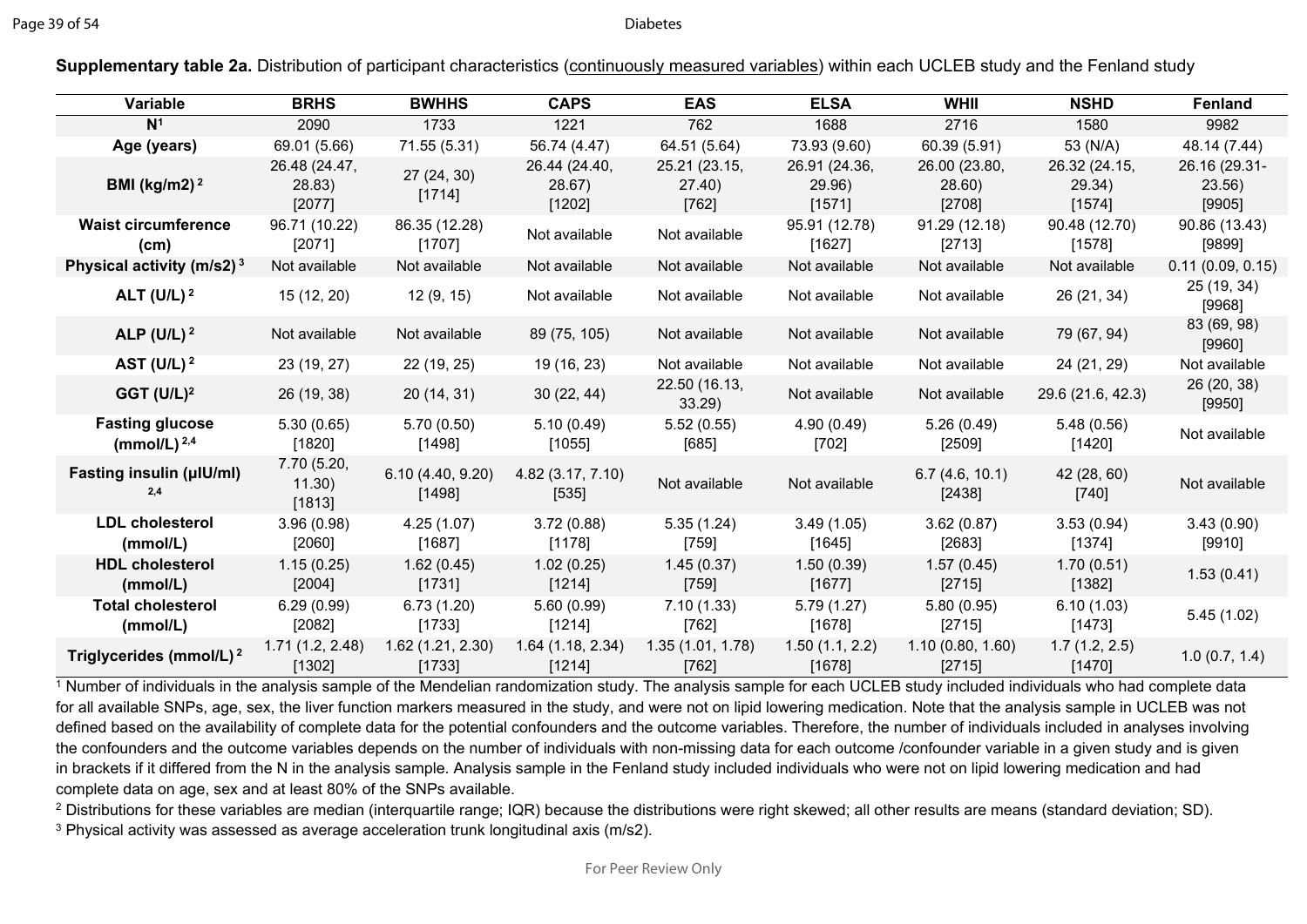4 For fasting glucose and fasting insulin we removed individuals with type 2 diabetes and/or fasting glucose values ≥ 7.0 mol/L and/or individuals who were taking glucose lowering drugs.

ALT: alanine aminotransferase; ALP: alkaline phosphatase; AST: aspartate aminotransferase; GGT: gamma-glutamyl transferase BMI: body mass index; UCLEB consortium: UCL-LSHTM-Edinburgh-Bristol consortium – BRHS: British Regional Heart Study; BWHHS: British Women's Heart and Health Study; CaPS: Caerphilly Prospective Study; EAS: Edinburgh Artery Study; ELSA: English Longitudinal Study of Ageing; NSHD: MRC National Survey of Health and Development, WHII: Whitehall II study; HDL-C: high density lipoprotein-cholesterol; LDL-C: low density lipoprotein-cholesterol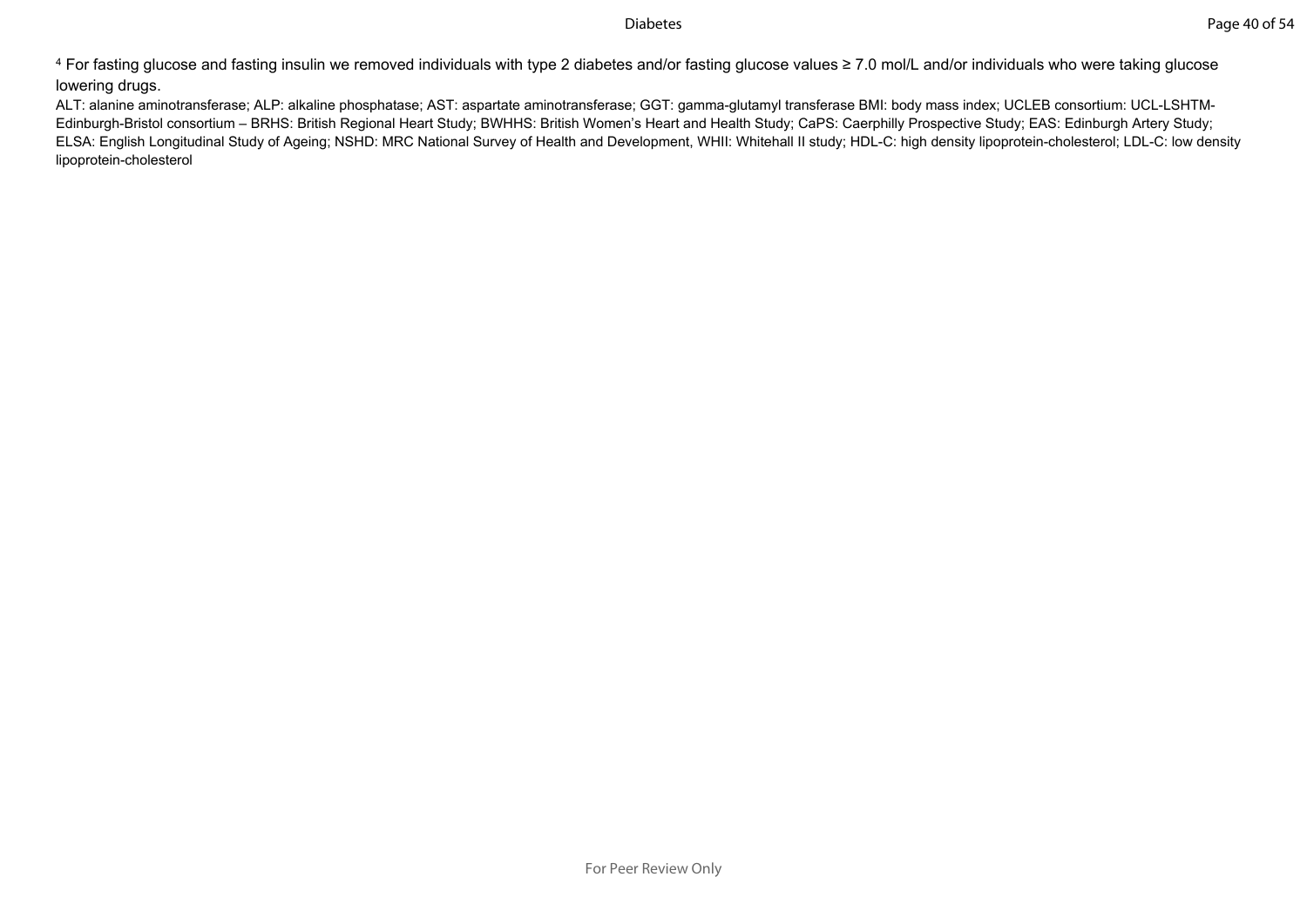| Variable               |                                      | <b>BRHS</b>    | <b>BWHHS</b> | <b>CaPS</b> | <b>EAS</b> | <b>ELSA</b>  | <b>WHII</b>   | <b>NSHD</b> | <b>Fenland</b> |
|------------------------|--------------------------------------|----------------|--------------|-------------|------------|--------------|---------------|-------------|----------------|
| $N^*$                  |                                      | 2090           | 1733         | 1221        | 762        | 1688         | 2716          | 1580        | 9982           |
|                        | Men                                  | 2090           | 0            | 1221        | 369        | 882          | 2073          | 747         | 4606           |
| <b>Sex</b>             | Women                                | 0              | 1733         | 0           | 393        | 806          | 643           | 833         | 5376           |
|                        | Missing <sup>a</sup>                 | $\Omega$       | 0            | $\Omega$    |            | $\mathbf{0}$ | 0             |             |                |
|                        | Never smokers                        | 585            | 933          | 240         | 292        | 573          | 1345          | 472         | 5329           |
| <b>Smoking</b>         | Ever smokers                         | 1503           | 800          | 978         | 456        | 1115         | 1368          | 1033        | 4609           |
|                        | Missing <sup>a</sup>                 | $\overline{2}$ | $\mathbf 0$  | 3           | 14         | $\mathbf 0$  | 3             | 75          | 44             |
|                        | Never                                | 78             | 306          | 70          | 83         | 173          | 67            | 309         | 1556           |
| <b>Alcohol</b>         | Ever                                 | 1953           | 1258         | 1147        | 679        | 1515         | 2623          | 1271        | 8413           |
| consumption            | Missing                              | 59             | 169          | 4           | 0          | 0            | 26            | 0           | 13             |
|                        | Unskilled                            | 62             | 135          | 59          | 25         | 344          |               | 52          |                |
|                        | Semi-skilled                         | 168            | 171          | 224         | 56         | 325          |               | 147         |                |
|                        | Manual skilled                       | 850            | 432          | 707         | 187        | 350          |               | 232         |                |
|                        | Non-manual skilled                   | 192            | 214          | 173         | 139        | 365          | Not available | 359         | Not available  |
| <b>Social class</b>    | Managerial and<br>lower professional | 567            | 282          | 57          | 263        | 290          |               | 619         |                |
|                        | Professional                         | 191            | 124          | $\mathbf 0$ | 88         | $\mathbf 0$  |               | 114         |                |
|                        | Missing                              | 60             | 375          |             | 4          | 14           | N/A           | 57          | N/A            |
|                        | Yes                                  | 251            | 230          | 149         | 76         | 210          | 159           | 127         |                |
| <b>Type 2 Diabetes</b> | <b>No</b>                            | 1839           | 1503         | 1072        | 686        | 1478         | 2557          | 1453        | Not available  |
|                        | Missing                              | 0              | $\mathbf 0$  | 0           | 0          | 0            | 0             | 0           | N/A            |

**Supplementary table 2b.** Distribution of participant characteristics (categorical variables) within each UCLEB study and the Fenland study

\* Number of individuals in the analysis sample of the Mendelian randomization study. The analysis sample for each study included individuals who had complete data for all available SNPs, age, sex, the liver function markers measured in the study, and were not on lipid lowering medication. N/A: not applicable. UCLEB consortium: UCL-LSHTM-Edinburgh-Bristol consortium – BRHS: British Regional Heart Study; BWHHS: British Women's Heart and Health Study; CaPS: Caerphilly Prospective Study; EAS: Edinburgh Artery Study; ELSA: English Longitudinal Study of Ageing; NSHD: MRC National Survey of Health and Development, WHII: Whitehall II study.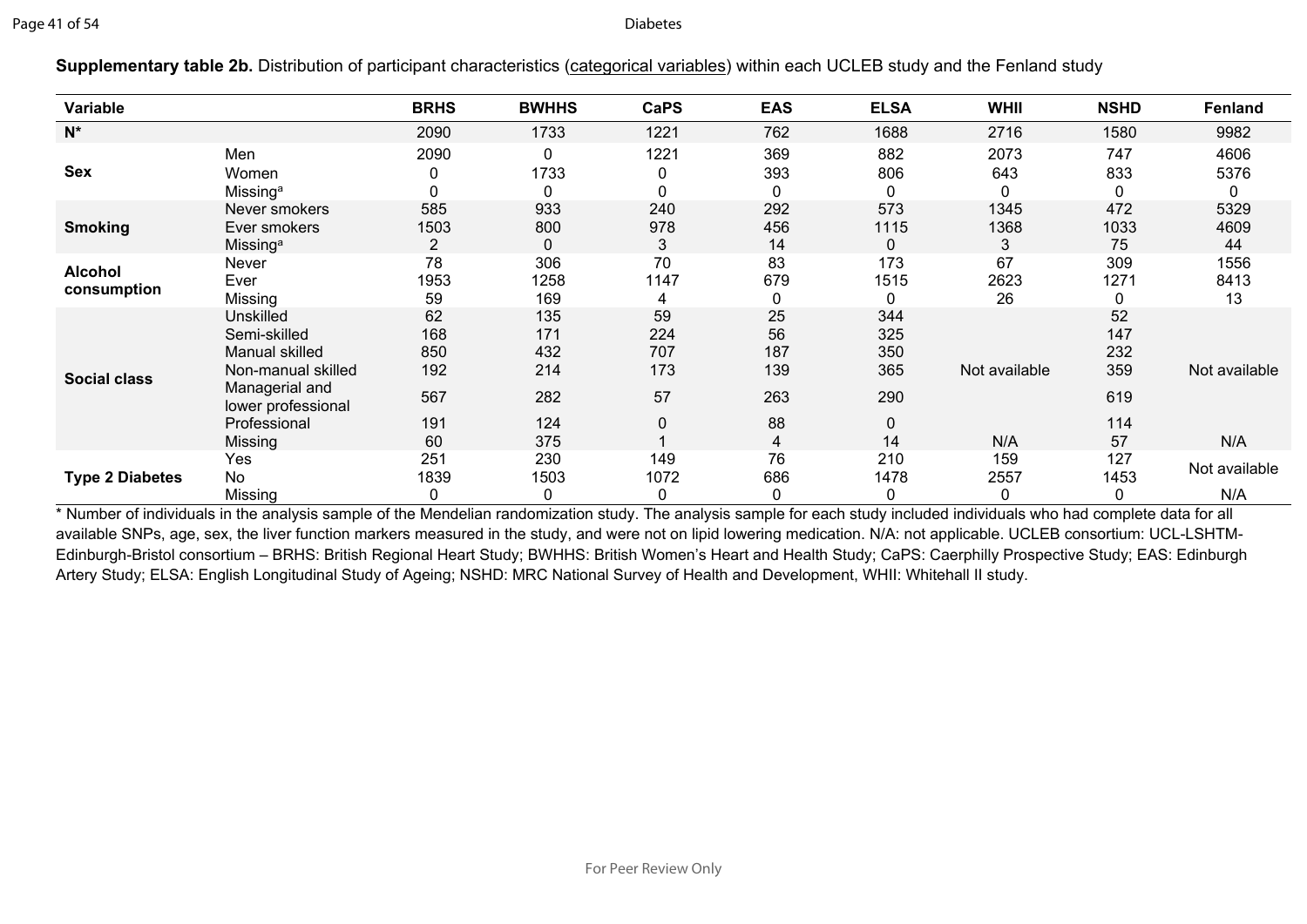**Supplementary table 3.** List of index SNPs associated with ALT, AST, ALP and GGT at genome-wide levels of significance (P<5 x10-8) selected from published GWAS studies<sup>1</sup>

| Index SNP<br>from GWAS | Associated<br>liver<br>function<br>marker | Chr                     | Mapped gene/s <sup>2</sup>  | Publication Index<br>SNP selected from | Index SNP in all<br>relevant UCLEB<br>studies | Genotyped/<br>imputed in<br><b>UCLEB</b><br>studies | Index<br>SNP in<br>Fenlan<br>d study | Genotyped/<br>imputed in<br>Fenland | Proxy SNP used if<br>applicable                  | $R^2$ of proxy<br>with index<br><b>SNP</b> |
|------------------------|-------------------------------------------|-------------------------|-----------------------------|----------------------------------------|-----------------------------------------------|-----------------------------------------------------|--------------------------------------|-------------------------------------|--------------------------------------------------|--------------------------------------------|
| rs6834314              | <b>ALT</b>                                | $\overline{\mathbf{4}}$ | HSD17B13, MAPK10            | Chambers et al 2011                    | Yes                                           | imputed                                             | Yes                                  | imputed                             | N/A                                              | N/A                                        |
| rs2954021              | ALP/ALT                                   | 8                       | TRIB1                       | Chambers et al 2011                    | Yes                                           | imputed                                             | Yes                                  | imputed                             | N/A                                              | N/A                                        |
| rs11597390             | <b>ALT</b>                                | 10                      | CPN1                        | Yuan et al 2008                        | Yes                                           | genotyped                                           | Yes                                  | genotyped                           | N/A                                              | N/A                                        |
| rs2143571              | <b>ALT</b>                                | 22                      | SAMM50                      | Yuan et al 2008                        | Yes                                           | imputed                                             | Yes                                  | genotyped                           | N/A                                              | N/A                                        |
| rs17109512             | <b>AST</b>                                | 10                      | GOT1                        | Shen et al 2011                        | Yes except in CAPS<br>and EAS <sup>3</sup>    | imputed                                             | Yes                                  | genotyped                           | rs7073497                                        | 1.00                                       |
| rs738407               | <b>AST</b>                                | 22                      | PNPLA3                      | Novel                                  | Yes                                           | imputed                                             | Yes                                  | imputed                             | N/A                                              | N/A                                        |
| rs738408               | <b>AST</b>                                | 22                      | PNPLA3                      | Novel                                  | Yes                                           | imputed                                             | Yes                                  | imputed                             | N/A                                              | N/A                                        |
| rs1780324              | <b>ALP</b>                                | $\mathbf{1}$            | NBPF3-ALPL                  | Yuan et al 2008                        | Yes                                           | genotyped                                           | Yes                                  | genotyped                           | N/A                                              | N/A                                        |
| rs16856332             | <b>ALP</b>                                | $\overline{c}$          | ABCB11                      | Chambers et al 2011                    | No                                            | N/A                                                 | Yes                                  | genotyped                           | rs11892966                                       | 1.00                                       |
| rs9467160              | <b>ALP</b>                                | 6                       | GPLD1                       | Yuan et al 2008                        | Yes                                           | imputed                                             | Yes                                  | genotyped                           | N/A                                              | N/A                                        |
| rs6984305              | <b>ALP</b>                                | 8                       | PPP1R3B                     | Chambers et al 2011                    | Yes                                           | genotyped                                           | Yes                                  | genotyped                           | N/A                                              | N/A                                        |
| rs514708               | <b>ALP</b>                                | 9                       | <b>ABO</b>                  | Yuan et al_2008                        | Yes                                           | genotyped                                           | No.                                  | N/A                                 | rs8176714                                        | 1.00                                       |
| rs10819937             | <b>ALP</b>                                | 9                       | ALDOB, C9orf125             | Chambers et al 2011                    | No                                            | N/A                                                 | Yes                                  | genotyped                           | No suitable proxy SNP<br>$(R2 \ge 0.8)$ in UCLEB | N/A                                        |
| rs579459               | <b>ALP</b>                                | 9                       | <b>ABO</b>                  | Chambers et al 2011                    | Yes                                           | genotyped                                           | Yes                                  | genotyped                           | N/A                                              | N/A                                        |
| rs7923609              | <b>ALP</b>                                | 10                      | JMJD1C, NRBF2               | Chambers et al 2011                    | Yes                                           | genotyped                                           | Yes                                  | genotyped                           | N/A                                              | N/A                                        |
| rs174601               | <b>ALP</b>                                | 11                      | C11orf10, FADS1, FADS2      | Chambers et al 2011                    | Yes                                           | genotyped                                           | Yes                                  | genotyped                           | N/A                                              | N/A                                        |
| rs2236653              | <b>ALP</b>                                | 11                      | ST3GAL4                     | Chambers et al_2011                    | Yes                                           | imputed                                             | Yes                                  | imputed                             | N/A                                              | N/A                                        |
| rs7186908              | <b>ALP</b>                                | 16                      | HPR, PMFBP1                 | Chambers et al 2011                    | Yes                                           | imputed                                             | Yes                                  | imputed                             | N/A                                              | N/A                                        |
| rs314253               | <b>ALP</b>                                | 17                      | ASGR1, DLG4                 | Chambers et al 2011                    | Yes                                           | genotyped                                           | Yes                                  | genotyped                           | N/A                                              | N/A                                        |
| rs281377               | <b>ALP</b>                                | 19                      | FUT <sub>2</sub>            | Chambers et al 2011                    | Yes                                           | imputed                                             | Yes                                  | genotyped                           | N/A                                              | N/A                                        |
| rs7267979              | <b>ALP</b>                                | 20                      | ABHD12, GINS1, PYGB         | Chambers et al 2011                    | Yes                                           | genotyped                                           | Yes                                  | genotyped                           | N/A                                              | N/A                                        |
| rs1497406              | <b>GGT</b>                                | $\mathbf{1}$            | RSG1, EPHA2                 | Chambers et al 2011                    | Yes                                           |                                                     | Yes                                  |                                     | N/A                                              | N/A                                        |
| rs12145922             | <b>GGT</b>                                | $\mathbf{1}$            | CCBL2, PKN2                 | Chambers et al_2011                    | Yes                                           | imputed<br>imputed                                  | Yes                                  | genotyped                           | N/A                                              | N/A                                        |
| rs1335645              | <b>GGT</b>                                | $\mathbf{1}$            | CEPT1, DENNDD               | Chambers et al_2011                    | No                                            | N/A                                                 | Yes                                  | genotyped<br>genotyped              | No suitable proxy SNP<br>$(R2 \ge 0.8)$ in UCLEB | N/A                                        |
| rs10908458             | <b>GGT</b>                                | $\mathbf{1}$            | DPM3, EFNA1,<br><b>PKLR</b> | Chambers et al_2011                    | Yes                                           | imputed                                             | Yes                                  | imputed                             | N/A                                              | N/A                                        |
| rs1260326              | <b>GGT</b>                                | $\overline{c}$          | C2orf16, GCKR               | Chambers et al 2011                    | Yes                                           | genotyped                                           | Yes                                  | genotyped                           | N/A                                              | N/A                                        |
| rs13030978             | <b>GGT</b>                                | $\overline{2}$          | MYO1B, STAT4                | Chambers et al_2011                    | Yes                                           | imputed                                             | Yes                                  | genotyped                           | N/A                                              | N/A                                        |
| rs2140773              | <b>GGT</b>                                | $\overline{2}$          | EFHD1, LOC100129166         | Chambers et al 2011                    | Yes except in the<br>EAS <sup>4</sup>         | genotyped                                           | Yes                                  | genotyped                           | No suitable proxy SNP<br>$(R2 \ge 0.8)$ in EAS   | N/A                                        |
| rs10513686             | <b>GGT</b>                                | 3                       | SLC2A2                      | Chambers et al 2011                    | Yes                                           | genotyped                                           | Yes                                  | genotyped                           | N/A                                              | N/A                                        |
| rs4547811              | <b>GGT</b>                                | 4                       | <b>ZNF827</b>               | Chambers et al 2011                    | Yes                                           | imputed                                             | Yes                                  | genotyped                           | N/A                                              | N/A                                        |
| rs6888304              | <b>GGT</b>                                | 5                       | CDH <sub>6</sub>            | Chambers et al 2011                    | No                                            | N/A                                                 | Yes                                  | genotyped                           | No suitable proxy SNP<br>$(R2 \ge 0.8)$ in UCLEB | N/A                                        |
| rs4074793              | <b>GGT</b>                                | 5                       | ITGA1                       | Chambers et al 2011                    | Yes                                           | imputed                                             | Yes                                  | genotyped                           | N/A                                              | N/A                                        |
| rs9296736              | <b>GGT</b>                                | 6                       | <b>MLIP</b>                 | Chambers et al 2011                    | Yes                                           | genotyped                                           | Yes                                  | imputed                             | N/A                                              | N/A                                        |
| rs17145750             | <b>GGT</b>                                | $\overline{7}$          | <b>MLXIPL</b>               | Chambers et al_2011                    | Yes                                           | genotyped                                           | Yes                                  | genotyped                           | N/A                                              | N/A                                        |
| rs754466               | <b>GGT</b>                                | 10                      | DLG5                        | Chambers et al_2011                    | No                                            | N/A                                                 | Yes                                  | imputed                             | No suitable proxy SNP<br>$(R2 \ge 0.8)$ in UCLEB | N/A                                        |

For Peer Review Only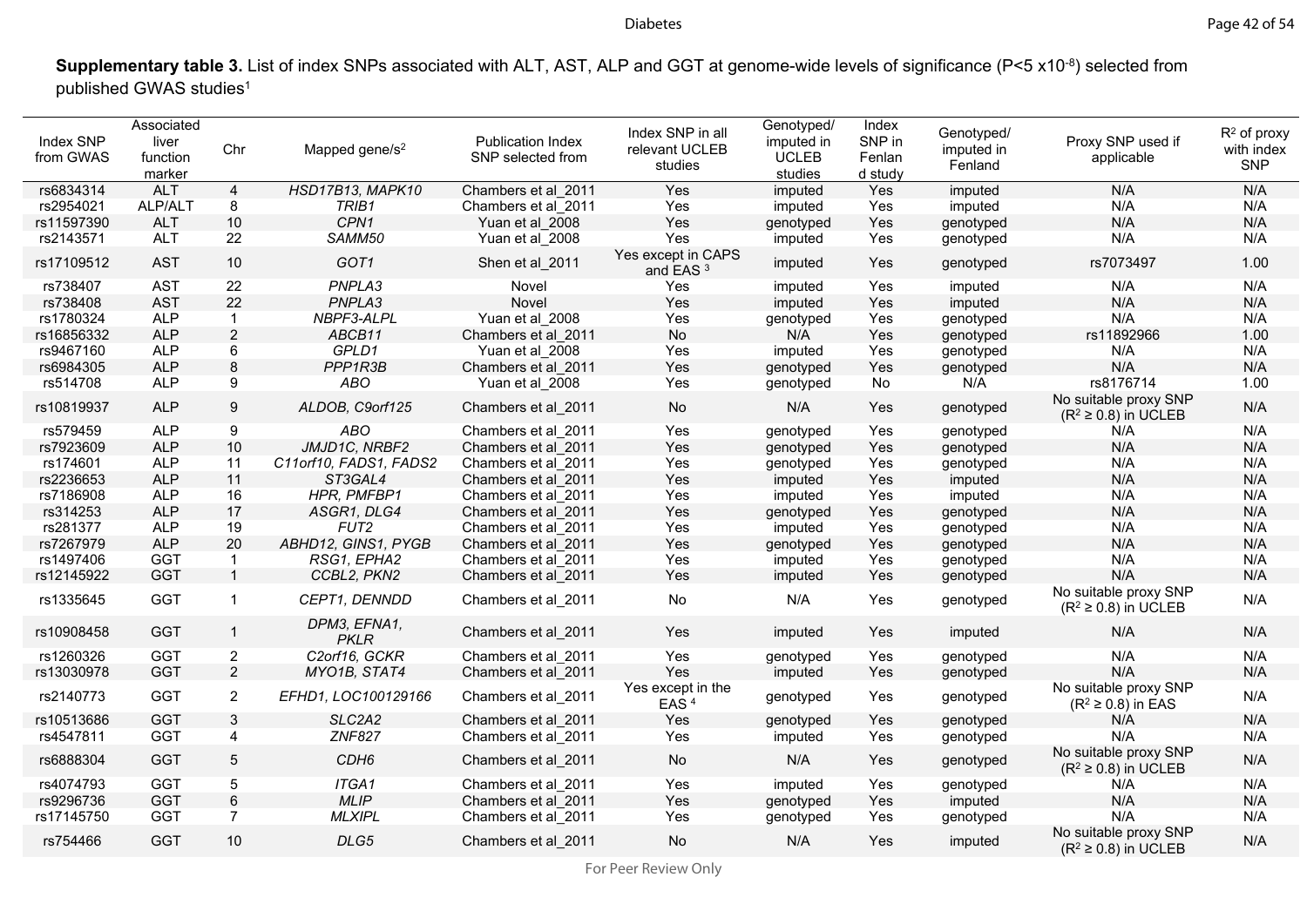| rs7310409  | GGT        | 12 | HNF1A, C12orf7                    | Chambers et al 2011 | Yes                                         | genotyped | Yes | genotyped | N/A                                                               | N/A  |
|------------|------------|----|-----------------------------------|---------------------|---------------------------------------------|-----------|-----|-----------|-------------------------------------------------------------------|------|
| rs944002   | <b>GGT</b> | 14 | C14orf73                          | Chambers et al 2011 | Yes                                         | imputed   | Yes | genotyped | N/A                                                               | N/A  |
| rs339969   | <b>GGT</b> | 15 | <b>RORA</b>                       | Chambers et al 2011 | Yes                                         | imputed   | Yes | genotyped | N/A                                                               | N/A  |
| rs8038465  | <b>GGT</b> | 15 | CD276                             | Chambers et al 2011 | No except in the<br>BRHS study <sup>5</sup> | imputed   | Yes | genotyped | rs62004612                                                        | 0.87 |
| rs4581712  | <b>GGT</b> | 16 | DYNLRB2                           | Chambers et al 2011 | Yes except in<br>BWHHS, EAS and<br>CAPS $6$ | imputed   | Yes | genotyped | No suitable proxy SNP<br>present in BWHHS, EAS<br>and CAPS stuies | N/A  |
| rs9913711  | <b>GGT</b> | 17 | FLJ37644, SOX9                    | Chambers et al 2011 | No                                          | N/A       | Yes | genotyped | No suitable proxy SNP<br>$(R2 \ge 0.8)$ in UCLEB                  | N/A  |
| rs12968116 | <b>GGT</b> | 18 | ATP8B1                            | Chambers et al 2011 | No                                          | N/A       | Yes | genotyped | No suitable proxy SNP<br>$(R^2 \ge 0.8)$ in UCLEB                 | N/A  |
| rs4503880  | <b>GGT</b> | 18 | NEDD4L                            | Chambers et al 2011 | No                                          | N/A       | Yes | imputed   | No suitable proxy SNP<br>$(R2 \ge 0.8)$ in UCLEB                  | N/A  |
| rs516246   | <b>GGT</b> | 19 | FUT <sub>2</sub>                  | Chambers et al 2011 | Yes                                         | genotyped | Yes | genotyped | N/A                                                               | N/A  |
| rs4820599  | <b>GGT</b> | 22 | GGT1                              | Yuan et al 2008     | Yes                                         | genotyped | Yes | genotyped | N/A                                                               | N/A  |
| rs1076540  | <b>GGT</b> | 22 | MICAL3                            | Chambers et al 2011 | Yes                                         | imputed   | Yes | genotyped | N/A                                                               | N/A  |
| rs2739330  | <b>GGT</b> | 22 | DDT, DDTL, GSTT1, GSTT<br>2B, MIF | Chambers et al 2011 | Yes                                         | imputed   | Yes | imputed   | N/A                                                               | N/A  |

<sup>1</sup> SNPs mapped to the same gene, as reported in the original GWAS publications, were considered as part of the same locus. For loci where the index SNP reported for the same locus was different in independent publications, we selected the SNP that was genotyped in the UCLEB studies. If the different index SNPs reported in independent publications for the same locus were all imputed or genotyped in UCLEB, we selected the one that showed the strongest association in the largest GWAS study. We used a proxy SNP ( $R^2 \ge 0.8$ ) if the index SNP was not present across all or some of relevant the UCLEB studies. If there was more than one eligible proxy, we selected the proxy that was genotyped in the UCLEB studies, and if all eligible proxies were genotyped or imputed we selected a proxy SNP in random. There were seven index SNPs in total (one SNP associated with ALP and six SNPs associated with GGT) that were not genotyped/imputed in any of the UCLEB studies, and did not have a suitable proxy available. These SNPs were therefore not included as genetic instruments in the UCLEB studies. However, all SNPs (or a suitable proxy) associated with a given liver function marker were available in the GWAS and Fenland studies, and were used as genetic instruments in those studies. One further GWAS has been published since we completed our search (July 2017), which found a novel rare variant associated with ALT (rs28929474; MAF=2%). Given that this variant is rare and is not available in T2D GWAS, which is the largest dataset contributing to the MR estimates, we have not included it in our analyses as it would add little information.

**<sup>2</sup>**Mapped gene for each SNP is given as reported in the original publication.

<sup>3</sup> Index SNP was absent in CAPS and EAS studies therefore we used the SNP rs7073497 in UCLEB studies, which is perfectly correlated with the index SNP and was available across all UCLEB studies.

4 This SNP was not present in EAS study and there was no suitable proxy SNP present across all studies. Therefore, we did not use the EAS study to estimate the SNP-exposure and SNPoutcome for this locus**.**

**<sup>5</sup>** This SNP was used instead of the index SNP as it was present across all the relevant UCLEB studies and is correlated at R<sup>2</sup>=0.87 with the index SNP.

<sup>6</sup> This SNP was absent in BWHHS, EAS and CAPS and there was no suitable proxy that was available across all studies. Therefore, we did not use the BWHHS, EAS and the CAPS study to estimate the SNP-exposure and SNP-outcome for this locus.

ALT: alanine aminotransferase; ALP: alkaline phosphatase; AST: aspartate aminotransferase; GGT: gamma-glutamyl transferase; SNPs: single nucleotide polymorphisms; UCLEB consortium: UCL-LSHTM-Edinburgh-Bristol consortium; GWAS: Genome-wide association study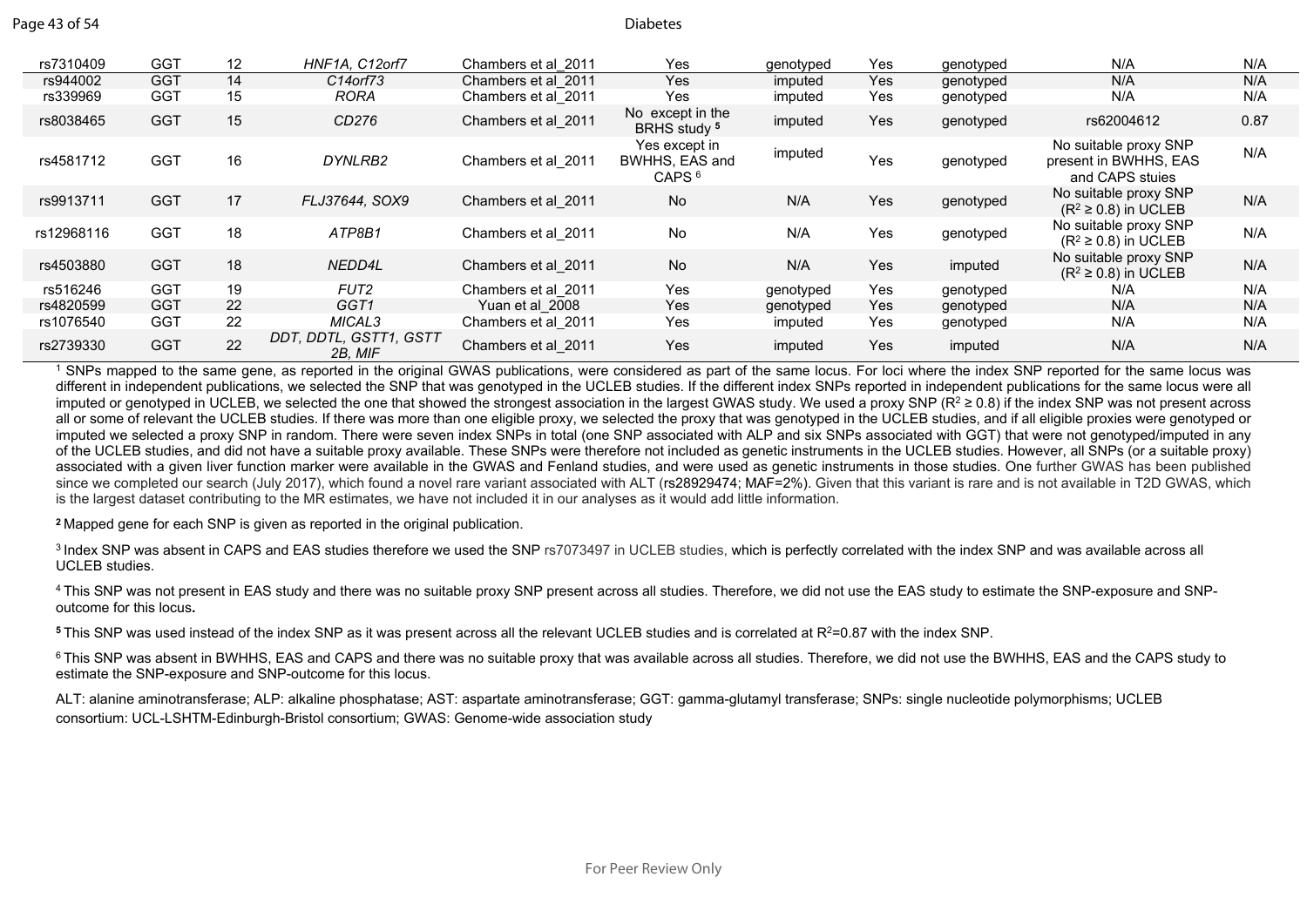| <b>SNP</b> | Study           | N    | <b>Effect size (SD units)</b> | <b>SE</b> | P-value | <b>MAF</b> |
|------------|-----------------|------|-------------------------------|-----------|---------|------------|
| rs738407   | <b>NFBC1966</b> | 3614 | 0.043                         | 0.022     | 0.049   | 0.48       |
| rs738407   | <b>NSHD</b>     | 1580 | 0.088                         | 0.057     | 0.120   | 0.34       |
|            | Overall         | 5194 | 0.049                         | 0.020     | 0.017   |            |
| rs738408   | <b>NFBC1966</b> | 3614 | 0.071                         | 0.026     | 0.006   | 0.23       |
| rs738408   | <b>NSHD</b>     | 1580 | 0.087                         | 0.050     | 0.080   | 0.16       |
|            | Overall         | 5194 | 0.075                         | 0.023     | 0.001   |            |

**Supplementary table 4.** Association of novel variants with AST plasma concentration in the replication sample (NFBC1966 and NSHD studies)

The genome-wide association analyses were carried out in each individual study (BRHS, BWHHS, CaPS, EAS, and ET2DS) using the SnpStats software in R. The individual study estimates were combined using the inverse variance- fixed effect meta-analysis using the METAL software. Monomorphic SNPs, SNPs that were not sufficiently well imputed (Rsq < 0.3), and SNPs with MAF <0.001 were filtered out prior to meta-analyses. Genome-wide significance was inferred at p< 5 x 10-8. Two novel variants (rs738407 and rs738408) near *PNPLA3* gene were associated with AST at genome-wide levels of significance (P<5 x 10<sup>-8</sup>) in the discovery stage and were replicated in the MRC NHSD study (n = 1,580) (1) and 1966 Northern Finland Cohort (NFBC1966) (n = 3,614) (2). AST: aspartate aminotransferase; BRHS: British Regional Heart Study; BWHHS: British Women's Heart and Health Study; CaPS: Caerphilly Prospective Study; EAS: Edinburgh Artery Study; ET2DS: Edinburgh Type 2 Diabetes Study; MAF: minor allele frequency; NSHD: MRC National Survey of Health and Development; NFBC1966: Northern Finland Birth Cohort 1966; SD: standard deviation; SNP: single nucleotide polymorphism; UCLEB consortium: UCL-LSHTM-Edinburgh-Bristol consortium.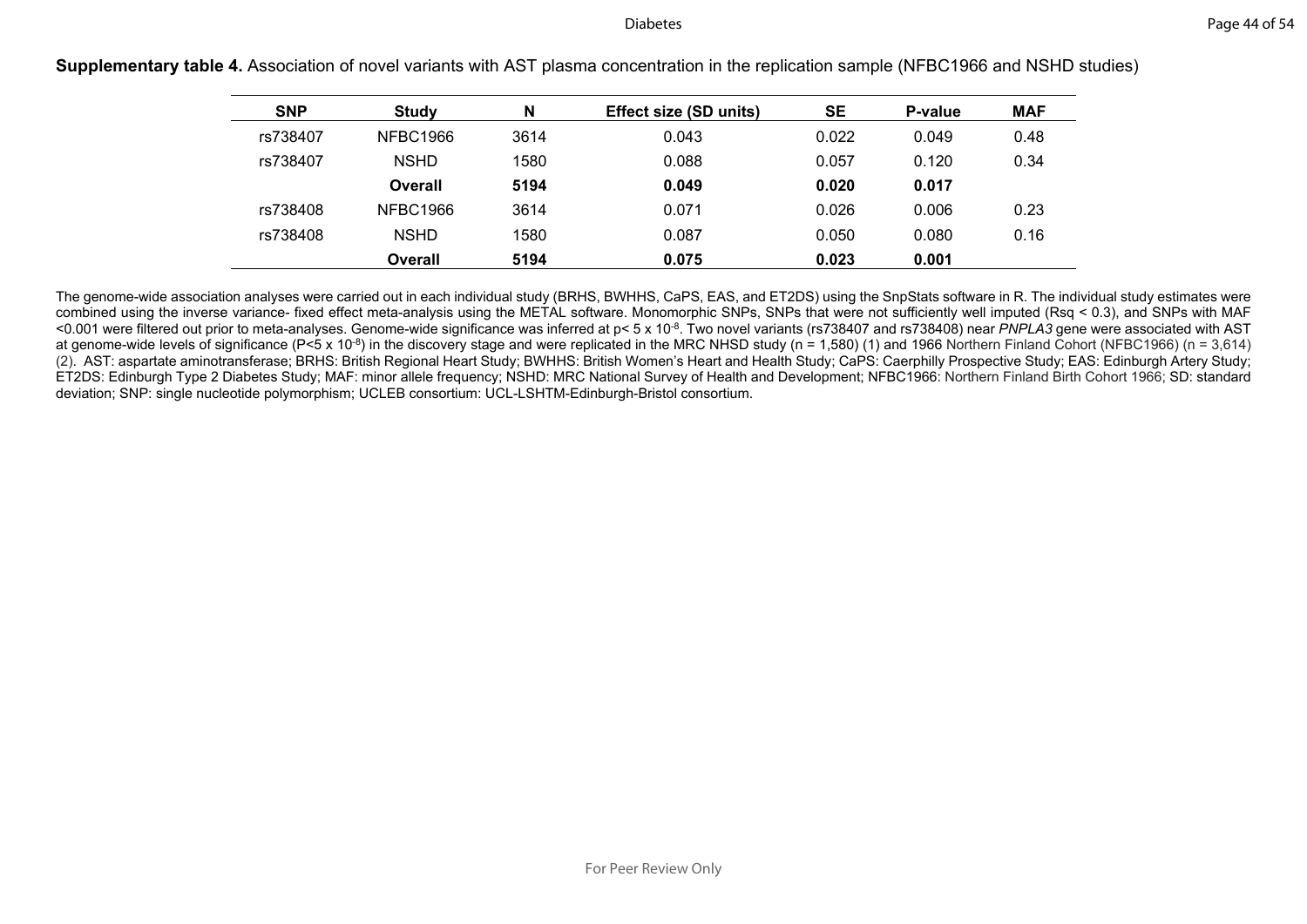| <b>Supplementary table 5.</b> The associations of individual SNPs (used as genetic instruments for type 2 |  |
|-----------------------------------------------------------------------------------------------------------|--|
| diabetes risk in Mendelian randomization analyses) with type 2 diabetes                                   |  |

|            | Effect | Other                |             |           |           |
|------------|--------|----------------------|-------------|-----------|-----------|
| <b>SNP</b> | allele | allele               | <b>Beta</b> | <b>SE</b> | P-value   |
| rs2296173  | G      | Α                    | 0.065       | 0.009     | 7.7E-14   |
| rs12088739 | G      | Α                    | $-0.088$    | 0.013     | 9.8E-12   |
| rs1127655  | C      | T                    | 0.044       | 0.008     | 2.5E-08   |
| rs2493394  | G      | Α                    | 0.073       | 0.011     | $1.2E-10$ |
| rs340874   | T      | C                    | $-0.063$    | 0.007     | 8.4E-18   |
| rs2820426  | A      | G                    | $-0.052$    | 0.007     | $1.3E-12$ |
| rs348330   | G      | A                    | 0.049       | 0.008     | 1.9E-09   |
| rs2867125  | T      | C                    | $-0.060$    | 0.010     | 4.3E-10   |
| rs780094   | T      | C                    | $-0.069$    | 0.007     | 5.2E-21   |
| rs17334919 | T      | C                    | $-0.140$    | 0.013     | 6.7E-28   |
| rs243019   | С      | T                    | 0.057       | 0.007     | $2.3E-15$ |
| rs1009358  | C      | T                    | $-0.055$    | 0.008     | 9.8E-12   |
| rs10169613 | T      | C                    | $-0.043$    | 0.008     | 3.6E-08   |
| rs12617659 | т      | C                    | $-0.069$    | 0.010     | 2.8E-11   |
| rs7572970  | Α      | G                    | $-0.059$    | 0.009     | $1.4E-11$ |
| rs13389219 | T      | C                    | $-0.072$    | 0.007     | $2.1E-22$ |
| rs2972144  | A      | G                    | $-0.091$    | 0.008     | 2.6E-34   |
| rs7561798  | G      | Α                    | 0.040       | 0.007     | 2.8E-08   |
| rs1899951  | T      | C                    | $-0.112$    | 0.011     | 1.6E-24   |
| rs1496653  | G      | A                    | $-0.077$    | 0.009     | 2.6E-18   |
| rs11926707 | T      | C                    | $-0.046$    | 0.008     | 1.7E-08   |
| rs2292662  | Τ      | C                    | $-0.063$    | 0.011     | 1.2E-08   |
| rs6795735  | Τ      | C                    | $-0.056$    | 0.007     | 1.6E-14   |
| rs11708067 | G      | Α                    | $-0.097$    | 0.009     | 5.9E-29   |
| rs9844972  | C      | G                    | 0.096       | 0.015     | 1.0E-10   |
| rs4472028  | T      | C                    | 0.045       | 0.007     | $2.1E-10$ |
| rs11925227 | A      | G                    | $-0.053$    | 0.010     | 2.3E-08   |
| rs7651090  | G      | Α                    | 0.120       | 0.008     | 3.9E-57   |
| rs3887925  | C      | T                    | $-0.047$    | 0.008     | 2.5E-09   |
| rs6808574  | Τ      | C                    | $-0.055$    | 0.008     | 4.4E-13   |
| rs1801214  | С      | Τ                    | $-0.090$    | 0.007     | 5.5E-34   |
| rs17086692 | T      | G                    | $-0.047$    | 0.008     | 2.5E-08   |
| rs993380   | Α      | G                    | 0.051       | 0.008     | 4.6E-10   |
| rs7674212  | T      | G                    | $-0.047$    | 0.008     | $6.2E-10$ |
| rs11098676 | T      | C                    | $-0.054$    | 0.010     | 2.0E-08   |
| rs7685296  | Τ      | C                    | $-0.051$    | 0.008     | 2.3E-10   |
| rs735949   | C      | T                    | $-0.071$    | 0.011     | 1.9E-11   |
| rs1061813  | G      | A                    | 0.043       | 0.007     | 3.4E-09   |
| rs4865796  | G      | Α                    | $-0.053$    | 0.008     | $1.3E-11$ |
| rs459193   | A      | G                    | $-0.071$    | 0.008     | 8.8E-18   |
| rs3900856  | Α      | G                    | 0.114       | 0.019     | 7.4E-10   |
| rs2307111  | C      | T                    | $-0.041$    | 0.007     | 3.0E-08   |
| rs7729395  | T      | C                    | 0.137       | 0.016     | $1.1E-17$ |
| rs10077431 | Α      | C                    | $-0.049$    | 0.009     | 4.8E-08   |
| rs1050226  | G      | A                    | $-0.049$    | 0.007     | 3.3E-11   |
| rs7756992  | G      | A                    | 0.130       | 0.008     | 6.0E-62   |
| rs2857605  | C      | T                    | $-0.067$    | 0.009     | 5.9E-14   |
| rs2071479  | T      | C                    | 0.147       | 0.023     | 6.6E-11   |
| rs9369425  | G      | A                    | 0.055       | 0.009     | $1.1E-10$ |
|            |        | For Peer Review Only |             |           |           |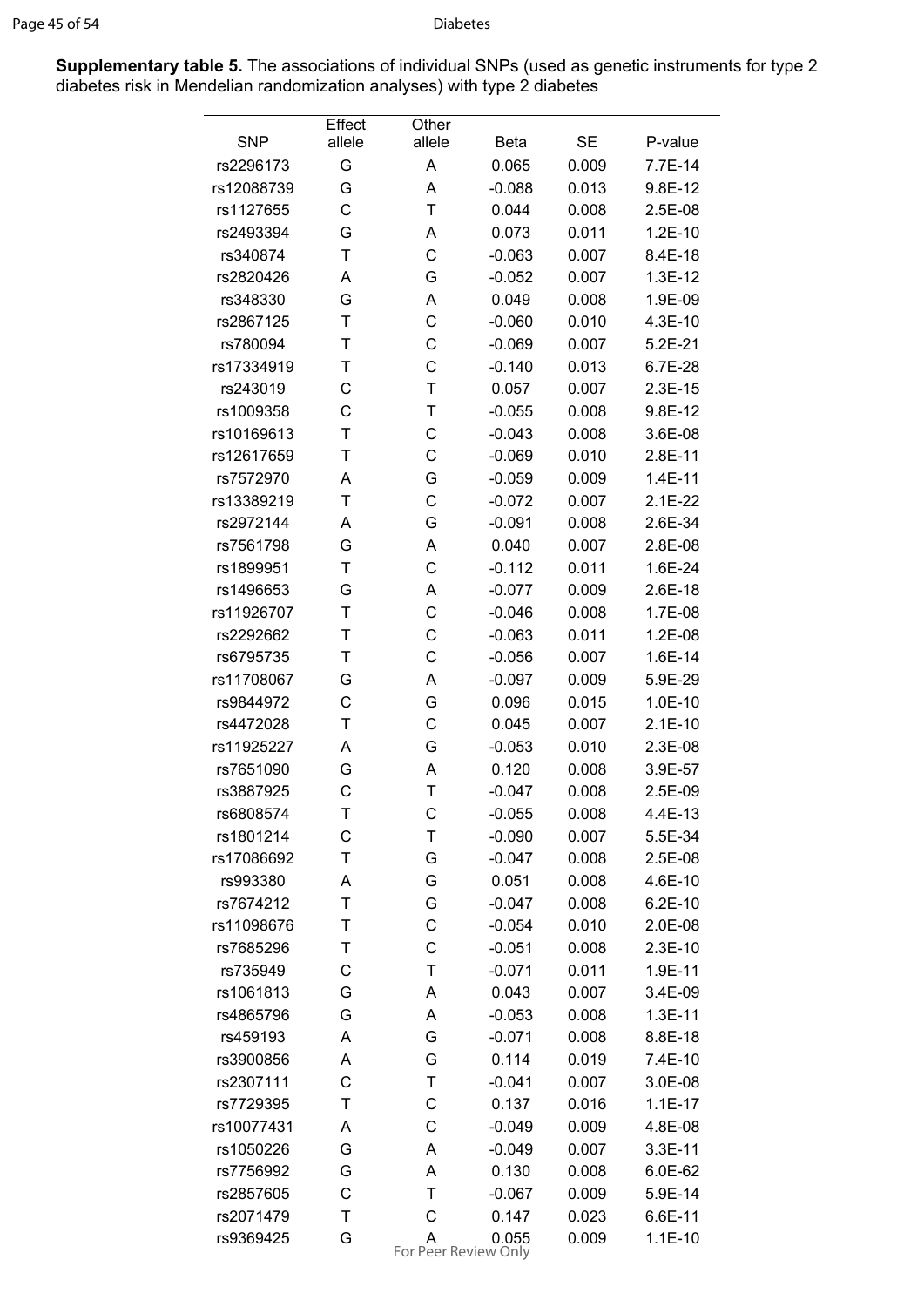| Page 46 of 54 |  |  |
|---------------|--|--|
|---------------|--|--|

| rs72892910 | Τ | G      | 0.065                | 0.010          | 6.4E-11            |
|------------|---|--------|----------------------|----------------|--------------------|
| rs853974   | Τ | C      | 0.060                | 0.009          | 7.9E-12            |
| rs2246012  | C | T      | 0.053                | 0.009          | 2.4E-08            |
| rs622217   | C | T      | $-0.049$             | 0.008          | $3.1E-10$          |
| rs17168486 | T | C      | 0.074                | 0.009          | $2.2E-15$          |
| rs2191348  | G | T      | $-0.065$             | 0.007          | 3.4E-19            |
| rs849135   | G | Α      | 0.100                | 0.007          | 1.0E-43            |
| rs2908282  | Α | G      | 0.055                | 0.009          | 4.3E-09            |
| rs2299383  | T | C      | 0.041                | 0.007          | 1.5E-08            |
| rs13239186 | Τ | C      | 0.054                | 0.009          | $2.7E-10$          |
| rs13234269 | A | T      | $-0.058$             | 0.008          | 7.0E-14            |
| rs7786095  | G | Α      | $-0.074$             | 0.013          | 9.6E-09            |
| rs7841082  | T | C      | $-0.042$             | 0.008          | 4.9E-08            |
| rs11774915 | T | C      | 0.050                | 0.009          | 8.7E-09            |
| rs10100265 | A | C      | 0.049                | 0.008          | 6.3E-10            |
| rs17411031 | G | C      | $-0.045$             | 0.008          | 3.0E-08            |
| rs10087241 | G | A      | 0.048                | 0.008          | 2.8E-09            |
| rs12681990 | C | T      | 0.063                | 0.010          | 3.6E-11            |
| rs516946   | T | C      | $-0.082$             | 0.009          | 3.2E-22            |
| rs7845219  | C | T      | $-0.042$             | 0.007          | 4.5E-09            |
| rs3802177  | A | G      | $-0.122$             | 0.008          | 2.3E-52            |
| rs2294120  | G | A      | $-0.044$             | 0.008          | 1.6E-08            |
| rs10974438 | C | Α      | 0.059                | 0.008          | 3.0E-15            |
| rs1063192  | G | Α      | $-0.063$             | 0.007          | 3.3E-18            |
| rs10811661 | C | Τ      | $-0.157$             | 0.010          | 4.1E-58            |
| rs1758632  | C | G      | $-0.049$             | 0.008          | 1.4E-09            |
| rs17791483 | G | A      | $-0.102$             | 0.015          | 3.4E-12            |
| rs2796441  | Α | G      | $-0.072$             | 0.007          | 2.0E-22            |
| rs10114341 | C | T      | $-0.041$             | 0.007          | 1.2E-08            |
| rs687621   | G | A      | 0.043                | 0.008          | 1.4E-08            |
| rs11257655 | T | C      | 0.074                | 0.009          | 2.0E-17            |
| rs2616132  | A |        | 0.046                | 0.008          | 6.6E-09            |
| rs2633310  | T | G<br>G | $-0.044$             | 0.008          | 2.4E-08            |
| rs753270   | Τ | C      |                      | 0.008          | 2.7E-11            |
| rs7923866  | Τ | С      | $-0.053$             |                |                    |
| rs11591741 | С | G      | $-0.097$<br>$-0.048$ | 0.007<br>0.008 | 9.3E-40<br>1.2E-09 |
|            | T | C      |                      | 0.008          | 1.0E-200           |
| rs7903146  |   |        | 0.306                |                | 4.0E-13            |
| rs4918796  | C | T      | 0.062                | 0.009          |                    |
| rs2421016  | T | С      | $-0.046$             | 0.007          | 1.5E-10            |
| rs2237892  | Τ | С      | $-0.096$             | 0.016          | 8.7E-10            |
| rs5215     | С | T      | 0.068                | 0.007          | 2.1E-20            |
| rs7929543  | С | Α      | 0.083                | 0.014          | 2.2E-09            |
| rs1552224  | С | А      | $-0.103$             | 0.010          | 8.6E-25            |
| rs10830963 | G | C      | 0.091                | 0.008          | 5.8E-30            |
| rs7931302  | С | Α      | 0.046                | 0.008          | 7.7E-09            |
| rs67232546 | Τ | C      | 0.060                | 0.010          | 4.7E-10            |
| rs11048456 | С | T      | 0.049                | 0.008          | 3.0E-09            |
| rs10842994 | T | С      | $-0.076$             | 0.009          | 1.0E-16            |
| rs2261181  | Τ | С      | 0.099                | 0.012          | $9.2E-17$          |
| rs1480474  | G | А      | 0.041                | 0.007          | 1.7E-08            |
| rs7138300  | C | T      | 0.044                | 0.007          | 5.6E-10            |
| rs11107116 | T | G      | 0.047                | 0.009          | 3.8E-08            |
| rs61953351 | T | G      | $-0.070$             | 0.009          | 2.0E-14            |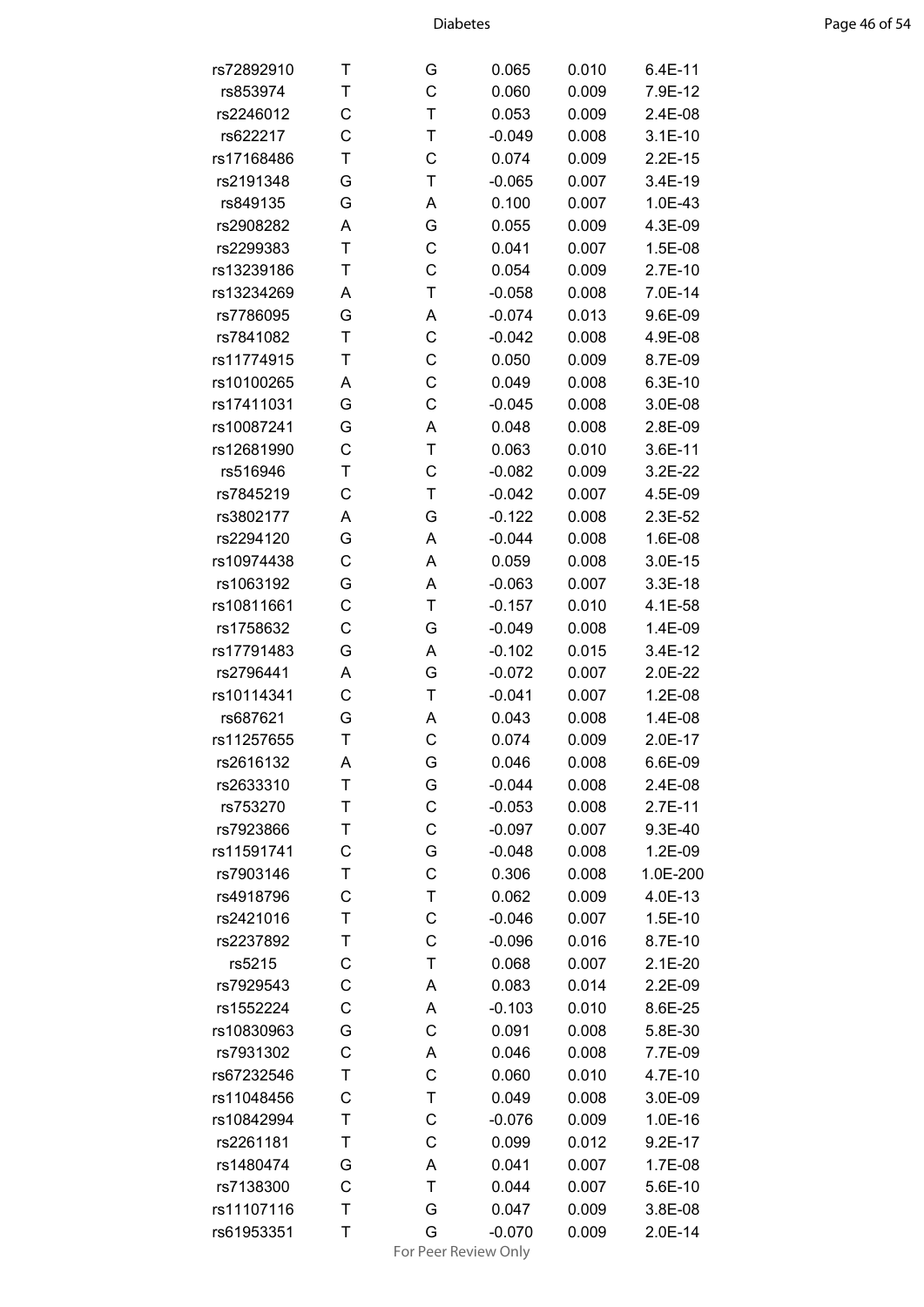| rs940904   | G | A | $-0.050$ | 0.008 | 2.1E-09   |
|------------|---|---|----------|-------|-----------|
| rs825476   | C | T | $-0.052$ | 0.007 | 6.8E-13   |
| rs576674   | G | A | 0.065    | 0.010 | $1.8E-11$ |
| rs963740   | T | Α | $-0.048$ | 0.009 | 2.2E-08   |
| rs1359790  | A | G | $-0.080$ | 0.008 | 2.8E-23   |
| rs7144011  | T | G | 0.048    | 0.009 | 1.6E-08   |
| rs4502156  | C | T | $-0.041$ | 0.007 | 1.7E-08   |
| rs982077   | Α | G | 0.045    | 0.007 | 2.6E-10   |
| rs7177055  | G | Α | $-0.065$ | 0.008 | 2.7E-16   |
| rs4932143  | G | C | 0.057    | 0.009 | 5.5E-11   |
| rs12910825 | G | Α | 0.052    | 0.007 | $2.2E-12$ |
| rs9940149  | Α | G | $-0.058$ | 0.010 | 9.3E-10   |
| rs7185735  | G | Α | 0.106    | 0.007 | 1.6E-47   |
| rs244415   | Α | G | $-0.047$ | 0.008 | 3.9E-09   |
| rs77258096 | Α | C | $-0.117$ | 0.013 | 1.8E-18   |
| rs2925979  | Τ | C | 0.053    | 0.008 | $9.1E-12$ |
| rs8068804  | Α | G | 0.059    | 0.008 | 4.4E-14   |
| rs12945601 | Τ | C | 0.048    | 0.008 | 1.7E-09   |
| rs17405722 | Α | G | 0.087    | 0.015 | 2.3E-09   |
| rs9911983  | С | T | $-0.040$ | 0.007 | 4.8E-08   |
| rs9894220  | G | A | $-0.059$ | 0.008 | $1.5E-13$ |
| rs302864   | A | G | 0.071    | 0.013 | $2.5E-08$ |
| rs17631783 | Τ | C | $-0.049$ | 0.009 | 3.9E-08   |
| rs7240767  | C | T | 0.045    | 0.008 | 2.2E-08   |
| rs12970134 | A | G | 0.056    | 0.008 | 5.3E-12   |
| rs10401969 | С | T | 0.092    | 0.013 | 4.1E-12   |
| rs8108269  | G | T | 0.064    | 0.008 | $3.1E-16$ |
| rs6515236  | C | A | $-0.050$ | 0.009 | 3.3E-08   |
| rs6059662  | Α | G | $-0.045$ | 0.008 | 1.5E-08   |
| rs4810426  | T | C | 0.073    | 0.013 | 2.1E-08   |
| rs6066138  | Α | G | $-0.049$ | 0.008 | 1.9E-09   |
| rs16988333 | G | A | $-0.075$ | 0.013 | 9.2E-09   |
| rs4823182  | G | Α | 0.048    | 0.008 | $3.4E-10$ |
| rs6878122  | G | Α | 0.056    | 0.008 | $1.2E-12$ |
| rs11651755 | C | T | 0.074    | 0.008 | 9.0E-22   |
| rs12299509 | G | A | 0.047    | 0.007 | $2.1E-10$ |
| rs1063355  | T | G | $-0.071$ | 0.008 | 3.7E-19   |

SNP: single nucleotide polymorphism; SE: standard deviation. Beta and SE expressed as change in log odds ratio of T2D per effect allele.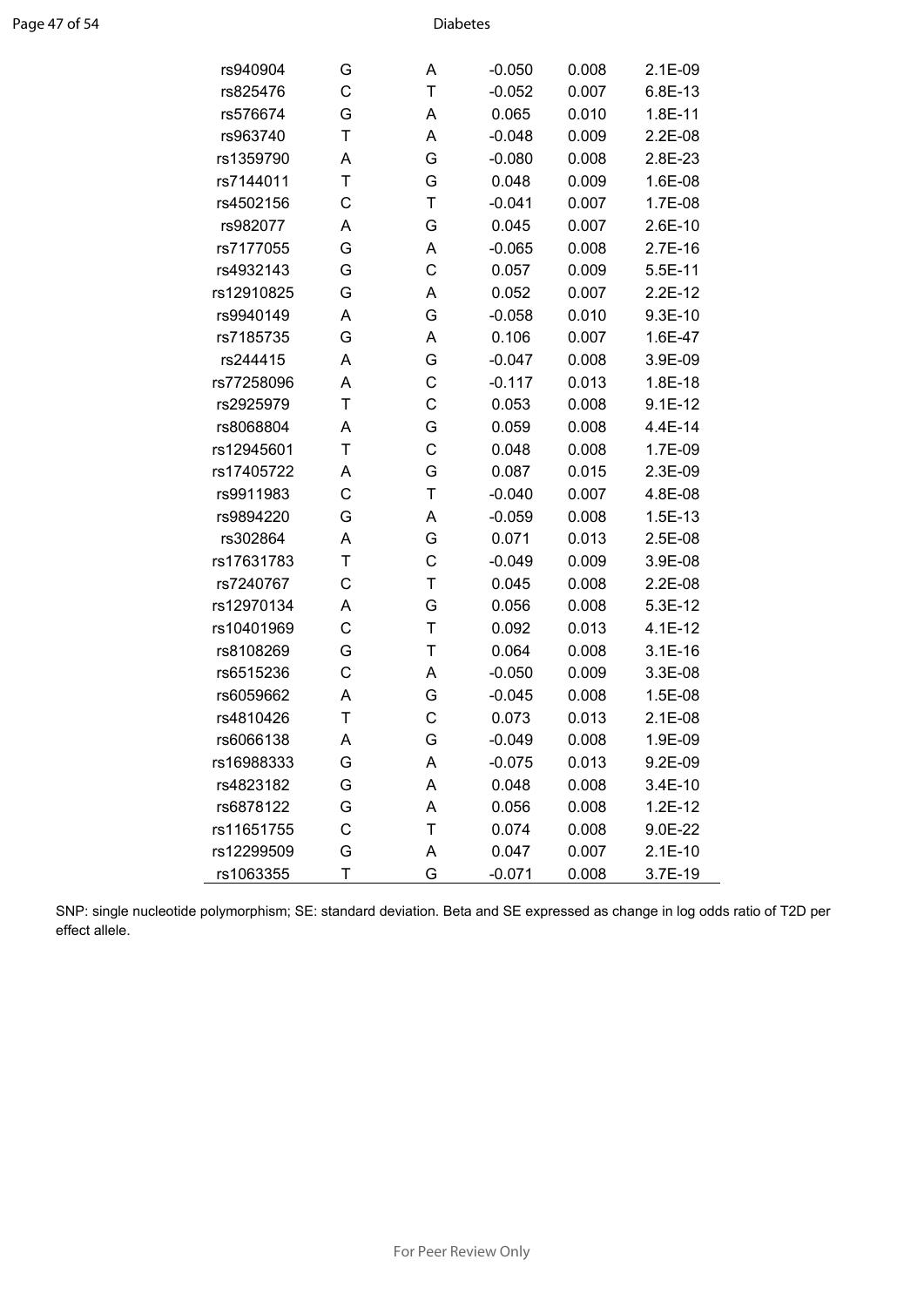**Supplementary table 6.** The associations of individual SNPs (used as genetic instruments for fasting insulin in Mendelian randomization analyses) with fasting insulin

| <b>SNP</b> | Effect<br>allele | Other<br>allele | <b>Effect allele</b><br>frequency | <b>Beta</b> | <b>SE</b> | P-value  |
|------------|------------------|-----------------|-----------------------------------|-------------|-----------|----------|
| rs10195252 | С                |                 | 0.44                              | $-0.02025$  | 0.003291  | 4.87E-10 |
| rs1121980  | G                | A               | 0.48                              | $-0.02532$  | 0.003165  | 8.36E-16 |
| rs1167800  | A                | G               | 0.45                              | 0.020253    | 0.003291  | 2.61E-09 |
| rs1260326  | C                | Т               | 0.42                              | 0.024051    | 0.003291  | 3.84E-14 |
| rs1530559  | A                | G               | 0.40                              | 0.017722    | 0.003291  | 3.37E-08 |
| rs2745353  | Τ                | С               | 0.45                              | 0.017722    | 0.003165  | 5.48E-09 |
| rs2820436  | C                | A               | 0.32                              | 0.018987    | 0.003291  | 4.36E-09 |
| rs2972143  | G                | A               | 0.37                              | 0.017722    | 0.003291  | 3.15E-08 |
| rs4865796  | A                | G               | 0.29                              | 0.018987    | 0.003291  | 2.09E-08 |
| rs731839   | A                | G               | 0.34                              | $-0.01772$  | 0.003291  | 1.72E-08 |
| rs7903146  | С                | Т               | 0.28                              | 0.022785    | 0.003544  | 6.13E-11 |
| rs860598   | A                | G               | 0.14                              | 0.022785    | 0.004051  | 1.64E-08 |
| rs983309   | G                | Т               | 0.10                              | $-0.03671$  | 0.00481   | 3.81E-14 |
| rs9884482  | Т                | С               | 0.35                              | $-0.02025$  | 0.003038  | 1.40E-11 |
|            |                  |                 |                                   |             |           |          |

SNP: single nucleotide polymorphism; SE: standard deviation. Beta and SE expressed as change in fasting insulin (in SD log pmol/L) per effect allele.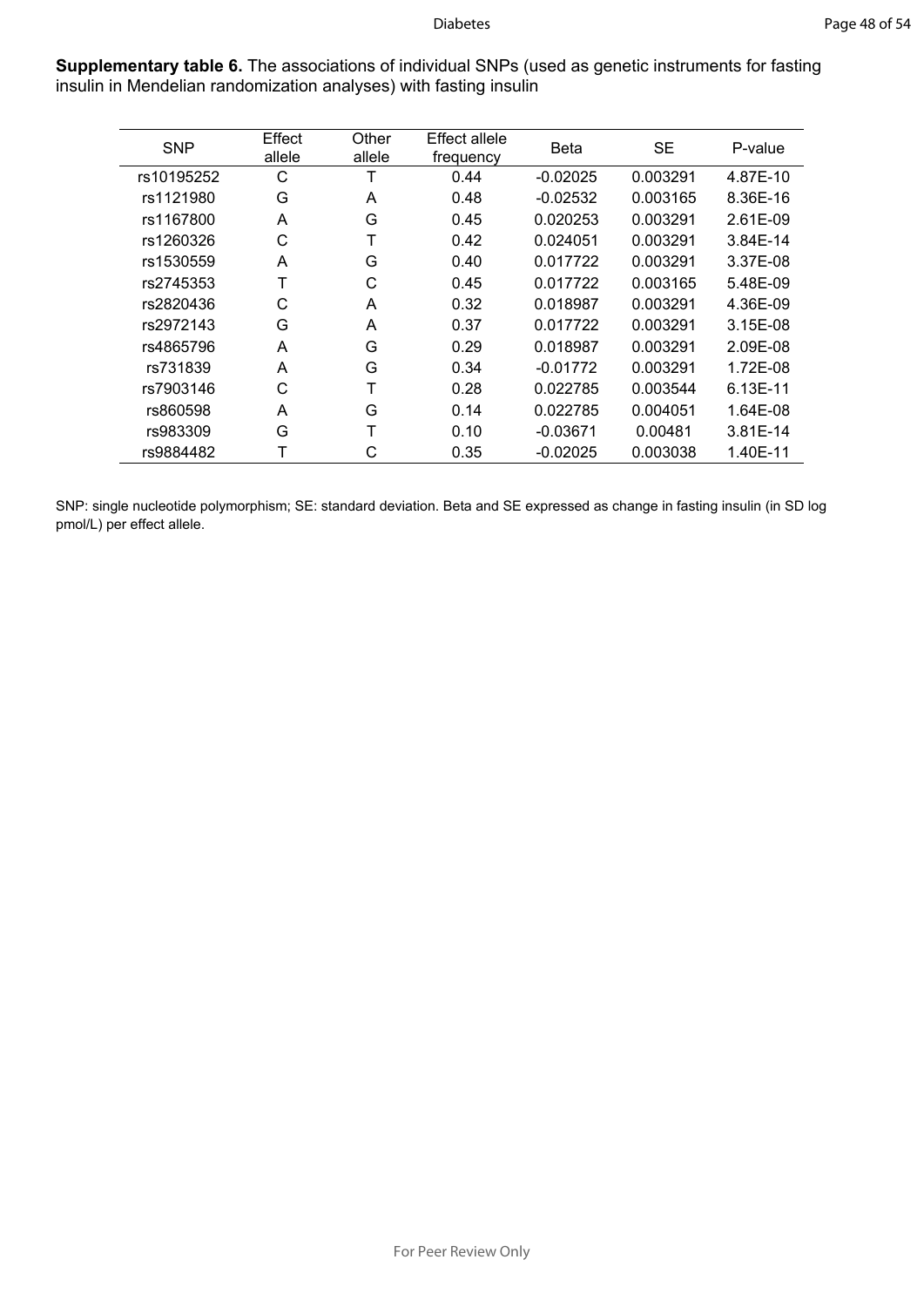**Supplementary table 7a.** Association of liver function markers-related SNPs with continuous potential confounders of the exposure-outcome associations meta-analysed across the relevant UCLEB studies and GIANT consortium data

|                                                                                                                                                                                | Potential confounders (Effect size per copy of the liver enzyme raising allele (95% CI))                                                                                                                                                                                                                                                                    |                                                                                                                                                                                                                                                                                                                                                                          |                                                                                                                                                                                                                                                                                                                                                                           |                                                                                                                                                                                                                                                                                                                                                                           |                                                                                                                                                                                                                                                                                                                                                                        |                                                                                                                                                                                                                                                                                                                                                         |                                                                                                                                                                                                                                                                                                                                                                            |                                                                                                                                                                                                                                                                                                                                    |
|--------------------------------------------------------------------------------------------------------------------------------------------------------------------------------|-------------------------------------------------------------------------------------------------------------------------------------------------------------------------------------------------------------------------------------------------------------------------------------------------------------------------------------------------------------|--------------------------------------------------------------------------------------------------------------------------------------------------------------------------------------------------------------------------------------------------------------------------------------------------------------------------------------------------------------------------|---------------------------------------------------------------------------------------------------------------------------------------------------------------------------------------------------------------------------------------------------------------------------------------------------------------------------------------------------------------------------|---------------------------------------------------------------------------------------------------------------------------------------------------------------------------------------------------------------------------------------------------------------------------------------------------------------------------------------------------------------------------|------------------------------------------------------------------------------------------------------------------------------------------------------------------------------------------------------------------------------------------------------------------------------------------------------------------------------------------------------------------------|---------------------------------------------------------------------------------------------------------------------------------------------------------------------------------------------------------------------------------------------------------------------------------------------------------------------------------------------------------|----------------------------------------------------------------------------------------------------------------------------------------------------------------------------------------------------------------------------------------------------------------------------------------------------------------------------------------------------------------------------|------------------------------------------------------------------------------------------------------------------------------------------------------------------------------------------------------------------------------------------------------------------------------------------------------------------------------------|
| SNP/<br>instrument                                                                                                                                                             | Age (years)                                                                                                                                                                                                                                                                                                                                                 | BMI (SD)*                                                                                                                                                                                                                                                                                                                                                                | Waist<br>circumference (SD)*                                                                                                                                                                                                                                                                                                                                              | Waist-hip ratio<br>$(SD)^*$                                                                                                                                                                                                                                                                                                                                               | ALT (SD)                                                                                                                                                                                                                                                                                                                                                               | AST (SD)                                                                                                                                                                                                                                                                                                                                                | GGT (SD)                                                                                                                                                                                                                                                                                                                                                                   | ALP (SD)                                                                                                                                                                                                                                                                                                                           |
| rs11597390<br>rs2143571<br>rs2954021<br>rs6834314                                                                                                                              | $-0.13(-0.30, 0.03)$<br>$-0.04$ $(-0.26, 0.17)$<br>$-0.11(0.27, 0.05)$<br>$0.04(-0.13, 0.22)$                                                                                                                                                                                                                                                               | $0.00 (-0.01, 0.01)$<br>$0.00$ (-0.01, 0.01)<br>$-0.01(-0.02, -0.00)$<br>$-0.01$ $(-0.02, -0.01)$                                                                                                                                                                                                                                                                        | 0.01(0.00, 0.02)<br>$0.00$ (-0.01, 0.01)<br>$-0.01$ $(-0.01, 0.00)$<br>$-0.01$ $(-0.02, 0.00)$                                                                                                                                                                                                                                                                            | $0.00 (-0.00, 0.01)$<br>$0.00$ (-0.01, 0.01)<br>$0.00$ (-0.01, 0.01)<br>$-0.00$ $(-0.01, 0.01)$                                                                                                                                                                                                                                                                           | N/A<br>N/A<br>N/A<br>N/A                                                                                                                                                                                                                                                                                                                                               | 0.06(0.03, 0.10)<br>0.12(0.07, 0.17)<br>$-0.00$ $(-0.03, 0.03)$<br>0.04(0.00, 0.08)                                                                                                                                                                                                                                                                     | $0.03 (-0.00, 0.06)$<br>$0.05$ (-0.00, 0.09)<br>$0.03$ (-0.01, 0.06)<br>$0.03$ (-0.00, 0.07)                                                                                                                                                                                                                                                                               | $-0.08(-0.13,-0.02)$<br>$0.03$ (-0.04, 0.11)<br>0.08(0.03, 0.13)<br>$-0.03$ $(-0.09, 0.03)$                                                                                                                                                                                                                                        |
| <b>ALT</b><br>instrument                                                                                                                                                       | $-0.07$ $(-0.16, 0.02)$                                                                                                                                                                                                                                                                                                                                     | $-0.00$ $(-0.01, 0.00)$                                                                                                                                                                                                                                                                                                                                                  | $-0.00$ $(-0.00, 0.00)$                                                                                                                                                                                                                                                                                                                                                   | $0.00 (-0.00, 0.01)$                                                                                                                                                                                                                                                                                                                                                      | N/A                                                                                                                                                                                                                                                                                                                                                                    | 0.05(0.03, 0.07)                                                                                                                                                                                                                                                                                                                                        | 0.03(0.01, 0.05)                                                                                                                                                                                                                                                                                                                                                           | $-0.00$ $(-0.03, 0.03)$                                                                                                                                                                                                                                                                                                            |
| rs17109512<br>rs738407<br>rs738408                                                                                                                                             | $-0.27$ $(-0.99, 0.39)$<br>$-0.05$ $(-0.30, 0.21)$<br>$-0.04$ $(-0.27, 0.19)$                                                                                                                                                                                                                                                                               | $0.00$ (-0.02, 0.02)<br>$-0.00$ $(-0.01, 0.00)$<br>$-0.01$ $(-0.01, 0.00)$                                                                                                                                                                                                                                                                                               | $-0.01$ $(-0.03, 0.01)$<br>$-0.00$ $(-0.01, 0.01)$<br>$-0.00$ $(-0.01, 0.01)$                                                                                                                                                                                                                                                                                             | $-0.00$ $(-0.03, 0.02)$<br>$-0.00$ $(-0.01, 0.01)$<br>$0.00$ (-0.01, 0.01)                                                                                                                                                                                                                                                                                                | $-0.16(-0.31, 0.00)$<br>0.13(0.07, 0.19)<br>0.13(0.07, 0.18)                                                                                                                                                                                                                                                                                                           | N/A<br>N/A<br>N/A                                                                                                                                                                                                                                                                                                                                       | $-0.12$ $(-0.26, 0.02)$<br>$0.02$ (-0.03, 0.07)<br>$0.01$ (-0.03, 0.06)                                                                                                                                                                                                                                                                                                    | $-0.13$ $(-0.38, 0.13)$<br>$0.03$ (-0.05, 0.12)<br>$0.02$ (-0.05, 0.10)                                                                                                                                                                                                                                                            |
| AST<br>instrument                                                                                                                                                              | $-0.06$ $(-0.22, 0.11)$                                                                                                                                                                                                                                                                                                                                     | $-0.00$ $(-0.01, 0.00)$                                                                                                                                                                                                                                                                                                                                                  | $-0.00$ $(-0.01, 0.00)$                                                                                                                                                                                                                                                                                                                                                   | $-0.00$ $(-0.01, 0.01)$                                                                                                                                                                                                                                                                                                                                                   | 0.11(0.07, 0.15)                                                                                                                                                                                                                                                                                                                                                       | N/A                                                                                                                                                                                                                                                                                                                                                     | $0.01$ (-0.03, 0.04)                                                                                                                                                                                                                                                                                                                                                       | $0.02$ (-0.04, 0.07)                                                                                                                                                                                                                                                                                                               |
| rs16856332<br>rs174601<br>rs1780324<br>rs2236653<br>rs281377<br>rs2954021<br>rs314253<br>rs514708<br>rs579459<br>rs6984305<br>rs7186908<br>rs7267979<br>rs7923609<br>rs9467160 | $0.13(-0.41, 0.68)$<br>$-0.04$ $(-0.20, 0.12)$<br>$-0.03$ $(-0.18, 0.13)$<br>$0.16$ (-0.02, 0.33)<br>0.16(0.00, 0.33)<br>$-0.11$ $(-0.27, 0.05)$<br>$0.15$ (-0.02, 0.31)<br>$-0.13$ $(-0.31, 0.05)$<br>$-0.12$ $(-0.32, 0.07)$<br>$-0.00$ $(-0.25, 0.25)$<br>$-0.09$ $(-0.29, 0.12)$<br>$0.11 (-0.05, 0.26)$<br>$-0.01$ $(-0.17, 0.15)$<br>0.19(0.01, 0.37) | $-0.01$ $(-0.03, 0.00)$<br>$0.00$ (-0.00, 0.01)<br>$-0.00$ $(-0.01, 0.00)$<br>$-0.00$ $(-0.01, 0.01)$<br>0.01(0.00, 0.02)<br>$-0.01$ $(-0.02, -0.00)$<br>$-0.000$ $(-0.01, 0.01)$<br>$0.00$ (-0.01, 0.01)<br>$0.00$ (-0.01, 0.01)<br>$0.00$ (-0.01, 0.01)<br>$-0.00$ $(-0.01, 0.01)$<br>$-0.01$ $(-0.01, -0.00)$<br>$-0.01$ $(-0.02, -0.00)$<br>$-0.01$ $(-0.02, -0.00)$ | $-0.02$ $(-0.04, 0.00)$<br>$0.00$ (-0.00, 0.01)<br>$-0.00$ $(-0.01, 0.00)$<br>$-0.00$ $(-0.01, 0.01)$<br>0.01(0.00, 0.02)<br>$-0.01$ $(-0.01, 0.00)$<br>$-0.00$ $(-0.01, 0.01)$<br>$-0.00$ $(-0.01, 0.00)$<br>$0.00$ (-0.00, 0.01)<br>$0.01$ (-0.00, 0.02)<br>$-0.01$ $(-0.02, 0.00)$<br>$-0.01$ $(-0.02, -0.01)$<br>$-0.01$ $(-0.02, -0.00)$<br>$-0.01$ $(-0.02, -0.00)$ | $-0.01$ $(-0.03, 0.02)$<br>$0.00$ (-0.00, 0.01)<br>$-0.00$ $(-0.01, 0.00)$<br>$-0.00$ $(-0.01, 0.01)$<br>$-0.01$ $(-0.01, 0.00)$<br>$0.00 (-0.01, 0.01)$<br>$-0.01$ $(-0.01, 0.00)$<br>$-0.01$ $(-0.02, -0.00)$<br>$0.00$ (-0.00, 0.01)<br>0.01(0.00, 0.02)<br>$-0.00$ $(-0.01, 0.01)$<br>$-0.01$ $(-0.02, -0.01)$<br>$-0.02$ $(-0.02, -0.01)$<br>$-0.00$ $(-0.01, 0.00)$ | $0.04$ (-0.09, 0.17)<br>$-0.02$ ( $-0.06$ , $0.01$ )<br>$-0.01$ $(-0.05, 0.02)$<br>$-0.00$ $(-0.04, 0.04)$<br>$0.00$ (-0.04, 0.04)<br>$0.03$ (-0.00, 0.07)<br>$0.01$ ( $-0.03, 0.05$ )<br>$0.02$ (-0.03, 0.06)<br>$0.00$ (-0.05, 0.05)<br>0.10(0.04, 0.16)<br>$-0.01$ $(-0.06, 0.04)$<br>$-0.03$ $(-0.07, 0.01)$<br>$-0.00$ $(-0.04, 0.03)$<br>$-0.03$ $(-0.07, 0.02)$ | $-0.06$ $(-0.18, 0.06)$<br>$0.00$ (-0.03, 0.04)<br>$-0.01$ $(-0.04, 0.03)$<br>$-0.00$ $(-0.04, 0.03)$<br>$0.00$ (-0.03, 0.04)<br>$-0.00$ $(-0.03, 0.03)$<br>$0.00$ (-0.03, 0.04)<br>0.07(0.03.0.11)<br>0.05(0.01, 0.10)<br>0.07(0.01, 0.12)<br>$-0.00$ $(-0.05, 0.04)$<br>$-0.02$ $(-0.05, 0.02)$<br>$-0.02$ $(-0.05, 0.01)$<br>$-0.04$ $(-0.07, 0.00)$ | $-0.11$ $(-0.23, -0.00)$<br>$0.00$ (-0.03, 0.04)<br>$0.01$ (-0.03, 0.04)<br>$0.02$ (-0.01, 0.06)<br>$-0.05$ $(-0.08, -0.01)$<br>$0.03$ (-0.01, 0.06)<br>$0.00$ (-0.03, 0.04)<br>$0.03$ (-0.01, 0.06)<br>$-0.05$ ( $-0.09$ , $-0.01$ )<br>$-0.06$ $(-0.11, -0.01)$<br>$-0.02$ $(-0.07, 0.02)$<br>$0.00$ (-0.03, 0.03)<br>$-0.00$ $(-0.03, 0.03)$<br>$-0.00$ $(-0.05, 0.02)$ | N/A<br>N/A<br>N/A<br>N/A<br>N/A<br>N/A<br>N/A<br>N/A<br>N/A<br>N/A<br>N/A<br>N/A<br>N/A<br>N/A                                                                                                                                                                                                                                     |
| <b>ALP</b><br>instrument                                                                                                                                                       | $0.02$ (-0.02, 0.07)                                                                                                                                                                                                                                                                                                                                        | $-0.00$ $(-0.00, -0.00)$                                                                                                                                                                                                                                                                                                                                                 | $-0.00$ $(-0.00, -0.00)$                                                                                                                                                                                                                                                                                                                                                  | $-0.00$ $(-0.01, -0.00)$                                                                                                                                                                                                                                                                                                                                                  | $-0.00$ $(-0.01, 0.01)$                                                                                                                                                                                                                                                                                                                                                | $0.00$ (-0.01, 0.01)                                                                                                                                                                                                                                                                                                                                    | $-0.00$ $(-0.01, 0.00)$                                                                                                                                                                                                                                                                                                                                                    | N/A                                                                                                                                                                                                                                                                                                                                |
| rs10513686<br>rs1076540<br>rs10908458<br>rs12145922<br>rs1260326<br>rs12968116<br>rs13030978<br>rs1335645<br>rs1497406<br>rs17145750<br>rs2140773<br>rs2739330<br>rs339969     | $-0.02$ $(-0.26, 0.22)$<br>$0.02$ (-0.17, 0.22)<br>$0.01$ (-0.16, 0.17)<br>$-0.04$ $(-0.20, 0.12)$<br>$-0.21$ $(-0.37, -0.05)$<br>SNP not in UCLEB<br>$-0.07$ $(-0.33, 0.19)$<br>SNP not in UCLEB<br>$0.08(-0.12, 0.27)$<br>$0.04$ (-0.17, 0.25)<br>$-0.08$ $(-0.25, 0.09)$<br>$0.09$ (-0.10, 0.28)<br>$-0.13(-0.31, 0.06)$                                 | 0.01(0.00, 0.02)<br>$0.00$ (-0.01, 0.01)<br>$0.01$ (-0.00, 0.01)<br>$-0.01$ $(-0.02, -0.00)$<br>$-0.01$ $(-0.02, -0.01)$<br>$0.00$ (-0.01, 0.01)<br>$-0.00$ $(-0.01, 0.01)$<br>$0.01$ (-0.00, 0.02)<br>$-0.01$ $(-0.01, 0.00)$<br>$-0.01$ $(-0.02, -0.00)$<br>$0.00$ (-0.00, 0.01)<br>$-0.00$ $(-0.01, 0.01)$<br>0.01(0.01, 0.02)                                        | $0.01$ (-0.00, 0.02)<br>$-0.00$ $(-0.01, 0.01)$<br>$-0.00$ $(-0.01, 0.01)$<br>$0.00$ (-0.01, 0.01)<br>$-0.01$ $(-0.01, -0.00)$<br>$0.00$ (-0.01, 0.02)<br>$-0.01$ $(-0.01, 0.00)$<br>$0.01 (-0.01, 0.02)$<br>$-0.00$ $(-0.01, 0.01)$<br>$-0.00$ $(-0.01, 0.01)$<br>$0.00 (-0.01, 0.01)$<br>$-0.00$ $(-0.01, 0.00)$<br>$0.01$ (-0.002, 0.02)                               | $0.01$ (-0.00, 0.02)<br>$0.01$ (-0.00, 0.02)<br>$-0.01$ $(-0.01, 0.00)$<br>$0.01$ (-0.00, 0.01)<br>$0.00$ (-0.00, 0.01)<br>$0.01$ (-0.01, 0.02)<br>$-0.00$ $(-0.01, 0.01)$<br>$0.01$ (-0.01, 0.02)<br>$0.00$ (-0.01, 0.01)<br>0.01(0.00, 0.02)<br>$0.01$ (-0.00, 0.01)<br>$0.00$ (-0.01, 0.01)<br>$-0.00$ $(-0.01, 0.01)$                                                 | $0.03$ (-0.03, 0.08)<br>$0.03$ (-0.01, 0.08)<br>$0.01$ (-0.02, 0.05)<br>$-0.02$ $(-0.06, 0.01)$<br>$0.03$ (-0.01, 0.07)<br>SNP not in UCLEB<br>$0.02$ (-0.04, 0.08)<br>SNP not in UCLEB<br>$0.01$ (-0.03, 0.06)<br>$-0.06$ $(-0.11, -0.01)$<br>$-0.00$ $(-0.04, 0.04)$<br>$-0.02$ ( $-0.06$ , $0.03$ )<br>$0.02$ (-0.02, 0.06)                                         | $-0.01$ $(-0.06, 0.04)$<br>$0.02$ (-0.02, 0.06)<br>$0.01$ (-0.02, 0.05)<br>$-0.01$ $(-0.04, 0.02)$<br>$0.03$ (-0.00, 0.07)<br>SNP not in UCLEB<br>$0.04$ (-0.02, 0.09)<br>SNP not in UCLEB<br>$0.02$ (-0.02, 0.06)<br>$-0.04$ $(-0.09, 0.00)$<br>$-0.02$ $(-0.05, 0.02)$<br>$-0.00$ $(-0.04, 0.04)$<br>$0.02$ (-0.02, 0.06)                             | N/A<br>N/A<br>N/A<br>N/A<br>N/A<br>N/A<br>N/A<br>N/A<br>N/A<br>N/A<br>N/A<br>N/A<br>N/A                                                                                                                                                                                                                                                                                    | $-0.01$ $(-0.09, 0.07)$<br>$0.01$ (-0.06, 0.07)<br>$-0.01$ $(-0.06, 0.04)$<br>$-0.01$ $(-0.06, 0.05)$<br>$0.04$ (-0.01, 0.10)<br>SNP not in UCLEB<br>$-0.09$ $(-0.17, -0.00)$<br>SNP not in UCLEB<br>$-0.01$ $(-0.08, 0.05)$<br>$0.01$ (-0.06, 0.08)<br>$-0.03$ $(-0.08, 0.02)$<br>$0.04$ (-0.02, 0.10)<br>$-0.01$ $(-0.07, 0.05)$ |
| SNP/                                                                                                                                                                           | Age (years)                                                                                                                                                                                                                                                                                                                                                 | BMI (SD)                                                                                                                                                                                                                                                                                                                                                                 | Waist                                                                                                                                                                                                                                                                                                                                                                     | Waist-hip ratio (SD)<br>For Peer Review Only                                                                                                                                                                                                                                                                                                                              | ALT (SD)                                                                                                                                                                                                                                                                                                                                                               | AST (SD)                                                                                                                                                                                                                                                                                                                                                | GGT (SD)                                                                                                                                                                                                                                                                                                                                                                   | ALP (SD)                                                                                                                                                                                                                                                                                                                           |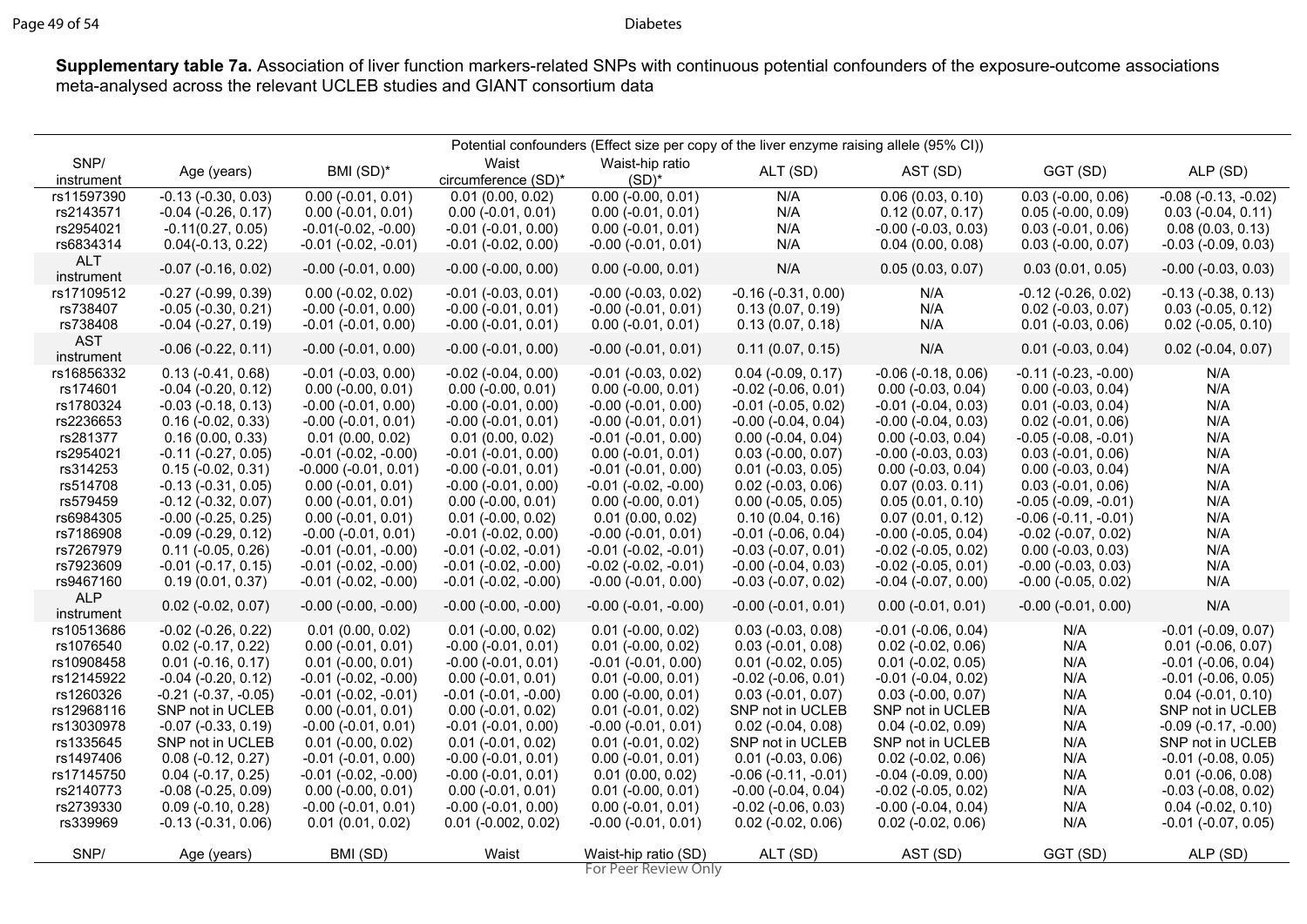| instrument               |                              |                               | circumference (SD)           |                           |                              |                              |     |                             |
|--------------------------|------------------------------|-------------------------------|------------------------------|---------------------------|------------------------------|------------------------------|-----|-----------------------------|
| rs4074793                | $-0.04$ $(-0.34, 0.26)$      | $0.00$ (-0.01, 0.02)          | $0.01$ (-0.01, 0.02)         | $0.00$ (-0.01, 0.02)      | $0.07$ (-0.00, 0.14)         | $0.04$ ( $-0.03$ , $0.10$ )  | N/A | 0.11(0.01, 0.21)            |
| rs4503880                | SNP not in UCLEB             | $-0.00$ $(-0.01, 0.01)$       | $-0.00$ $(-0.02, 0.01)$      | $-0.00$ $(-0.02, 0.01)$   | SNP not in UCLEB             | SNP not in UCLEB             | N/A | SNP not in UCLEB            |
| rs4547811                | $0.12(-0.13, 0.37)$          | $0.00$ (-0.01, 0.01)          | $0.00$ (-0.01, 0.01)         | $-0.00$ $(-0.01, 0.01)$   | 0.06(0.00, 0.12)             | $0.04$ (-0.01, 0.09)         | N/A | $0.04$ ( $-0.04$ , $0.13$ ) |
| rs4581712                | $-0.12$ ( $-0.57$ , $0.32$ ) | $0.00$ (-0.00, 0.01)          | $0.00$ (-0.01, 0.01)         | $-0.00$ $(-0.01, 0.01)$   | $0.02$ (-0.07, 0.11)         | $-0.00$ $(-0.10, 0.09)$      | N/A | $0.03$ ( $-0.11$ , $0.18$ ) |
| rs4820599                | $-0.09$ $(-0.27, 0.08)$      | $-0.003$ $(-0.01, 0.00)$      | $-0.00$ $(-0.01, 0.00)$      | $-0.00$ ( $-0.01, 0.00$ ) | $-0.03$ $(-0.07, 0.01)$      | $-0.02$ ( $-0.06, 0.02$ )    | N/A | $-0.00$ ( $-0.06, 0.06$ )   |
| rs516246                 | $-0.16(-0.31,-0.00)$         | $-0.01$ ( $-0.01$ , $-0.00$ ) | $-0.01$ $(-0.01, 0.00)$      | $0.01$ (-0.02, 0.01)      | $-0.00$ ( $-0.04$ , $0.04$ ) | $0.00$ ( $-0.03$ , $0.04$ )  | N/A | $-0.06$ $(-0.11, -0.01)$    |
| rs6888304                | SNP not in UCLEB             | $-0.01$ ( $-0.01$ , $0.00$ )  | $-0.01$ ( $-0.02, 0.00$ )    | $-0.01$ ( $-0.02, 0.00$ ) | SNP not in UCLEB             | SNP not in UCLEB             | N/A | SNP not in UCLEB            |
| rs7310409                | $0.00$ (-0.16, 0.17)         | $0.00$ (-0.00, 0.01)          | $0.00$ (-0.00, 0.01)         | 0.01(0.00, 0.01)          | $-0.01$ ( $-0.04$ , $0.03$ ) | $-0.00$ $(-0.03, 0.03)$      | N/A | $-0.07$ $(-0.13, -0.02)$    |
| rs754466                 | SNP not in UCLEB             | $-0.00$ ( $-0.01$ , $0.01$ )  | $-0.00$ ( $-0.01$ , $0.05$ ) | $0.00$ (-0.01, 0.01)      | SNP not in UCLEB             | SNP not in UCLEB             | N/A | SNP not in UCLEB            |
| rs8038465                | $0.11 (-0.12, 0.34)$         | $-0.00$ $(-0.01, 0.01)$       | $-0.01$ $(-0.01, 0.00)$      | $-0.00$ $(-0.01, 0.01)$   | 0.06(0.00, 0.11)             | $0.03$ (-0.02, 0.08)         | N/A | $-0.03$ $(-0.11, 0.04)$     |
| rs9296736                | $0.09$ (-0.08, 0.26)         | 0.01(0.00, 0.01)              | $0.01$ (-0.00, 0.01)         | $0.00$ (-0.01, 0.01)      | $0.03$ (-0.01, 0.07)         | $-0.01$ ( $-0.04$ , $0.03$ ) | N/A | $-0.00$ $(-0.06, 0.05)$     |
| rs944002                 | $-0.24$ $(-0.42, -0.06)$     | $-0.00$ ( $-0.01$ , $0.01$ )  | $-0.00$ ( $-0.02, 0.01$ )    | $-0.00$ ( $-0.01, 0.01$ ) | $-0.01$ ( $-0.05, 0.04$ )    | $-0.01$ ( $-0.05, 0.03$ )    | N/A | $-0.01$ ( $-0.07, 0.05$ )   |
| rs9913711                | SNP not in UCLEB             | $-0.00$ $(-0.01, 0.01)$       | $-0.01$ $(-0.01, 0.00)$      | $-0.01$ $(-0.02, 0.00)$   | SNP not in UCLEB             | SNP not in UCLEB             | N/A | SNP not in UCLEB            |
| <b>GGT</b><br>instrument | $-0.04$ $(-0.08, 0.00)$      | $-0.00$ $(-0.00, 0.00)$       | $-0.00$ $(-0.00, 0.00)$      | $0.00$ (-0.00, 0.00)      | $0.00$ (-0.00, 0.02)         | $0.00$ (-0.00, 0.01)         | N/A | $-0.01$ $(-0.02, 0.00)$     |

ALP: alkaline phosphatase; ALT: alanine aminotransferase; AST: aspartate aminotransferase; GGT: gamma-glutamyl transferase; BMI: body mass index; N/A: not applicable; SD: standard deviation; SNPs: single nucleotide polymorphisms. GIANT: The Genetic Investigation of Anthropometric Traits. \*Summary-level data publicly available from the GIANT consortium was used for these traits in addition to the data from the relevant UCLEB studies.

L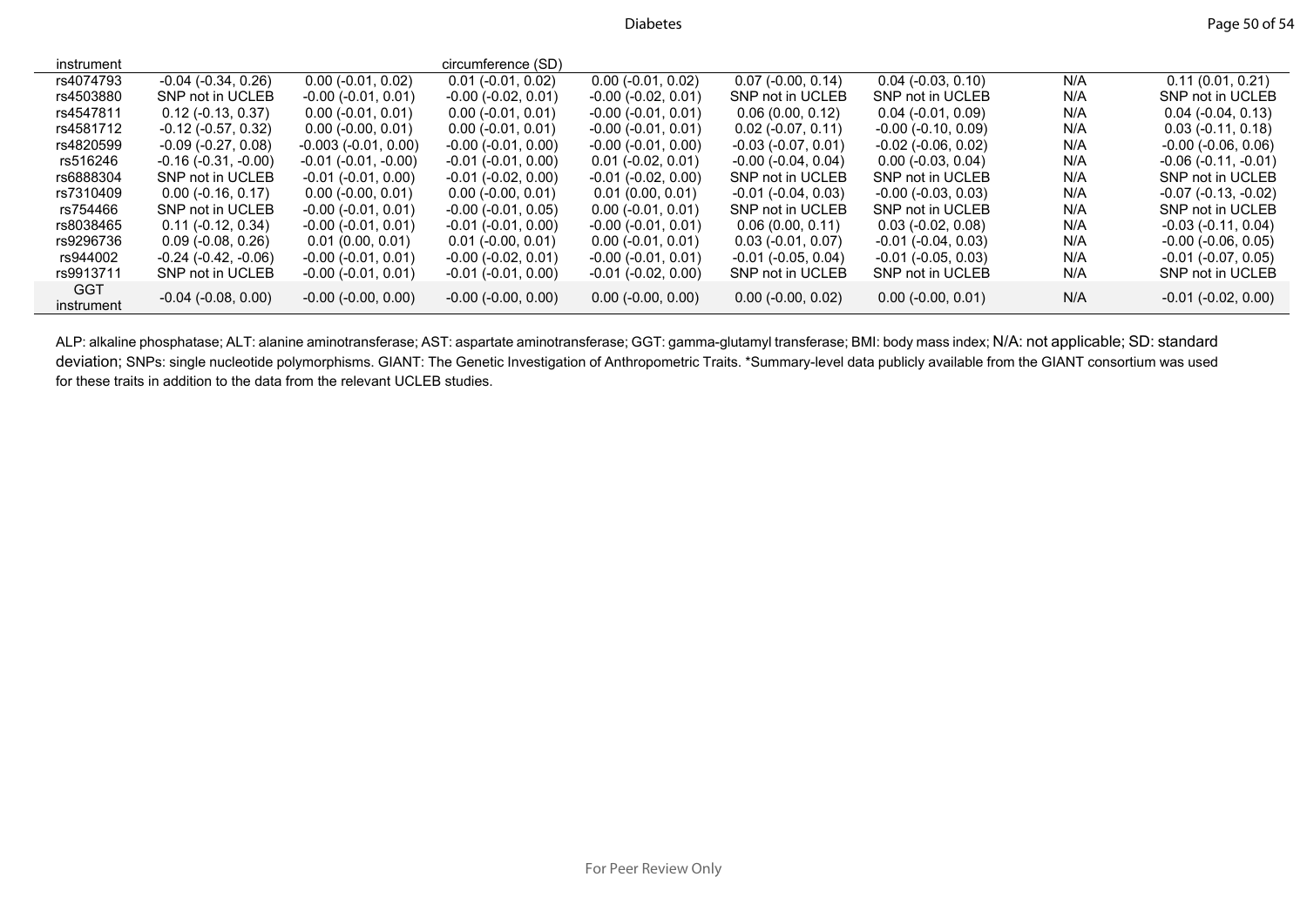**Supplementary table 7b.** Association of liver function markers-related SNPs with potentially confounding dichotomous traits meta-analysed across the relevant UCLEB studies.

|                        | Potential confounders (Odds ratio per copy of the liver function marker raising allele (95% CI)) |                                      |                                      |                                      |  |  |  |  |
|------------------------|--------------------------------------------------------------------------------------------------|--------------------------------------|--------------------------------------|--------------------------------------|--|--|--|--|
| <b>SNP/ instrument</b> | Sex                                                                                              | Smoking                              | Alcohol consumption                  | Social class                         |  |  |  |  |
| rs11597390             | 0.98(0.91, 1.06)                                                                                 | 0.97(0.92, 1.02)                     | 1.08(0.98, 1.18)                     | 1.06(1.00, 1.14)                     |  |  |  |  |
| rs2143571              | 0.99(0.89, 1.09)                                                                                 | 1.01 (0.93, 1.09)                    | 1.09(0.96, 1.25)                     | 1.08(0.99, 1.18)                     |  |  |  |  |
| rs2954021              | 0.98(0.91, 1.05)                                                                                 | 1.03(0.98, 1.09)                     | 1.00(0.92, 1.10)                     | 1.00(0.94, 1.06)                     |  |  |  |  |
| rs6834314              | 0.99(0.92, 1.07)                                                                                 | 0.99(0.93, 1.05)                     | 0.95(0.86, 1.06)                     | 1.01(0.94, 1.08)                     |  |  |  |  |
| <b>ALT</b> instrument  | 0.98(0.95, 1.02)                                                                                 | 1.00(0.97, 1.03)                     | 1.02(0.97, 1.08)                     | 1.03(1.00, 1.07)                     |  |  |  |  |
| rs17109512             | 1.09(0.79, 1.52)                                                                                 | 0.87(0.68, 1.11)                     | 1.37 (0.94, 1.99)                    | 0.83(0.63, 1.10)                     |  |  |  |  |
| rs738407               | 1.07(0.95, 1.20)                                                                                 | 1.00(0.92, 1.10)                     | 1.01(0.87, 1.17)                     | 1.02(0.92, 1.13)                     |  |  |  |  |
| rs738408               | 1.01(0.92, 1.12)                                                                                 | 0.99(0.91, 1.07)                     | 1.03(0.90, 1.17)                     | 1.06(0.97, 1.16)                     |  |  |  |  |
| <b>AST instrument</b>  | 1.04(0.97, 1.12)                                                                                 | 0.99(0.93, 1.05)                     | 1.04(0.95, 1.14)                     | 1.03(0.96, 1.10)                     |  |  |  |  |
| rs10819937             | SNP not in UCLEB                                                                                 | SNP not in UCLEB                     | SNP not in UCLEB                     | SNP not in UCLEB                     |  |  |  |  |
| rs16856332             | 0.99(0.76, 1.29)                                                                                 | 0.95(0.78, 1.15)                     | 1.07(0.78, 1.47)                     | 1.07(0.85, 1.33)                     |  |  |  |  |
| rs174601               | 1.03(0.96, 1.11)                                                                                 | 0.98(0.93, 1.04)                     | 0.95(0.86, 1.04)                     | 1.00(0.94, 1.07)                     |  |  |  |  |
| rs1780324              | 0.97(0.90, 1.04)                                                                                 | 0.93(0.88, 0.99)                     | 0.97(0.89, 1.07)                     | 1.04(0.98, 1.11)                     |  |  |  |  |
| rs2236653              | 0.90(0.84, 0.98)                                                                                 | 0.98(0.92, 1.04)                     | 0.95(0.86, 1.04)                     | 0.98(0.91, 1.05)                     |  |  |  |  |
| rs281377               | 1.06(0.99, 1.14)                                                                                 | 0.95(0.90, 1.00)                     | 0.96(0.87, 1.05)                     | 1.04(0.98, 1.11)                     |  |  |  |  |
| rs2954021              | 0.98(0.91, 1.05)                                                                                 | 1.03 (0.98, 1.09)                    | 1.00(0.92, 1.10)                     | 1.00(0.94, 1.06)                     |  |  |  |  |
| rs314253               | 0.96(0.90, 1.04)                                                                                 | 0.99(0.93, 1.04)                     | 1.04(0.95, 1.15)                     | 1.01 (0.94, 1.07)                    |  |  |  |  |
| rs514708               | 0.98(0.90, 1.06)                                                                                 | 0.96(0.91, 1.02)                     | 1.09(0.98, 1.21)                     | 1.03(0.95, 1.10)                     |  |  |  |  |
| rs579459               | 1.01(0.93, 1.11)                                                                                 | 0.99(0.92, 1.06)                     | 1.03(0.92, 1.15)                     | 1.05(0.97, 1.13)                     |  |  |  |  |
| rs6984305<br>rs7186908 | 1.03(0.92, 1.16)<br>1.05(0.95, 1.15)                                                             | 0.97(0.89, 1.05)<br>1.05(0.98, 1.12) | 1.04(0.90, 1.21)<br>1.02(0.91, 1.15) | 1.03(0.93, 1.14)<br>1.06(0.98, 1.15) |  |  |  |  |
| rs7267979              | 1.05(0.97, 1.12)                                                                                 | 1.01(0.96, 1.07)                     | 1.01(0.92, 1.10)                     | 1.03 (0.96, 1.09)                    |  |  |  |  |
| rs7923609              | 1.00(0.93, 1.08)                                                                                 | 1.05(0.99, 1.11)                     | 1.01(0.92, 1.11)                     | 1.04(0.97, 1.11)                     |  |  |  |  |
| rs9467160              | 0.99(0.91, 1.07)                                                                                 | 0.98(0.92, 1.04)                     | 1.01(0.91, 1.12)                     | 1.05(0.98, 1.13)                     |  |  |  |  |
| <b>ALP instrument</b>  | 1.00(0.98, 1.02)                                                                                 | 0.99(0.97, 1.01)                     | 1.00(0.98, 1.03)                     | 1.03(1.01, 1.05)                     |  |  |  |  |
| rs10513686             | 0.93(0.84, 1.04)                                                                                 | 0.98(0.90, 1.06)                     | 0.99(0.86, 1.14)                     | 0.99(0.90, 1.09)                     |  |  |  |  |
| rs1076540              | 0.93(0.86, 1.02)                                                                                 | 1.02(0.96, 1.09)                     | 1.08(0.97, 1.20)                     | 0.96(0.88, 1.03)                     |  |  |  |  |
| rs10908458             | 0.96(0.89, 1.04)                                                                                 | 0.99(0.94, 1.05)                     | 1.01(0.92, 1.02)                     | 1.02(0.96, 1.09)                     |  |  |  |  |
| rs12145922             | 1.04(0.97, 1.12)                                                                                 | 0.95(0.90, 1.01)                     | 0.97(0.89, 1.07)                     | 1.00(0.93, 1.06)                     |  |  |  |  |
| rs1260326              | 0.98(0.91, 1.05)                                                                                 | 0.98(0.93, 1.04)                     | 0.91(0.83, 1,00)                     | 0.98(0.92, 1.04)                     |  |  |  |  |
| rs12968116             | SNP not in UCLEB                                                                                 | SNP not in UCLEB                     | SNP not in UCLEB                     | SNP not in UCLEB                     |  |  |  |  |
| rs13030978             | 0.92(0.82, 1.04)                                                                                 | 1.08 (0.99, 1.19)                    | 0.87(0.75, 1.01)                     | 0.94(0.84, 1.04)                     |  |  |  |  |
| rs1335645              | SNP not in UCLEB                                                                                 | SNP not in UCLEB                     | SNP not in UCLEB                     | SNP not in UCLEB                     |  |  |  |  |
| rs1497406              | 1.04(0.95, 1.14)                                                                                 | 1.01(0.94, 1.08)                     | 0.96(0.85, 1.07)                     | 1.01(0.94, 1.10)                     |  |  |  |  |
| rs17145750             | 1.00(0.91, 1.10)                                                                                 | 0.97(0.90, 1.04)                     | 0.89(0.78, 1.01)                     | 0.98(0.90, 1.06)                     |  |  |  |  |
| rs2140773              | 1.05(0.97, 1.13)                                                                                 | 0.96(0.91, 1.02)                     | 1.01(0.92, 1.11)                     | 1.05(0.98, 1.12)                     |  |  |  |  |

For Peer Review Only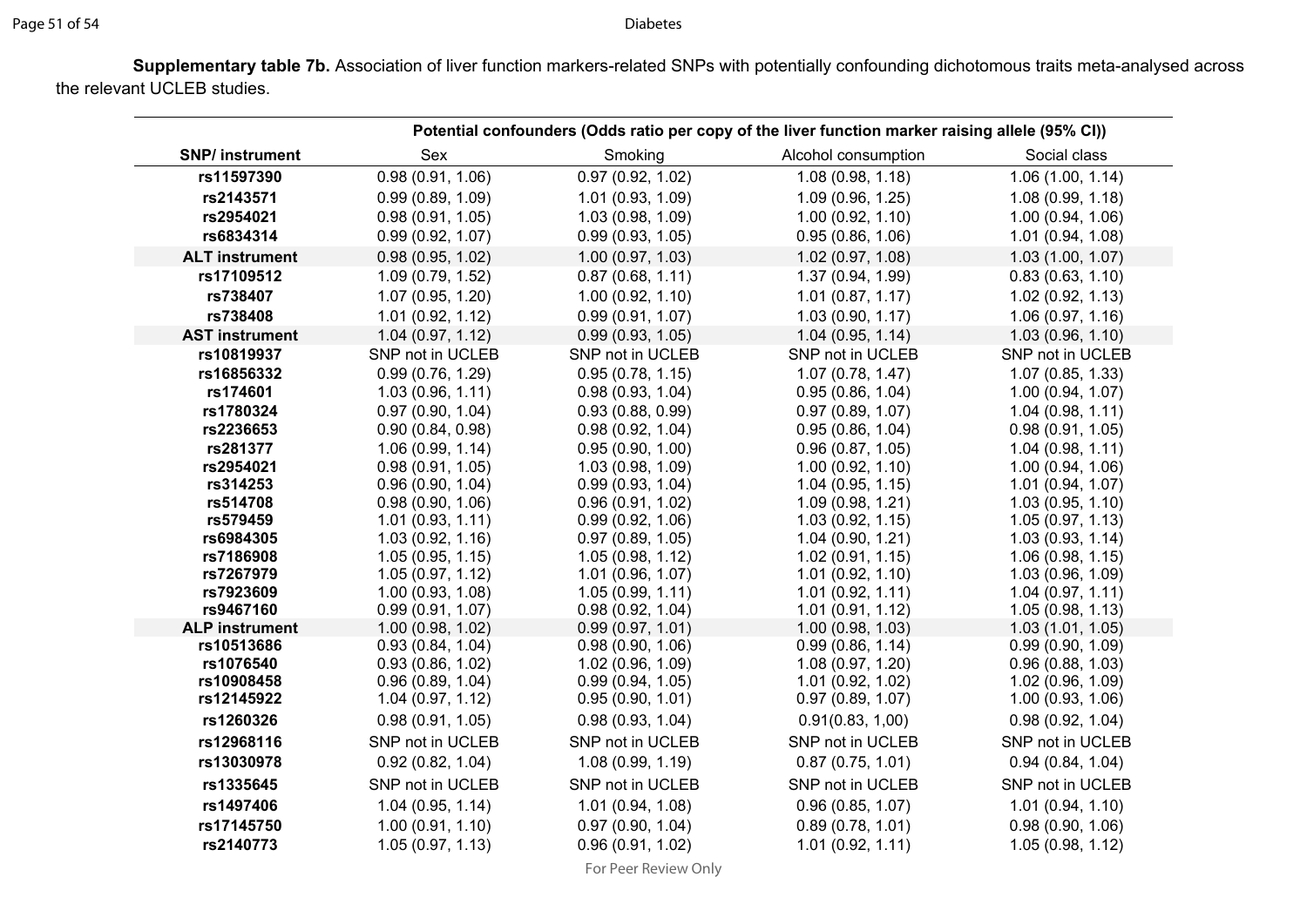| rs2739330             | 1.08(0.99, 1.18) | 1.01(0.94, 1.07) | 0.88(0.78, 0.98) | 0.98(0.91, 1.06) |
|-----------------------|------------------|------------------|------------------|------------------|
| rs339969              | 0.97(0.89, 1.05) | 1.03(0.96, 1.09) | 0.96(0.86, 1.07) | 1.01(0.94, 1.09) |
| rs4074793             | 0.94(0.82, 1.09) | 1.02(0.92, 1.13) | 1.02(0.86, 1.22) | 0.90(0.80, 1.02) |
| rs4503880             | SNP not in UCLEB | SNP not in UCLEB | SNP not in UCLEB | SNP not in UCLEB |
| rs4547811             | 1.06(0.94, 1.19) | 0.96(0.88, 1.05) | 0.97(0.84, 1.12) | 1.03(0.93, 1.14) |
| rs4581712             | 0.91(0.78, 1.07) | 1.02(0.89, 1.17) | 1.12(0.88, 1.44) | 0.89(0.76, 1.05) |
| rs4820599             | 0.97(0.89, 1.05) | 1.03(0.97, 1.09) | 1.00(0.91, 1.11) | 1.01(0.94, 1.08) |
| rs516246              | 0.95(0.88, 1.02) | 1.05(0.99, 1.11) | 1.06(0.97, 1.16) | 0.96(0.90, 1.02) |
| rs6888304             | SNP not in UCLEB | SNP not in UCLEB | SNP not in UCLEB | SNP not in UCLEB |
| rs7310409             | 0.97(0.90, 1.04) | 0.97(0.92, 1.03) | 1.04(0.95, 1.14) | 1.05(0.98, 1.12) |
| rs754466              | SNP not in UCLEB | SNP not in UCLEB | SNP not in UCLEB | SNP not in UCLEB |
| rs8038465             | 0.97(0.88, 1.08) | 1.02(0.94, 1.10) | 1.08(0.95, 1.24) | 1.03(0.93, 1.13) |
| rs9296736             | 1.04(0.96, 1.13) | 0.98(0.92, 1.04) | 0.95(0.86, 1.04) | 1.05(0.98, 1.12) |
| rs944002              | 0.98(0.90, 1.07) | 1.05(0.99, 1.12) | 1.04(0.94, 1.16) | 1.00(0.93, 1.08) |
| rs9913711             | SNP not in UCLEB | SNP not in UCLEB | SNP not in UCLEB | SNP not in UCLEB |
| <b>GGT instrument</b> | 0.99(0.97, 1.01) | 1.00(0.99, 1.02) | 0.99(0.96, 1.01) | 1.00(0.98, 1.02) |

ALP: alkaline phosphatase; ALT: alanine aminotransferase; AST: aspartate aminotransferase; GGT: gamma-glutamyl transferase; SNPs: single nucleotide polymorphisms; UCLEB consortium: UCL-LSHTM-Edinburgh-Bristol consortium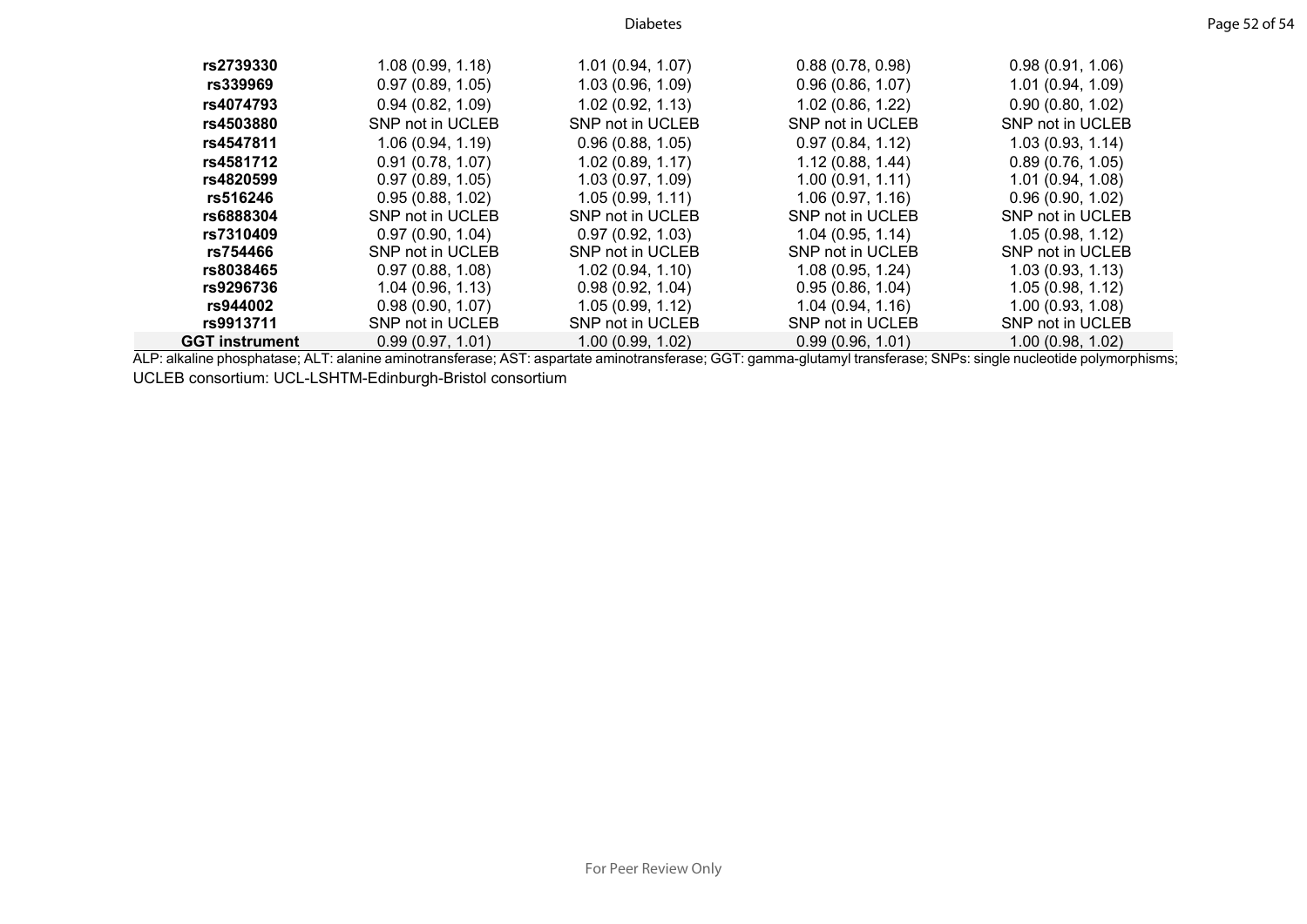**Supplementary table 8.** Fully adjusted multivariable regression and Mendelian Randomization associations / effects of liver function markers with continuous outcomes meta-analysed across UCLEB, Fenland\* and GWAS studies

|                    | Mean difference (in S.D units) for each continuous outcome per one S.D increase in each liver function marker (95% CI) |                         |                          |                              |                               |                           |  |
|--------------------|------------------------------------------------------------------------------------------------------------------------|-------------------------|--------------------------|------------------------------|-------------------------------|---------------------------|--|
|                    | <b>Glucose</b>                                                                                                         | <b>Insulin</b>          | HDL-C                    | LDL-C                        | <b>Total cholesterol</b>      | <b>Triglycerides</b>      |  |
|                    | (mmol/L)                                                                                                               | (µIU/ml)                | (mmol/L)                 | (mmol/L)                     | (mmol/L)                      | (mmol/L)                  |  |
| <b>ALT</b>         |                                                                                                                        |                         |                          |                              |                               |                           |  |
| Multivariable      | $0.08$ (-0.03, 0.19)                                                                                                   | 0.19(0.11, 0.28)        | $-0.01$ $(-0.04, 0.02)$  | $0.03$ (-0.03, 0.08)         | 0.06(0, 0.11)                 | 0.1(0.05, 0.15)           |  |
| MR-IVW             | $-0.01$ $(-0.09, 0.07)$                                                                                                | $-0.01$ $(-0.09, 0.06)$ | $-0.09$ $(-0.35, 0.16)$  | $0.08(-0.33, 0.48)$          | $0.05$ (-0.39, 0.48)          | $0.07$ (-0.45, 0.59)      |  |
| MR-Egger           | $0.12$ (-0.11, 0.34)                                                                                                   | $0.08$ (-0.13, 0.29)    | 0.62(0.16, 1.09)         | $-0.75$ $(-1.54, 0.04)$      | $-0.8$ $(-1.7, 0.11)$         | $-1.07$ ( $-2.16, 0.02$ ) |  |
| MR-Weighted median | $-0.02$ $(-0.17, 0.12)$                                                                                                | $0(-0.08, 0.08)$        | $-0.09$ $(-0.25, 0.07)$  | $-0.1$ $(-0.2, 0.01)$        | $-0.11(-0.21, -0.01)$         | $-0.06$ $(-0.16, 0.04)$   |  |
| <b>AST</b>         |                                                                                                                        |                         |                          |                              |                               |                           |  |
| Multivariable      | $0(-0.04, 0.04)$                                                                                                       | 0.05(0.01, 0.09)        | 0.06(0.04, 0.09)         | $-0.02$ $(-0.05, 0.01)$      | $0.01$ (-0.02, 0.03)          | $0.02$ (-0.04, 0.07)      |  |
| MR-IVW             | $-0.01$ $(-0.07, 0.04)$                                                                                                | $0.01$ (-0.04, 0.06)    | $-0.09$ $(-0.15, -0.04)$ | $-0.07$ $(-0.13, -0.01)$     | $-0.11$ $(-0.17, -0.04)$      | $0.03$ (-0.03, 0.08)      |  |
| MR-Egger           | $0.01$ (-0.18, 0.2)                                                                                                    | $0.08$ (-0.03, 0.18)    | $-0.06$ $(-0.19, 0.07)$  | $-0.17$ $(-0.31, -0.02)$     | $-0.21$ $(-0.34, -0.07)$      | $-0.03$ $(-0.16, 0.09)$   |  |
| MR-Weighted median | $-0.01$ $(-0.06, 0.04)$                                                                                                | $0.01$ (-0.04, 0.06)    | $-0.09$ $(-0.15, -0.03)$ | $-0.07$ $(-0.13, -0.01)$     | $-0.11$ $(-0.17, -0.04)$      | $0.02$ (-0.03, 0.08)      |  |
| <b>ALP</b>         |                                                                                                                        |                         |                          |                              |                               |                           |  |
| Multivariable      | $0.01$ (-0.04, 0.06)                                                                                                   | $0.02$ (-0.03, 0.08)    | $-0.04$ $(-0.08, -0.01)$ | $0.02$ (-0.04, 0.07)         | $0.02$ (-0.04, 0.07)          | 0.05(0, 0.1)              |  |
| MR-IVW             | $-0.03$ $(-0.08, 0.03)$                                                                                                | $-0.01$ $(-0.04, 0.01)$ | $-0.06$ $(-0.13, 0.02)$  | $-0.17$ $(-0.28, -0.06)$     | $-0.16$ $(-0.28, -0.04)$      | $0.08$ (-0.07, 0.24)      |  |
| MR-Egger           | $-0.06$ $(-0.22, 0.1)$                                                                                                 | $0(-0.05, 0.04)$        | $-0.07$ $(-0.35, 0.21)$  | $-0.27$ $(-0.46, -0.07)$     | $-0.25$ ( $-0.45$ , $-0.05$ ) | $0.03$ (-0.28, 0.34)      |  |
| MR-Weighted median | $-0.03(-0.06, 0)$                                                                                                      | $-0.01$ $(-0.04, 0.02)$ | $-0.03$ $(-0.12, 0.06)$  | $-0.2$ ( $-0.34$ , $-0.06$ ) | $-0.19(-0.31,-0.08)$          | $0.03$ (-0.05, 0.12)      |  |
| <b>GGT</b>         |                                                                                                                        |                         |                          |                              |                               |                           |  |
| Multivariable      | 0.07(0.02, 0.11)                                                                                                       | 0.1(0.04, 0.16)         | 0.04(0.01, 0.07)         | 0.05(0, 0.1)                 | 0.11(0.06, 0.16)              | 0.15(0.1, 0.2)            |  |
| MR-IVW             | $-0.05$ $(-0.12, 0.03)$                                                                                                | $-0.02$ $(-0.07, 0.02)$ | $-0.04$ $(-0.08, 0)$     | $-0.03$ $(-0.1, 0.03)$       | $0.02$ (-0.07, 0.11)          | 0.16(0.02, 0.3)           |  |
| MR-Egger           | $0.07$ (-0.11, 0.24)                                                                                                   | $0.1$ (-0.01, 0.22)     | $-0.07$ $(-0.17, 0.03)$  | $-0.11$ $(-0.38, 0.16)$      | $-0.17$ $(-0.37, 0.02)$       | $-0.14$ $(-0.44, 0.17)$   |  |
| MR-Weighted median | $0(-0.11, 0.11)$                                                                                                       | $-0.01$ $(-0.05, 0.03)$ | $-0.03$ $(-0.07, 0.01)$  | $-0.06$ $(-0.15, 0.03)$      | $-0.04$ $(-0.11, 0.04)$       | $0(-0.04, 0.04)$          |  |

\*Fenland study was only included in the instrumental variables analyses of the associations between the exposures ALT, ALP, GGT and lipid outcomes. IVW: inverse-variance weighted method. ALP: alkaline phosphatase; ALT: alanine aminotransferase; AST: aspartate aminotransferase; GGT: gamma-glutamyl transferase; UCLEB consortium: UCL-LSHTM-Edinburgh-Bristol consortium; GWAS: Genome-wide association study; MR: Mendelian randomization; IVW: Inverse variance weighted estimator; S.D: standard deviation; HDL-C: high density lipoproteincholesterol; LDL-C: low density lipoprotein-cholesterol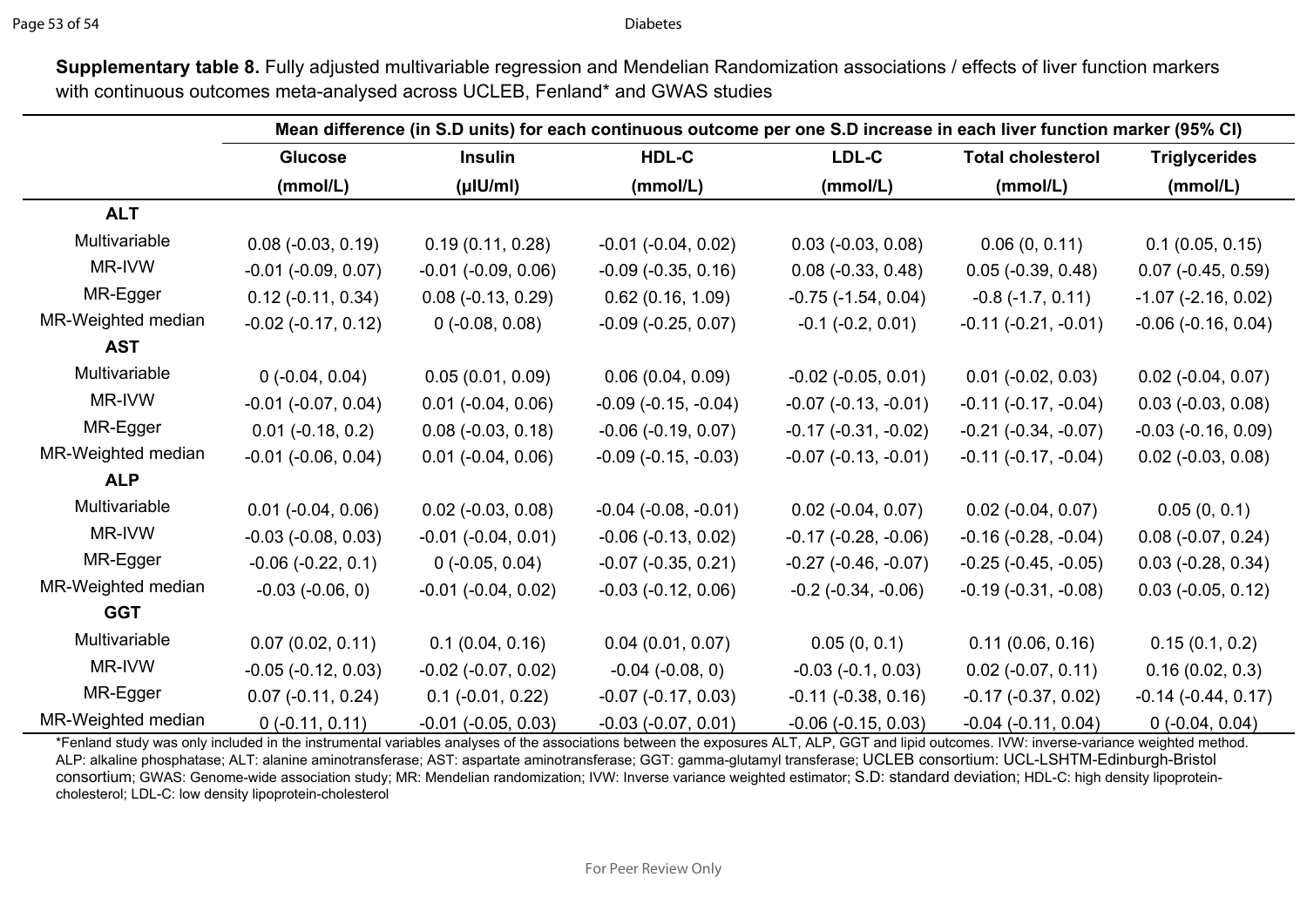|                                  | Mean difference (S.D) of each continuous outcome per one S.D increase in the liver function marker (95% CI) |                                  |                          |                          |                                      |                                  |  |  |  |
|----------------------------------|-------------------------------------------------------------------------------------------------------------|----------------------------------|--------------------------|--------------------------|--------------------------------------|----------------------------------|--|--|--|
| Liver function<br>marker         | <b>Glucose</b><br>(mmol/L)                                                                                  | <b>Insulin</b><br>$($ µlU/ml $)$ | HDL-C<br>(mmol/L)        | LDL-C<br>(mmol/L)        | <b>Total cholesterol</b><br>(mmol/L) | <b>Triglycerides</b><br>(mmol/L) |  |  |  |
| <b>ALT</b>                       |                                                                                                             |                                  |                          |                          |                                      |                                  |  |  |  |
| MR-Egger intercept<br><b>AST</b> | $-0.01$ $(-0.02, 0.01)$                                                                                     | $0$ (-0.01, 0.01)                | $-0.04$ $(-0.06, -0.01)$ | 0.05(0.02, 0.09)         | 0.06(0.02, 0.1)                      | 0.06(0.01, 0.12)                 |  |  |  |
| MR-Egger intercept<br><b>ALP</b> | $0.03$ (-0.01, 0.07)                                                                                        | $0.01$ (-0.02, 0.04)             | $0$ (-0.02, 0.03)        | $0.01$ ( $-0.05, 0.07$ ) | $0.01$ ( $-0.06, 0.08$ )             | $0.01$ (-0.02, 0.03)             |  |  |  |
| MR-Egger intercept<br><b>GGT</b> | $0.01$ (-0.01, 0.02)                                                                                        | 0(.0.01, 0.01)                   | $0(-0.03, 0.02)$         | $0.01$ (-0.01, 0.02)     | $0.01$ ( $-0.01$ , $0.02$ )          | $0.01$ (-0.01, 0.02)             |  |  |  |
| MR-Egger intercept               | $-0.01$ $(-0.03, 0)$                                                                                        | $-0.01$ $(-0.02, 0)$             | 0(.0.01, 0.01)           | $( -0.02, 0.03)$<br>0.01 | 0.01(0, 0.03)                        | 0.02(0, 0.04)                    |  |  |  |

# **Supplementary table 9.** MR-Egger intercept values (pooled across UCLEB, Fenland and GWAS studies)

ALP: alkaline phosphatase; ALT: alanine aminotransferase; AST: aspartate aminotransferase; GGT: gamma-glutamyl transferase; HDL-C: high density lipoprotein-cholesterol; LDL-C: low density lipoprotein-cholesterol; UCLEB consortium: UCL-LSHTM-Edinburgh-Bristol consortium; GWAS: Genome-wide association study; MR: Mendelian randomization; IVW: Inverse variance weighted estimator; S.D: standard deviation.